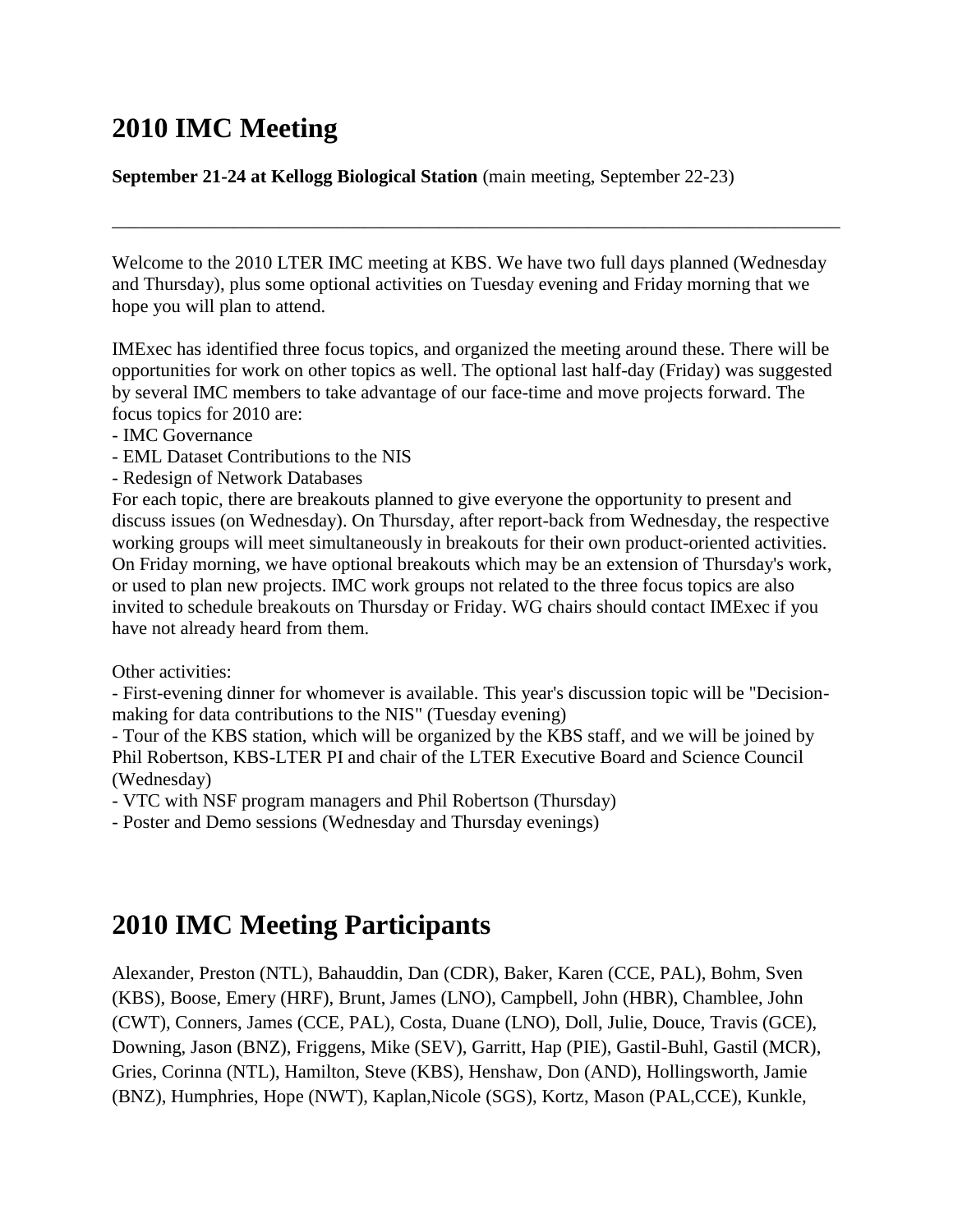Justin, Laundre, Jim (ARC), Melendez, Eda (LUQ), O'Brien, Margaret (SBC), Porter, John (VCR), Powell, Linda (FCE), Ramsey, Ken (JRN), Remillard, Suzanne (AND), Robertson, Phil (KBS), Rugge, Mike (FCE), San Gil, Inigo(LNO), Servilla, Mark (LNO), Sheldon, Wade (GCE), Sippel, Suzanne (KBS), Skibbe, Adam (KNZ), Stephenson, Aaron (NTL), Tarrant, Phil (CAP), Valentine, Theresa (AND), Vanderbilt, Kristin (SEV), Vande Castle, John (LNO), Walsh, Jonathan (BES), Welch, Sue (MCM), White, Marsh (LNO), Xia, Yang (LNO)

# **2010 IMC Meeting Logistics**

We will be meeting at the [Kellogg Biological Station LTER](http://lter.kbs.msu.edu/) **September 22-24, 2010**

### **Travel days: 9/21 and 9/24 (afternoon)**

All meals and lodging will be provided by the station [\(http://www.kbs.msu.edu/visit/conference](http://www.kbs.msu.edu/visit/conference-center)[center\)](http://www.kbs.msu.edu/visit/conference-center).

The closest airport is Grand Rapids, Michigan (airport code: GRR). Ground transportation will be organized with University vans. If you plan to be at KBS for dinner at 6:30, you should arrive in Grand Rapids by 5pm. Ride time is about 45 minutes from the airport to the station.

### **\*\*\* Corinna sent out the shuttle plans this week. If you expected to see your name, but did not, be sure and contact her soon.\*\*\***

[Directions](http://www.kbs.msu.edu/directions) and other information about the station can be found [at the KBS website.](http://www.kbs.msu.edu/)

As usual, if your travel is paid by the LNo (one IM per site) please make your arrangements as soon as possible:

- Call or e-mail Rio Grande Travel with your requested arrival/departure schedule (request to speak with a UNM representative and alert them that you are attending an LTER hosted meeting). Contact info: [corporate@rgtravel.com,](mailto:corporate@rgtravel.com) by phone 1-800-778-6861 or local: (505) 768-7979.
- Rio Grande will contact the Network office for authorization and payment. You will need to approve your itinerary once it has been set up by Rio Grande.
- You may also purchase the airline ticket yourself and e-mail your itinerary to [ggarcia7@unm.edu.](mailto:ggarcia7@unm.edu) Airfare will be reimbursed at an equivalent dollar value of an economy/coach ticket purchased through Rio Grande Travel.
- If you are driving you will be reimbursed at \$.50/mile. You will only be able to be reimbursed up to the price of a round trip ticket.

If you fund your own travel here are the prices for staying at the station:

KBS accepts MasterCard, VISA or check payable to MSU. Payment is due upon check in. Please e-mail Corinna if you need a personal invoice.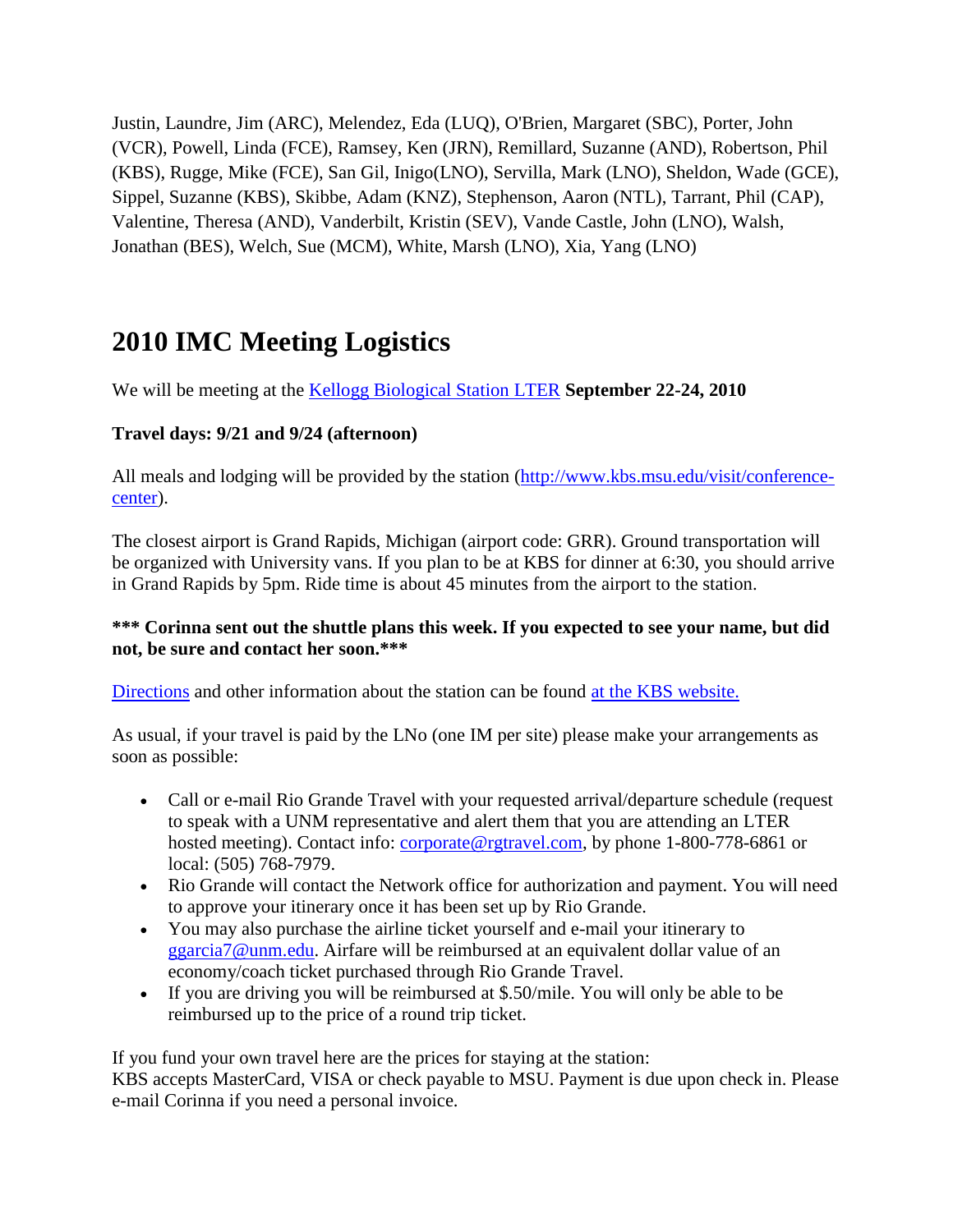- Facility fee \$21.00 per person per calendar day includes meeting room, all day coffee/water service, standard AV equipment and morning and afternoon snack service
- \$9.50 breakfast
- \$11.50 sandwich lunch
- $\bullet$  \$16.75 dinner
- Lodging Apartments and/or Orchard Dorm Suites
- \$47.00 double occupancy per person per night

# **2010 IMC Meeting Agenda**

### **IMC Meeting, KBS**

Meals: All meals are in the KBS Cafeteria

### **Tuesday September 21 evening**

Arrivals: See [Logistics page](http://intranet.lternet.edu/im/news/meetings/2010/logistics) for info

6:00 Pre-dinner mixer (Carriage House)

6:30 Dinner

7:30 Mixer and rotating discussion (Carriage House)

Subject: Decision-making for data contributions to the NIS

Starting questions:

1. Given limited resources, how do you prioritize data contributions? How are your PIs involved in this process?

2. Do you give a lot of attention to a few datasets or limited attention to a lot?

3. Do you deliver derived or raw data?

Format: 1hr Round robin; 4 tables, 8-10 people per table, rotating approx every 20 minutes, with each session focusing on a start-question. Facilitator stays with the table (Don, Corinna, Karen, Margaret).

Short report-back

finish the evening around the fire in the fire pit close to the Carriage House (weather permitting) o o o o o o o o o

### **Wednesday, 22 September**

8:00 Welcome (Auditorium)

- o Year in review (Margaret)
- o Legacy Data Prospectus (Phil Robertson)
- o Agenda review, Introduction to Focus Topics for all-IMC Breakouts (Don)

### 8:45 - 10:45 **Breakout session I**- Governance (Karen, Nicole, Eda)

10:45 *break (30 min)*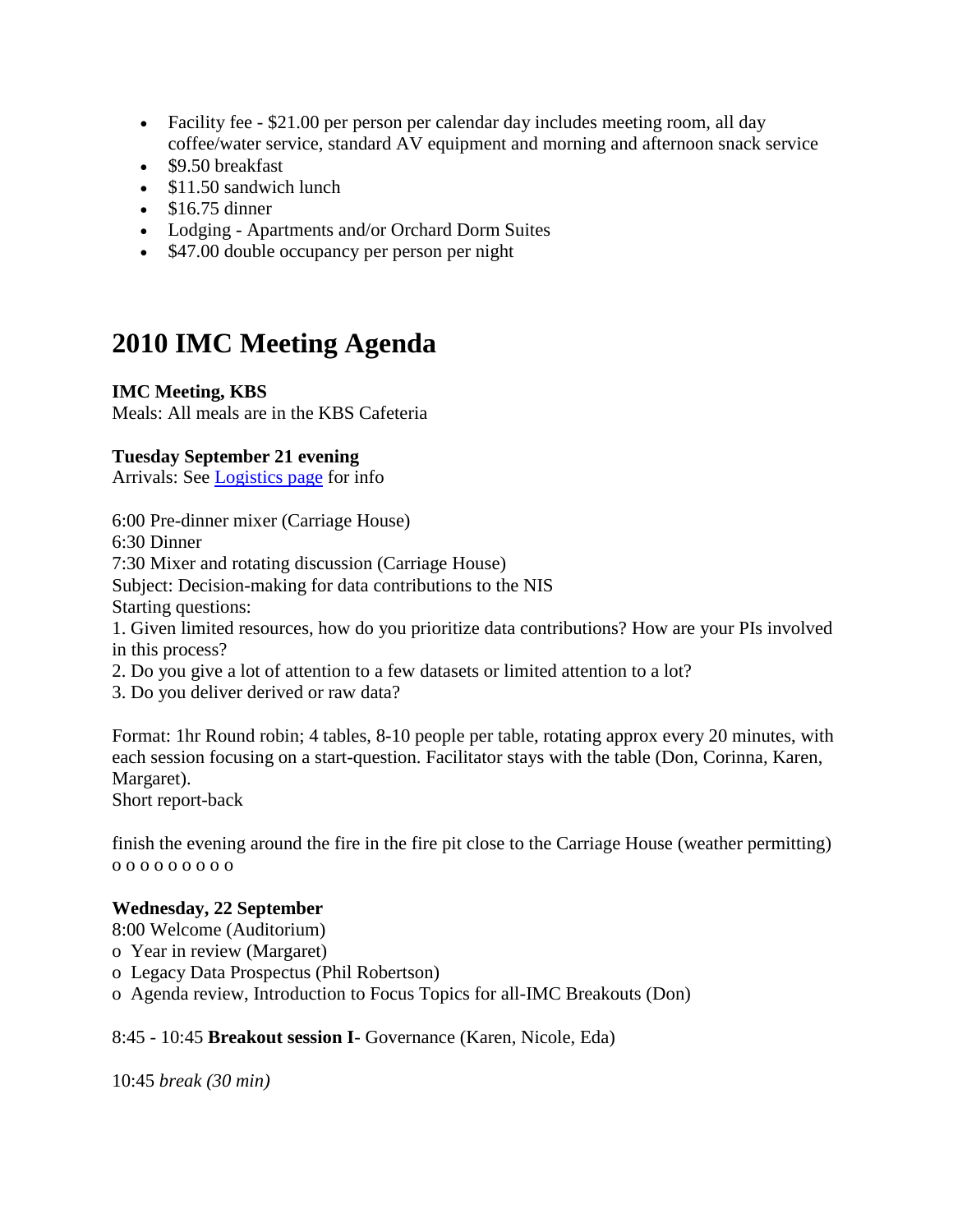11:15 - 1:00 **Breakout session II**- EML Dataset Contributions to NIS (Margaret, Corinna, Wade)

1:00 - 2:00 *Lunch* 

2:00 - 4:00 **Breakout session III**- Network DB redesign (James B, Mason, James C)

4:00 - 6:00 KBS Field tour (with Phil Robertson, Steve Hamilton)

6:00 - 7:00 *Dinner* 

7:00 - 9:00 Mixer and Demos/Posters o o o o o o o o o o o

**Thursday, 23 September** 8:00 Agenda Review (Don) 8:15 - 8:45 Phil Robertson - review NSF topics

8:45 Introduction to Product-oriented breakouts (Margaret, other WG's leaders) 9:00 - 10:15 **Breakout Session IV**- Product-oriented IMC working groups - GIS (Theresa)

- Controlled vocabulary (John P)

- Web Services (Mason)

10:15 *Break (15 min)*

10:30 - 12:00 **Breakout Session V**- Product-oriented IMC working groups

- EML Best Practices (Margaret)
- Governance (Nicole/Karen)
- Network DB redesign and Web services (Mason)

12:00 - 1:00 *Lunch*

1:00 - 2:00 Business meeting (Don/Margaret)

2:00 - 3:00 NSF VTC o Todd Crowl, Matt Kane, Nancy Huntly(NSF), with Phil Robertson and Steve Hamilton (KBS)

3:00 - 3:30 *Break*

3:30 - 5:00 Action items and Wrap up

5:00 - 6:00 *Not scheduled*

6:00 - 7:00 *Dinner*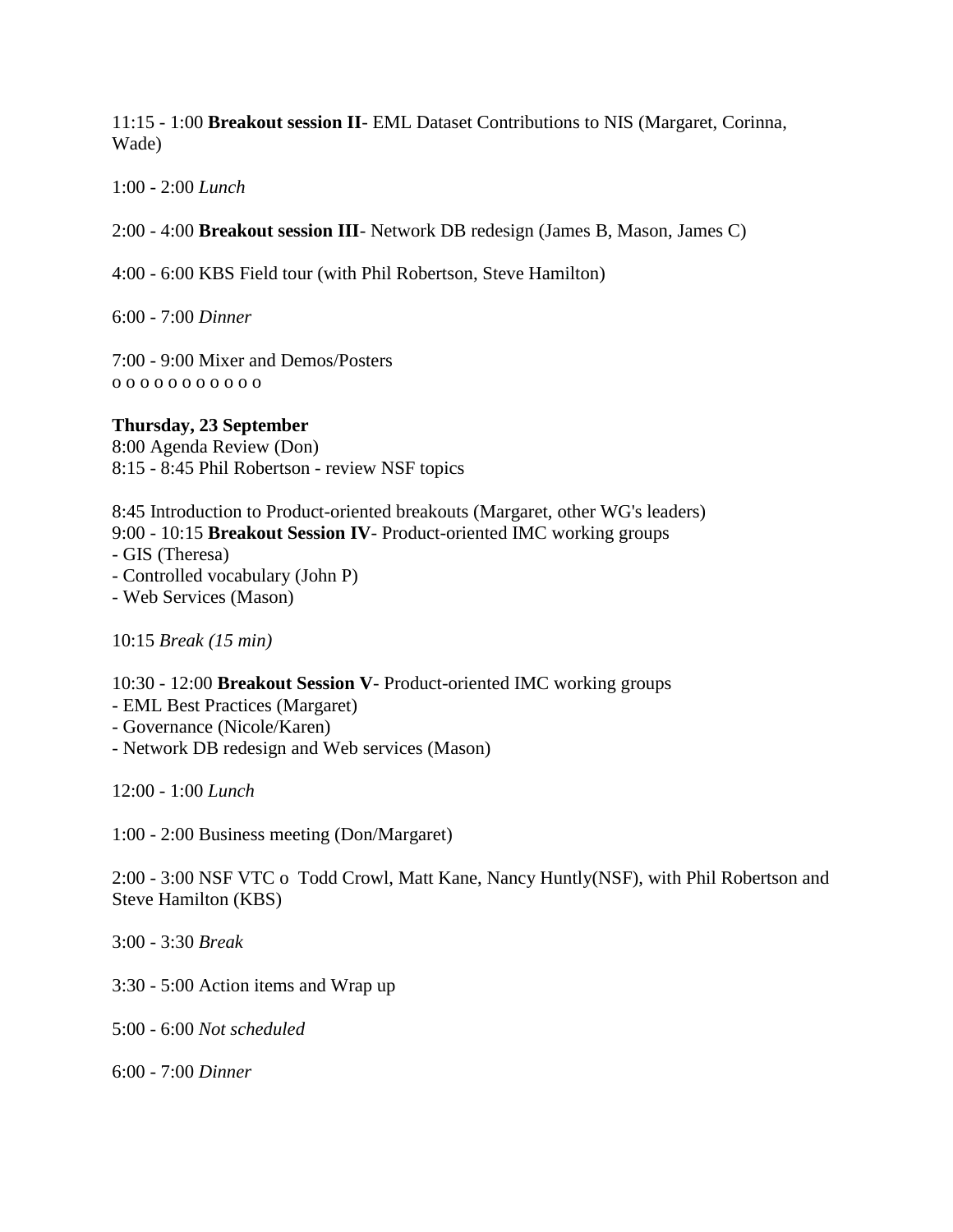7:00 - 9:00 Mixer and Demos/Posters o o o o o o o o o

### **Friday September 24: 0800-1300**

Product-oriented working groups, planning activities, or ad hoc

08:30 - 10:30 **Breakout Session VI**

- LTERMapS WG (Theresa)
- EML Dataset Congruency Checker (Duane, Margaret)
- Units Registry (Mason)
- Drupal for metadata management (Inigo)

### 11:00 - 12:30 **Breakout Session VII**

- LTERMapS WG (Theresa)
- Initial planning for attribute standardization and dictionary (Move initial discussions to VTC)
- Relational Data model comparison (Gastil)

12:30 *Lunch*

12:30 - 5pm Departures: See Logistics page for info

# **2010 IMC Meeting Business Meeting Items**

### **Elections:**

Representatives are needed for

- IMexec (3 yr term): to replace Hap Garritt who is rotating off
- NISAC Nominations (3 yr term): 2 people are rotating off (Wade Sheldon, Kristin Vanderbilt)

- Network Executive Board non-voting IM rep (3 yr term): Corinna is rotating off in Spr 2011.

### **IMC Working Groups:**

- Active: Unit Dictionary, Controlled Vocabulary, Governance, GIS, EML metrics, EML Best Practices, and Web Services

- Inactive:

### **Databits:**

- Define length of editor roles.

- Confirm Fall 2010 editor (Gastil) and those in line (Phillip, \_\_)

### **Training Schedule:**

- Our comments to the LNo OP suggested that these be vetted by the IMC
- Suggestions for 2011

### **SIP Review:**

Comments due to Don and Margaret by Sep 28 (single response from IMC due to Phil by Sep 30)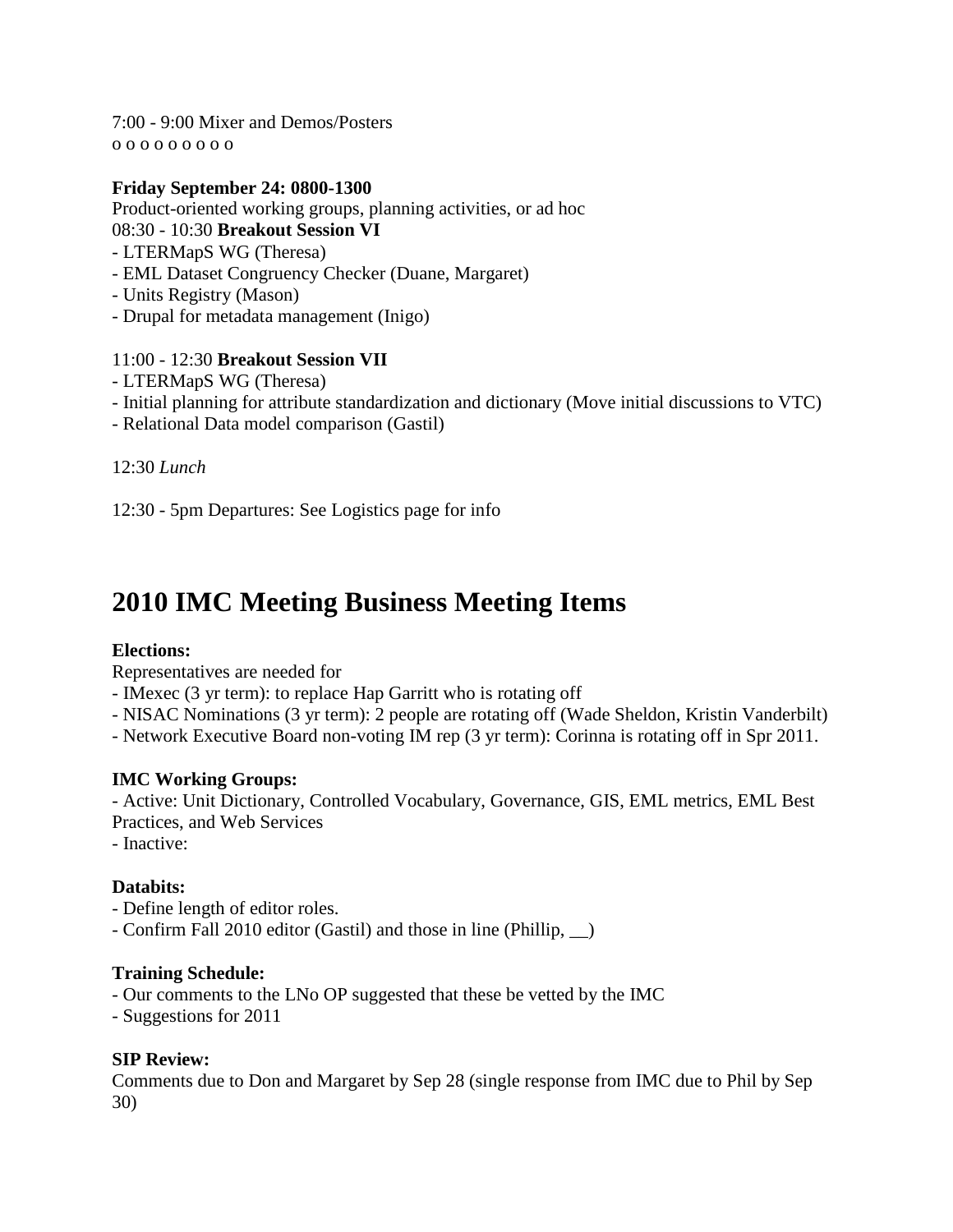### **Review of IMC/WG Events:**

*2010 IM events (for reference)* Feb 2010: IM Exec Annual Meeting May 2010: LTERMapS map server developed at LNo (post-ASM funding) May 2010: Science Council Meeting at PIE; IMExec and local IMs attended Jun 2010: EML BP WG meeting (product-oriented WG, LNo OP) Spr 2010: UnitDB migration from UCSD to LNo (post-ASM funding) Spr 2010: ClimDB/HyrdoDB migration from AND to LNo (LNo OP)

*Upcoming events* Oct 2010: Drupal for LTER IMs (training, LNo OP) \_\_\_ 2010: Network DB redesign (product-oriented WG, LNo OP) \_\_\_ 2011: EML Congruency Checker (product-oriented WG, LNo OP)

*Suggested events* Attribute Standardization and dictionary (product-oriented WG, LNo OP) ClimDB/HydroDB integration into PASTA (product-oriented WG, LNo OP)

**Active PASTA Tiger Teams:** Metadata Management Suite Workflow Manager and Metadata Factory

# **Abstracts for Posters and Demos at the 2010 Annual IM Meeting**

# **Mining ClimDB, USGS and NCDC databases using the GCE Data Toolbox**

Type: Demo Authors: Wade Sheldon

The GCE Data Toolbox is a MATLAB software library that supports metadata-based analysis, visualization, transformation and management of ecological data sets [\(http://intranet.lternet.edu/im/project/gce\\_toolbox\)](http://intranet.lternet.edu/im/project/gce_toolbox). This software can be used for a broad range of IM tasks, but this demo will focus on support for mining climate data from the LTER ClimDB/HydroDB, USGS NWIS and NOAA NCDC databases over the Internet. Both interactive GUI forms and batch-mode scripting approaches will be demonstrated, as well as use of metadata templates for metadata generation, column renaming and post-harvest QA/QC. Transforming and exporting data for use in other programs or submission to ClimDB will also be described. Note that the GCE Data Toolbox is being re-factored for release under a GPL3 license in Fall 2010, and source code is available now on the GCE Trac web site [\(https://gce](https://gce-svn.marsci.uga.edu/trac/GCE_Toolbox)[svn.marsci.uga.edu/trac/GCE\\_Toolbox\)](https://gce-svn.marsci.uga.edu/trac/GCE_Toolbox).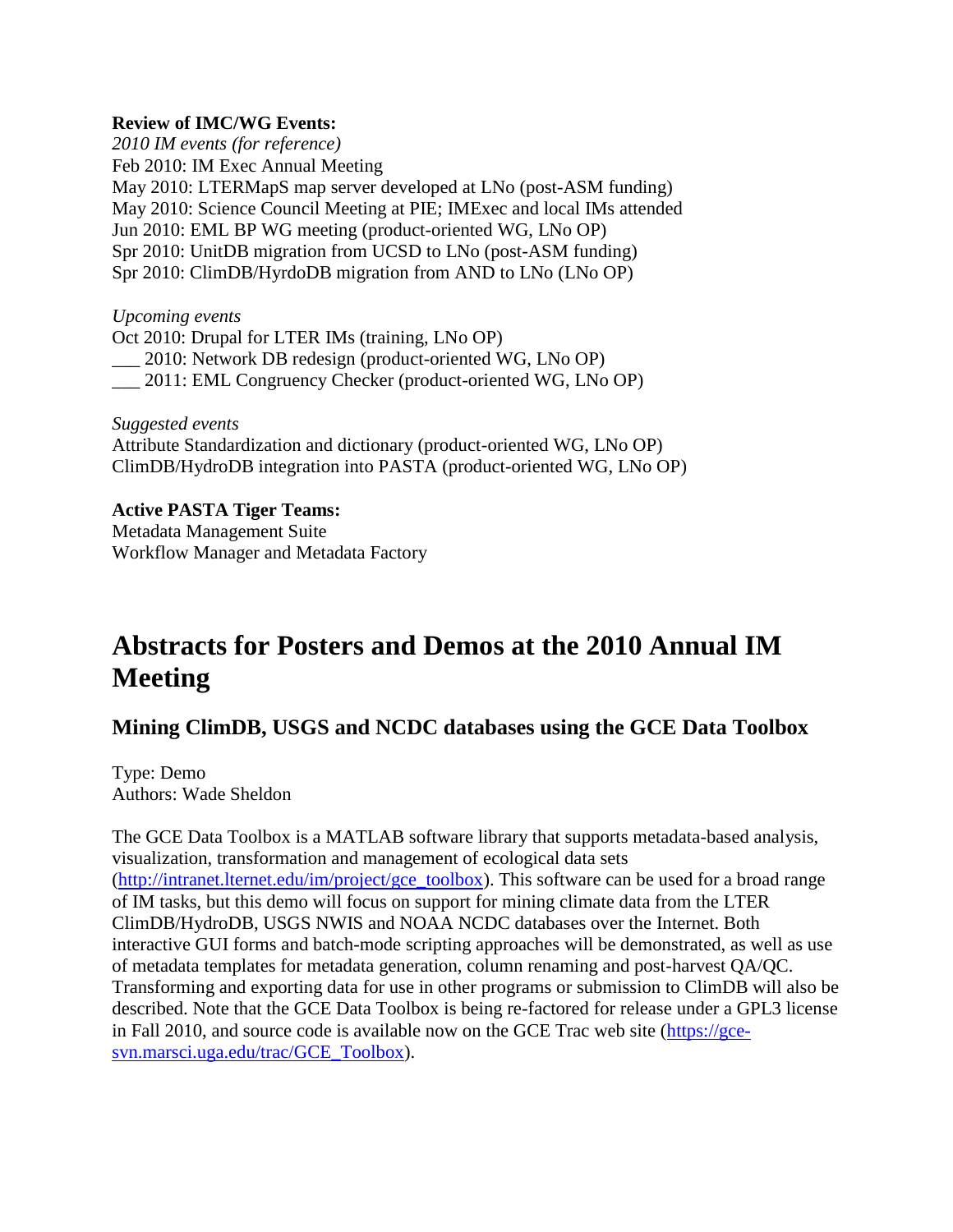### **[http://intranet.lternet.edu/im/files/im/GCE\\_Data\\_Toolbox\\_Datamining\\_Demo\\_Sep2010.pd](http://intranet.lternet.edu/im/files/im/GCE_Data_Toolbox_Datamining_Demo_Sep2010.pdf) [f](http://intranet.lternet.edu/im/files/im/GCE_Data_Toolbox_Datamining_Demo_Sep2010.pdf)**

# **Navigating the Andrews LTER Administrative Interface**

Type: Demo Authors: Suzanne Remillard, Andrews LTER, Oregonstate University

The Andrews LTER Administrative Interface (LAdI) is a web application for accessing and managing information related to the Andrews LTER. LAdI has a secure, encrypted login system and is composed of modules that allow access to personnel, study database, research project and publication information. The personnel module controls the information that is displayed on the Andrews LTER Members web page. Each member of the Andrews LTER will have access to update their own contact and biographical information in addition to selecting key publications that will display on the web page. The study module allows for updates to high level metadata (title, abstract, methods, keywords, personnel, etc.) of a study to which the member is associated. The project module is newly developed and will replace the current method of submitting research applications to the Forest Director. Once the online form, which is based on the current Word document application, is filled out and submitted, an email is sent to the Forest Director who will follow-up as usual. The added benefit is that the submitted information is in the database and is the start to improved research project tracking and future data products. Once submitted, the researcher or other research project associate has the ability to update the research project as activity, methods, sites, or dates change. The final module is for publications, which is not fully developed. The aspiration is that authors would have the ability to submit publication citations through LAdI and online visibility and access will be greatly improved. In general, LAdI gives Andrews members and researchers immediate access to update information that pertains to their research and increases the efficiency of updating this important information.

# **LTERMaps**

Type: Demo Authors: Theresa Valentine, Adam Skibbe, Jamie Hollingsworth, Jonathan Walsh

The LTERMaps application was developed to provide a common internet mapping application for all LTER sites, using information collected in Network databases (SiteDB). Core team members include Theresa Valentine, Jamie Hollingsworth, Adam Skibbe, Jonathan Walsh, and John Carpenter. The group would like to highlight Phase 1 of the project (currently operational at the LNO), share plans for Phase 2, and get feedback from the Information Managers.

The objective of Phase 2 is to provide detailed information for each LTER site using a common mapping interface for all sites. The following data will include: all information mentioned in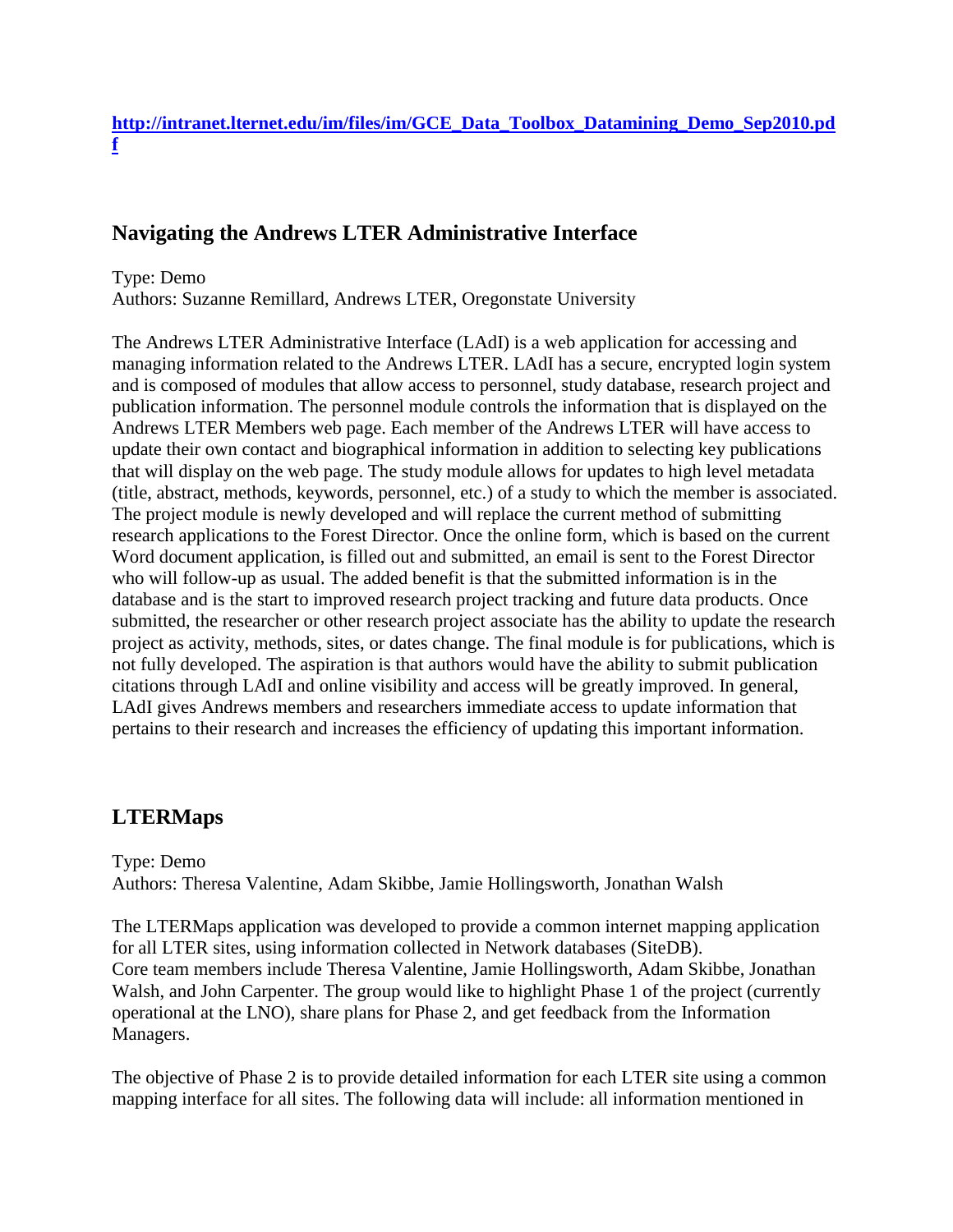phase one plus, digital elevation model (DEM), roads, hydrography, and research plot locations of core research plots, structures, and imagery. The group is developing processes for initial and updated local data, examining data structure options, and developing map templates for a consistent look and feel.

The core team will be meeting on Friday September 24th to begin working on Phase 2.

# **Tallest Trees at the HJ Andrews Experimental Forest**

Type: Poster Authors: Theresa Valentine (US Forest Service, Corvallis Forest Research Laboratory), Keith Olsen (Oregon State University)

The Andrews Forest was surveyed using LiDAR in 2008. The tallest trees were determined by subtracting the bare earth DEM from the highest hits DEM. There are several trees that are over 90 meters tall, with the tallest at 95 meters (312 feet). These trees are over 500 years old. The individual and cross section views of the trees are views of the raw point cloud data, as visualzied using Fusion LiDAR software.

### **SBC's extension of the OBOE measurement ontology**

Type: Poster Authors: Margaret O'Brien, Shawn Bowers, Matt Jones, Mark Schildhauer, Ben Leinfelder

SBC is developing a dictionary of its ecological and environmental measurements as an extension of the OBOE ontology, in an NSF project, "Semtools" (DBI-0743429). This poster will highlight some of the features and uses of the ontology. There will also be a demonstration of software being developed for annotating and searching EML datasets, and for editing the ontology itself using a Protege plug-in for OBOE.

# **Anatomy of a REST Web Service**

Type: Poster Authors: Mason Kortz, James Conners

With the move towards web services for communication with and between NIS modules, understanding the mechanics of client/web service communication becomes an important goal. This poster shows the general processes and subsystems involved in a web service model as well as the communication between these subsystems. The poster also briefly covers the larger view of networks of web services. The goal of the poster (along with other material from the Web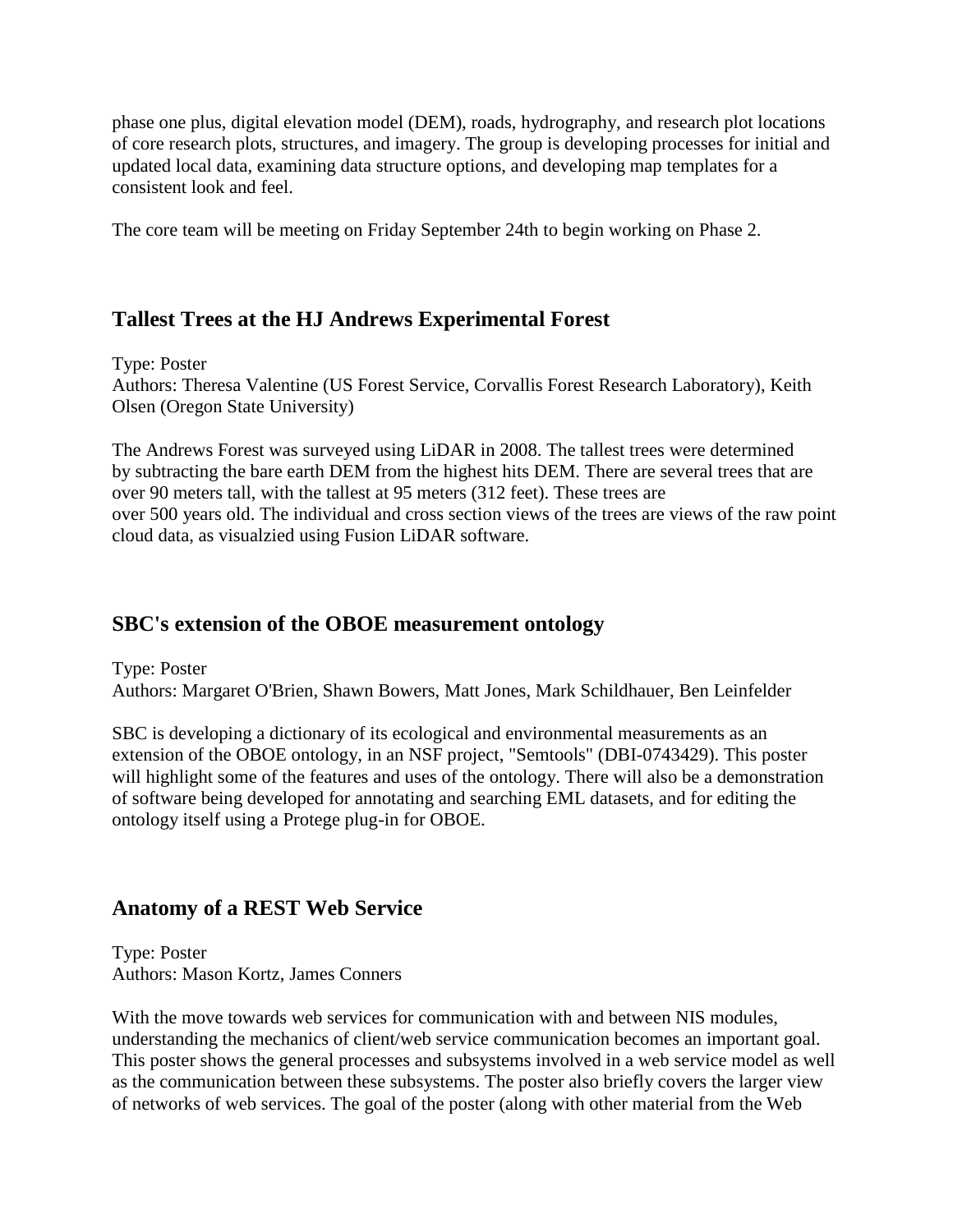Services Working Group) is to create a common framework for discussion and development of web services by site and network office participants as well as by collaborative working groups that span sites and networks.

# **Unit Registry Interface & Service Demo**

Type: Demo Authors: Mason Kortz, James Conners, Ken Ramsey, Sven Bohm

This demo covers the interfaces into the LTER Unit Registry, as well as a look behind the scenes at the inputs and outputs of the web service itself. The first part of the demo covers the query (read-only) interface and the management (read-write) interface. The second party of the demo shows how messages can be created in code, in this case JavaScript, to pull specific units out of the registry in various formats. Ken Ramsey and Sven Bohm will then discuss their experiences integrating the Registry into the JRN and KBS data systems.

# **Metadata database models and EML creation at LTER sites**

Type: Poster

Authors: M.Gastil-Buhl (MCR) from contributions by D.Henshaw & S.Remillard (AND), J.Laundre (ARC), J.Walsh (BES), P.Tarrant (CAP), K.Baker, M.Kortz & J.Conners (CCE/PAL), D.Bahauddin (CDR), J.Chamblee (CWT), L.Powell (FCE), W.Sheldon (GCE), J.Campbell (HBR), E.Boose (HFR), K.Ramsey (JRN), S.Bohm (KBS), A.Skibbe (KNZ), E.Melendez-Colom (LUQ), S.Welch (MCM), C.Gries (NTL), H.Humphries (NWT), H.Garritt (PIE), M.O"Brien (SBC), K.Vanderbilt (SEV), N.Kaplan (SGS), J.Porter (VCR), I.San Gil (LNO/NBII)

This poster includes diagrams of metadata data models and a survey of all sites asking

- 1. which relational DB management system (RDBMS) they use to store metadata
- 2. how do they create EML
- 3. past or potential collaboration with other LTER sites
- 4. if they participate in the Drupal Environmental Information Mangement System (DEIMS) group
- 5. if they use EML to populate their local data catalog
- 6. multiplicity of data tables per dataset

The purpose of this survey is to gather materials to start discussion.

As we prepare for data integration we will each examine our IM System to ask if it will meet potential new metrics, such as Metadata-Data Congruency, to meet future network-level synthesis needs.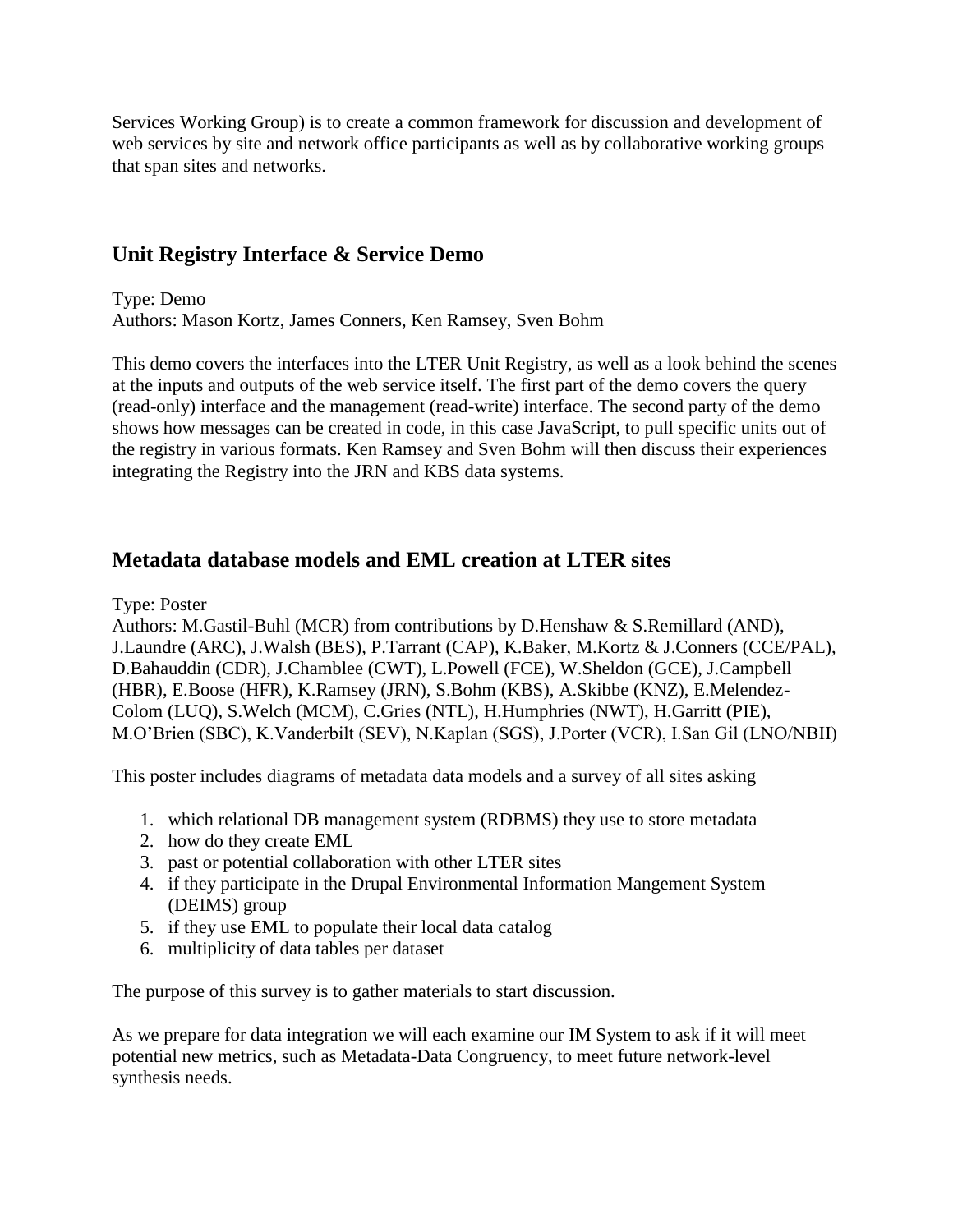Some LTER sites already have such IM Systems in place. Those sites have succeeded because their architecture undergoes continuous development. Although those systems have proven agile enough to evolve with their own sites increasing needs, how tightly coupled are they to their DBMS and scripting language? Can we port existing models to other LTER sites?

Metadata-data congruency can be enhanced when the data are included within an architecture that coordinates data and metadata databases. However, this poster focuses only on metadata, not the data per se, as a starting point.

All LTER sites share some common things ("entities" in database design jargon):

- Publications
- People
- Sites
- Taxa
- Keywords
- Studies or Projects
- Datasets
- Data Tables
- Measurements
- Units
- Attribute Names

The Entity-Relationship Diagrams (ERD) show how these relate to each other. Three ERDs are shown in the poster as examples of different designs that model the same relationships.

All sites need to present metadata on websites and EML documents and other uses.

### Longevity and Continuing Design

Some LTER sites' models designed in the 1990s are still in use today, such as at VCR and AND, having migrated to new servers and new applications with changing technology. They remain useful because their schemata inherently model the characteristics of metadata and through continuing design to keep pace with evolving standards.

GCE Metabase, the AND Metadata Database, and DataZoo at CCE/PAL are three examples of mature models, in production, and part of a larger IM System at these LTER sites. These models continue to undergo improvements. Web page display is just one of their uses. EML is currently generated by scripts from all three of these metadata databases. The AND and GCE metadata model designs pre-dated EML; the extraction of EML was developed after the initial design. EML is just one of several metadata standards these systems were designed to serve. All three undergo continuing development.

EML generated from the constrained model of a database is more likely to meet future metrics, especially if the data itself is filtered through a connected system.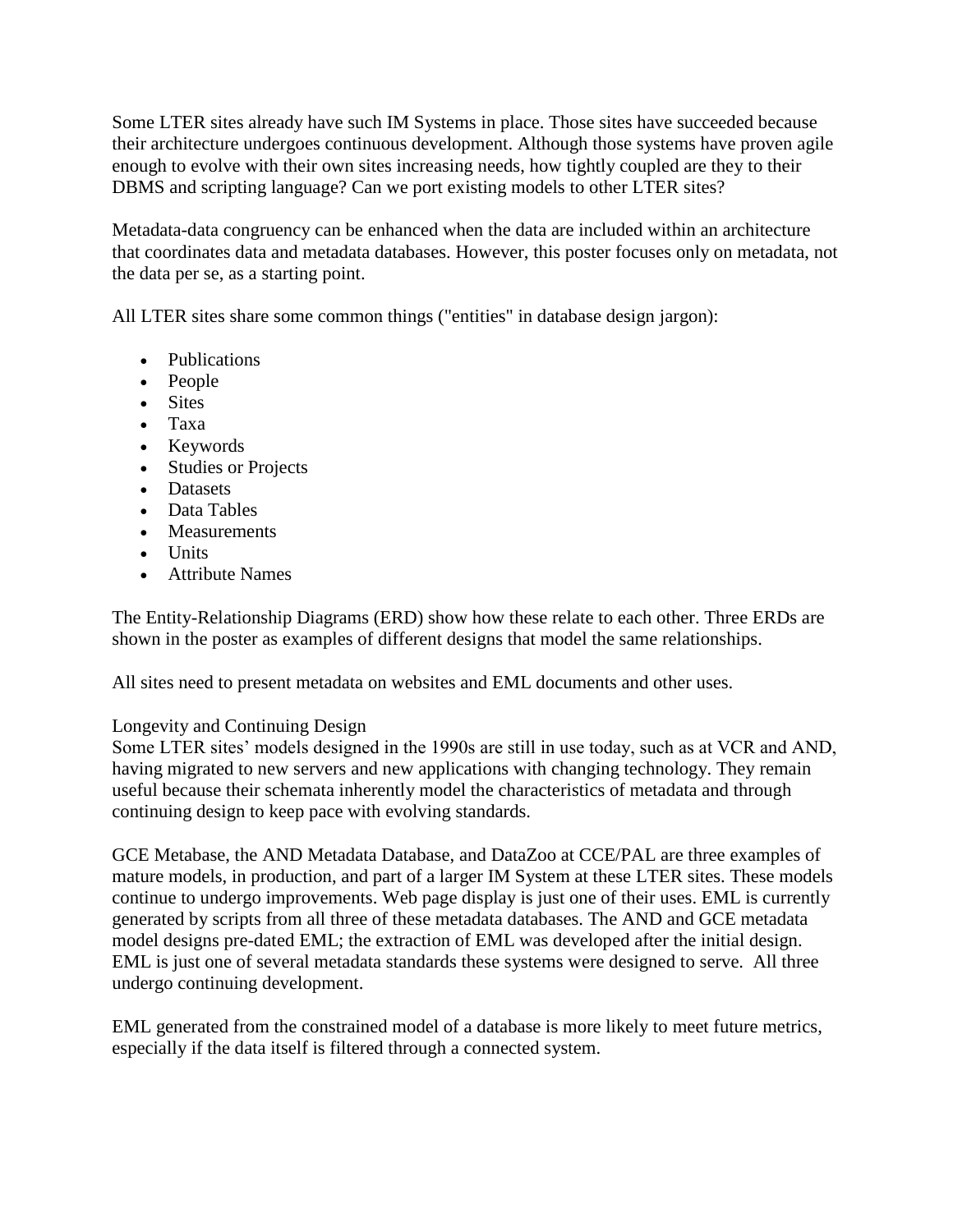Web services are changing our options for development and use of data and metadata. The Unit Registry web service will soon be followed by the Controlled Vocabulary of Keywords and then subsequently by the NIS Administrative modules (bibliography and personnel). With this approach, sites may connect to services, replacing or synchronizing those parts of their local database. How will this affect our metadata database architecture?

Several sites are looking to participate in future development of metadata data models.

The GCE Metabase has been adopted by CWT and is planned to be ported to PostgreSQL for use by MCR and SBC.

Six LTER sites (LUQ, SEV, PIE, ARC, NTL, VCR) have pooled resources to develop a Drupalbased metadata storage, display and EML creation system. Legacy EML from LUQ, SEV, and NTL has been uploaded to the Drupal back-end database. This is now in use to serve web pages for these sites. PIE and ARC are in line next. Export to EML is being programmed currently.

The scope of this poster is limited to metadata data models, not storage of research data, even though the coupling of these is important to this discussion. Only relational databases are included, although some sites use native XML databases, such as eXist at CAP. GIS metadata is not discussed beyond <geographicCoverage>.

Generic metadata ERD ppt files attached below

[http://intranet.lternet.edu/im/files/im/generic\\_metadata\\_ERD.ppt](http://intranet.lternet.edu/im/files/im/generic_metadata_ERD.ppt)

[http://intranet.lternet.edu/im/files/im/Poster\\_Gastil\\_et\\_al\\_IMC2010.pdf](http://intranet.lternet.edu/im/files/im/Poster_Gastil_et_al_IMC2010.pdf)

[http://intranet.lternet.edu/im/files/im/MCR\\_generic\\_metadata\\_ERD.ppt](http://intranet.lternet.edu/im/files/im/MCR_generic_metadata_ERD.ppt)

[http://intranet.lternet.edu/im/files/im/Metadata\\_Data\\_Model\\_Discussion.pdf](http://intranet.lternet.edu/im/files/im/Metadata_Data_Model_Discussion.pdf)

[http://intranet.lternet.edu/im/files/im/IMC\\_Session\\_VII\\_notes\\_mob.pdf](http://intranet.lternet.edu/im/files/im/IMC_Session_VII_notes_mob.pdf)

[http://intranet.lternet.edu/im/files/im/GCE\\_generic\\_metadata\\_ERD.ppt](http://intranet.lternet.edu/im/files/im/GCE_generic_metadata_ERD.ppt)

[http://intranet.lternet.edu/im/files/im/Data\\_models2010\\_jpNotes.doc](http://intranet.lternet.edu/im/files/im/Data_models2010_jpNotes.doc)

### **showDataset, a tabbed view of EML from metacat for your local catalog**

Type: Demo Authors: Margaret O'Brien (SBC) and M. Gastil-Buhl (MCR)

The Network [data catalog](http://metacat.lternet.edu/) displays EML documents from all LTER sites with the same XSLT transform to HTML, which provides the public with a uniform view. In response to our PI"s request for more user-friendly views of datasets in our local data catalogs, SBC and MCR now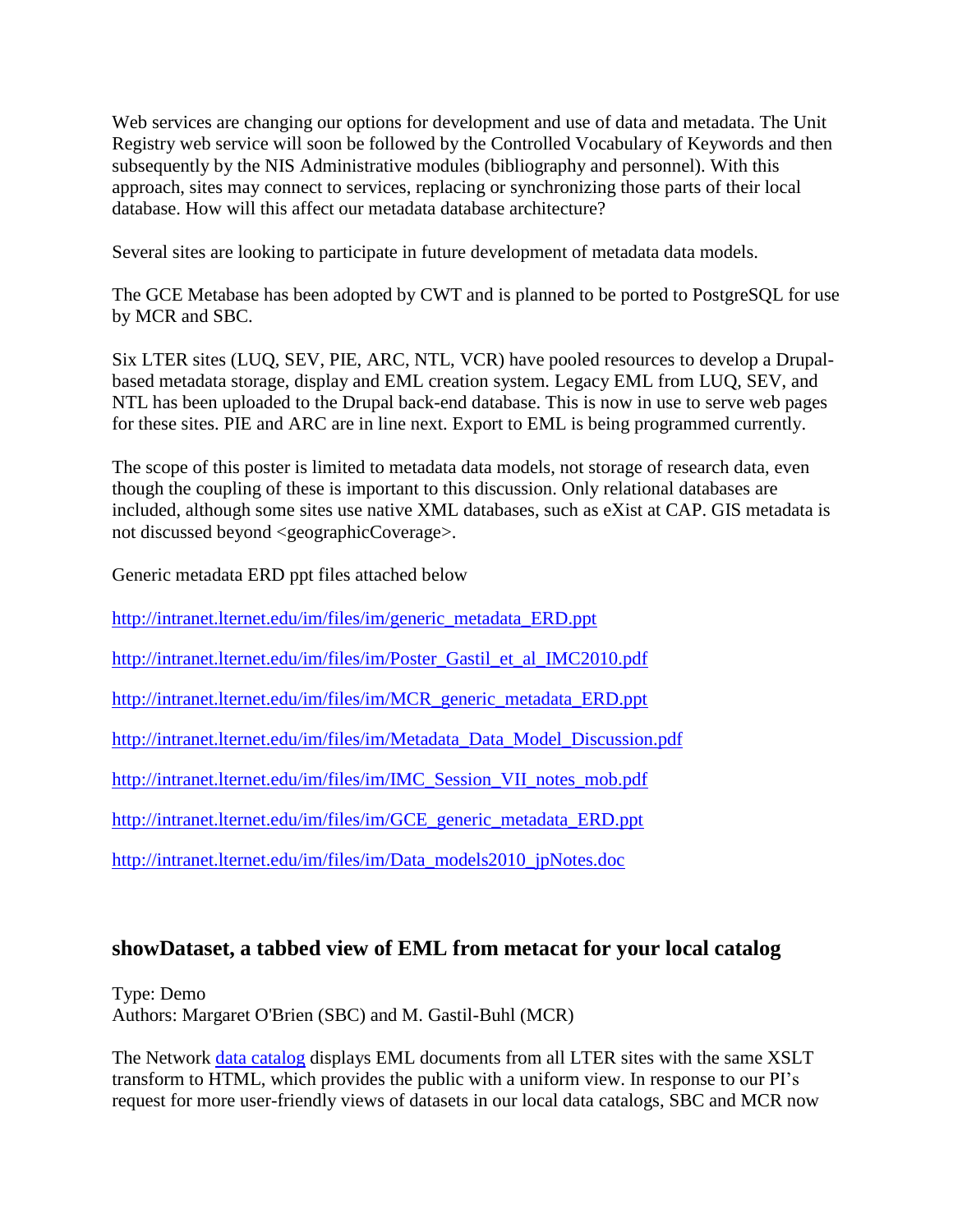present their EML in a "tabbed view" instead of linearly. The code was easily adapted for two sites' use. Additionally, we found that the same code could be easily redeployed for a slightly different purpose: to display an EML dataset directly from the fileserver so that our scientists are able to view datasets in the draft stage the same way they will appear when published. The demonstration will show how any

# **Managing your site with Drupal**

### Type: Demo

Authors: Marshall White, Kristin Vanderbilt, Eda Melendez, Corinna Gries, Preston Alexander, Kyle Kwaiser, Inigo San Gil

Limited and dwindling resources are here to stay, however, technology advances at a faster pace. We looked around for a *better wheel* - that is, a technological complement that would enable a site with limited resources cope with the demands of information management.

Content management systems (CMS) are a good solution for practical purposes - a blog, a momand-pop store, a university portal, etc. However, most of the content management systems seem to be limited to their special niche application, providing a sense of a small black box pack.

The Drupal CMS provides the developer sufficient control to build a robust solution for the LTER information manager. Drupal web share is 1% and growing. The CMS is open source, and ample support in forms of videos, tutorials, snippets and specific tools abound one google search away.

A group of LTER site's information managers, the web dude at the LNO, and OBFS information manager and the NBII/LTER liaison person set to used the tools offered by this community. A "Five Star" rating module? check. Facebook/Tweeter apps? check. EML metadata editor? check. Tagging system via hierarchical controlled vocabularies? check. Ajax? check. Easy styling with tons of templates? check. No need for frameworks/software to manage the CMS? check. No programming expertise? No problem. No knowledge of databases? check. LDAP? check. Revisions/Subversion? check... etc, etc.

We recently received some NSF supplemental support to further this work, we are adding PIE and ARC to the list of sites that are rolling the solution presented here. We also have the support of the IM Committee to host a training in the LNo next fall.

Note, we do not have any other official support, other than the time that the authors can put into this. This does not seem to be much of a problem, since we re-use the work of hundredths of developers.

Come to our demo on Thursday to see what is all about, see whether this solutions are meant for you.

On Friday (dawn to noon-ish), we will have an all morning meeting for project status, discussions and next developments.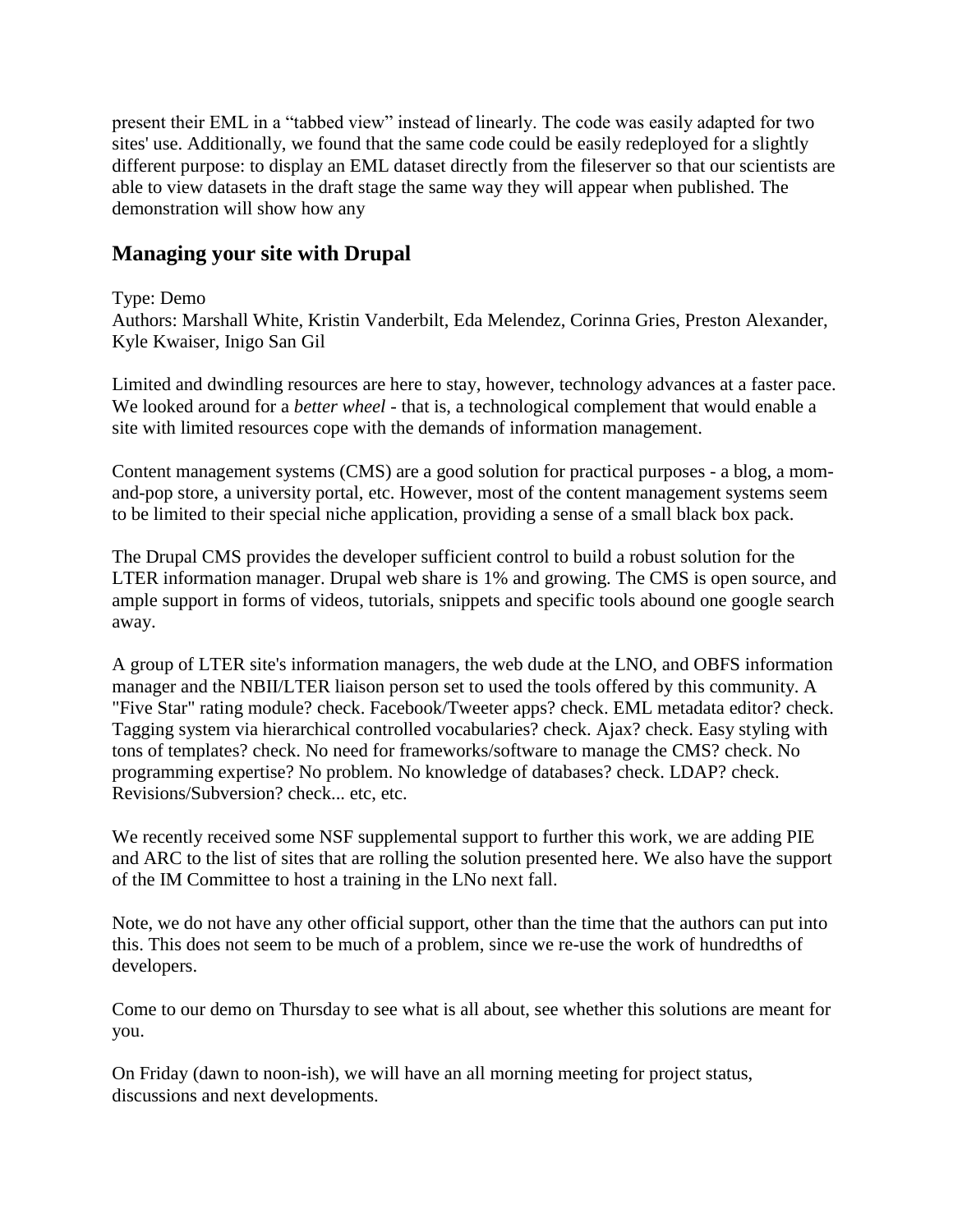Some links of the current work [http://tierra.unm.edu](http://tierra.unm.edu/) (SEV) <http://umbs.lsa.umich.edu/research/> (UBMS) [http://gorilla.ites.upr.edu](http://gorilla.ites.upr.edu/) (LUQ) <http://inigo.lternet.edu/prototype> (Common Site) <http://lter.dnsalias.net/site/> (NTL) <https://microbial.lternet.edu/> (Microbes @ LTER)

Some publications about this work: <http://databits.lternet.edu/spring-2010/drupal-developments-lter-network> [http://databits.lternet.edu/spring-2010/developing-drupal-website-ims-lu...](http://databits.lternet.edu/spring-2010/developing-drupal-website-ims-luquillo-lter-while-learning-drupal)

Project Repository: (mirrors at LNo too) <http://code.google.com/p/deims/>

# **2010 IMC Meeting Notes**

**Focus topic I - IMC Governance:**

[2010 Meeting Materials](http://intranet.lternet.edu/im/news/meetings/2010/notes/governance) [Governance WG page](http://intranet.lternet.edu/im/news/committees/working_groups/governance)

**Focus topic II - EML Dataset Contributions to the NIS:** [2010 Meeting Materials](http://intranet.lternet.edu/im/news/meetings/2010/notes/EML_dataset_contributions) [Best Practices WG view](http://intranet.lternet.edu/im/news/committees/working_groups/emlbestpractices) [EML Metrics/Congruency Checker WG view](http://intranet.lternet.edu/im/news/committees/working_groups/emlcongruencychecker)

**Focus topic III - Network DB Redesign and Web Services:** [2010 Meeting Materials](http://intranet.lternet.edu/im/news/meetings/2010/notes/network_DB_redesign) [Web services WG page](http://intranet.lternet.edu/im/news/committees/working_groups/webservices)

**Business meeting:**

**Other:** Breakout Sessions I, II, III see above

Breakout Session IV

- GIS (Theresa)
- Controlled vocabulary (John P)
- Web Services (Mason)

Breakout Session V

- EML Best Practices (Margaret)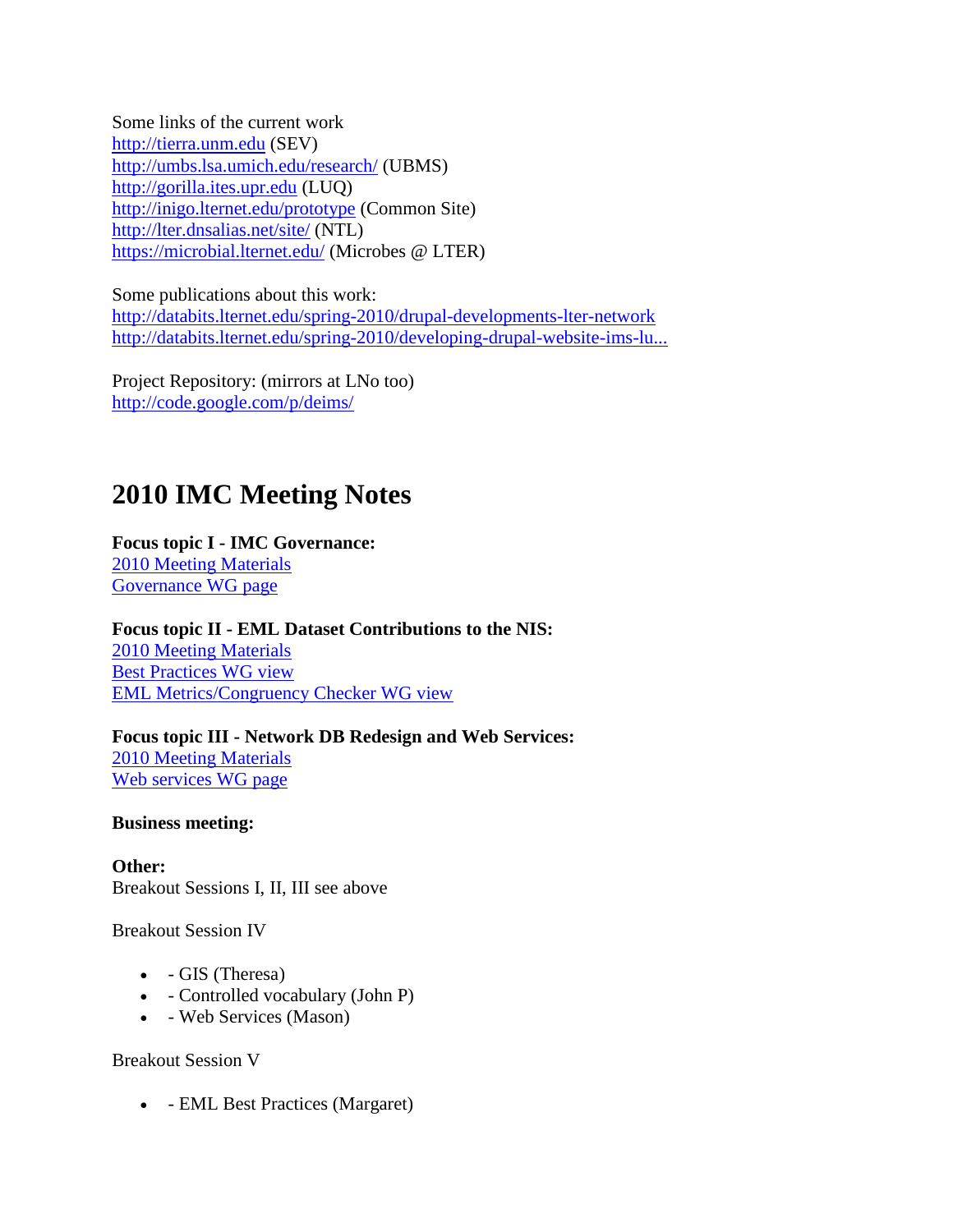- Governance (Nicole/Karen)
- Network DB redesign and Web services (Mason)

Breakout Session VI

- LTERMapS WG (Theresa)
- EML Dataset Congruency Checker (Duane, Margaret)
- Units Registry (Mason)
- Drupal for metadata management (Inigo) Breakout Session VII
- LTERMapS WG (Theresa)
- Relational Metadata Data Model Comparison (Gastil)

# **Focus topic I - IMC Governance:**

# **2010 IMC Mtg: IMC Governance Agenda Items and ToR Template/Issues&Tasks**

June VTC Notes:<http://intranet.lternet.edu/im/node/617>

GOVERNANCE AGENDA ITEMS:

Wednesday, 22 September 8:30 - 10:30 Breakout session I- Governance (Karen, Nicole, Eda)

8:30-9:00 Intro and review of issues, as well as opening the floor to new issues, which we will attempt to categorize as sub issues under our 4 existing issues - need leaders and note taker for each break-out group

9:00-9:30 Review terms of reference categories; existing draft and outline Issue: Update Vision Statement

9:30 - 10:15 4 Breakout groups each with one issue and two tasks to start discussion We envision each breakout group having three levels of work

1) recommend resolution of their two tasks

2) review, edit and augment the text in the whole ToR document

3) consider additional categories or items to add to the ToR

1. Issue: Define IMC process (communication to decision making) for tasks

- Leader: IMExec Member

-issue 1, task 1: Describe IMExec role for IMC and be explicit about the type of decision required

-issue 2, task 2: Develop membership categories (ie associates, affiliates)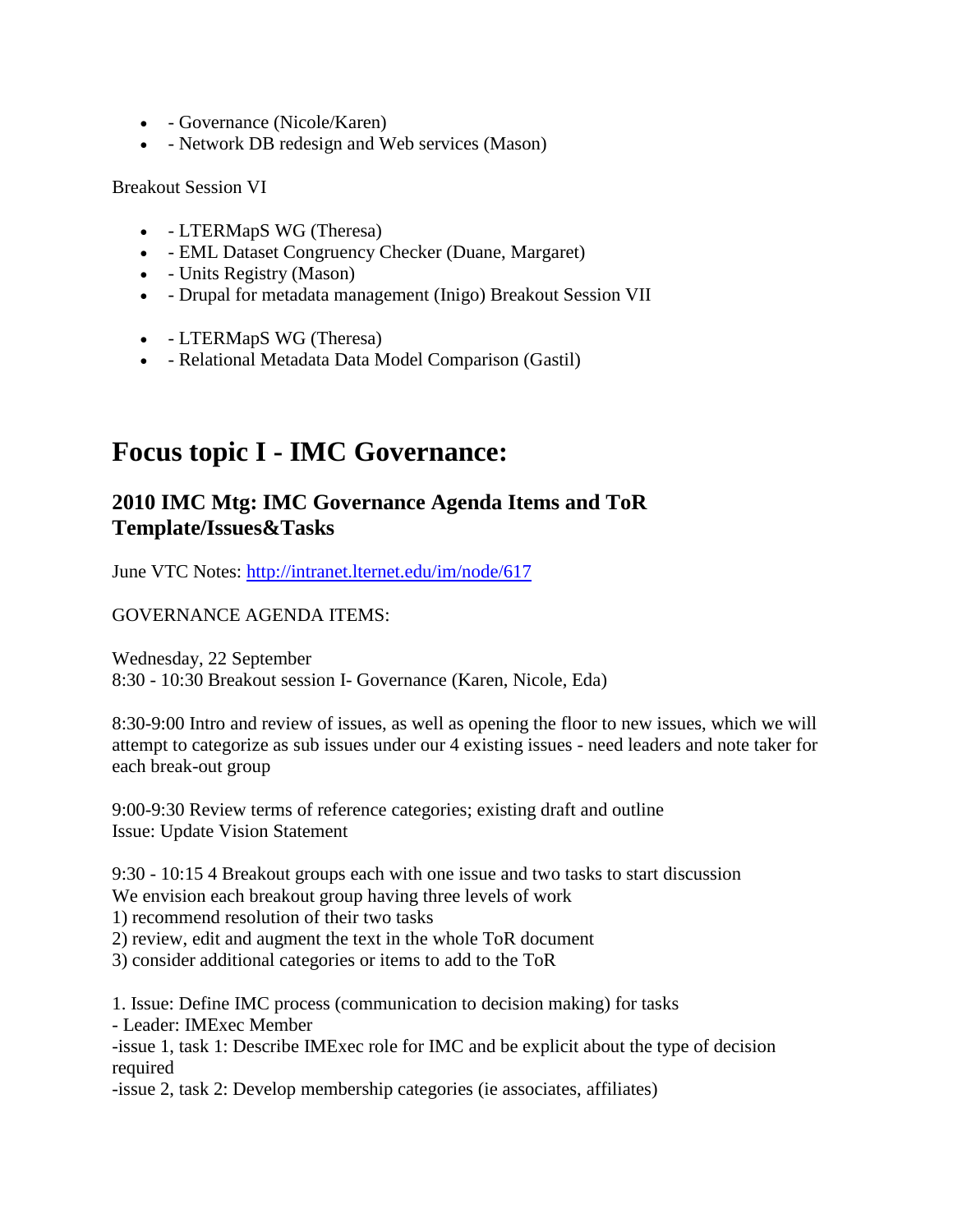2. Issue: Discuss relations with other committees except for NISAC (NISAC covered in issue 3 and includes previous issue 5)

- -Leader: [Linda? Don?]
- -Task 1: Define selection process for EB representative from IMC to EB
- -Task 2: Describe partnership with SC
- 3. Issue: Determine number of reps and length of term for NISAC membership
- -Leader: Wade as NISAC chair (NISAC members participate)
- -Task 1: Describe membership in ToR for NISAC (formal)
- -Task 2: Describe communications with NISAC and more formalized activity review
- IM, IMC, EB communication processes with NISAC
- 4. Issue: Terms of Reference for other WG"s?
- Leader: [John? Theresa? Emery? ]
- -Task 1: Describe provisions for WG"s to have a ToR? Which WGs might want ToR?
- -Task 2: Process to construct them (can be short or long description)

10:15 -10:30

-breakout leaders talk with GWG leaders; we would all synthesize -break group note-takers - to stimulate discussion across the break out groups; group participants; share experience in break-out group bring back any issues to GWG members

[http://intranet.lternet.edu/im/files/im/GWG\\_agendaIMC2010\\_final.pdf](http://intranet.lternet.edu/im/files/im/GWG_agendaIMC2010_final.pdf)

[http://intranet.lternet.edu/im/files/im/TermsOfRef\\_IMCV3%5B1%5D.doc](http://intranet.lternet.edu/im/files/im/TermsOfRef_IMCV3%5B1%5D.doc)

Tue, 01/18/2011 - 11:53am — [cgries](http://intranet.lternet.edu/im/user/24)

The IMC Governance Working Group's charge is to identify:

- How decisions have been made by the IMC and IM-Exec in the past
- How we govern ourselves currently
- How we might improve governance

An initial goal is to explore, document and learn from the ways the IMC participants have conducted their governance. This effort involves identifying elements of governance by reviewing governance structures, practices, and decision-making in the formal and informal work we do.

# **Focus topic II - EML Dataset Contributions to the NIS:**

# **2010 IMC Mtg: EML Dataset Contributions to the NIS**

EML Best Practices v2 (2010) Draft is attached below.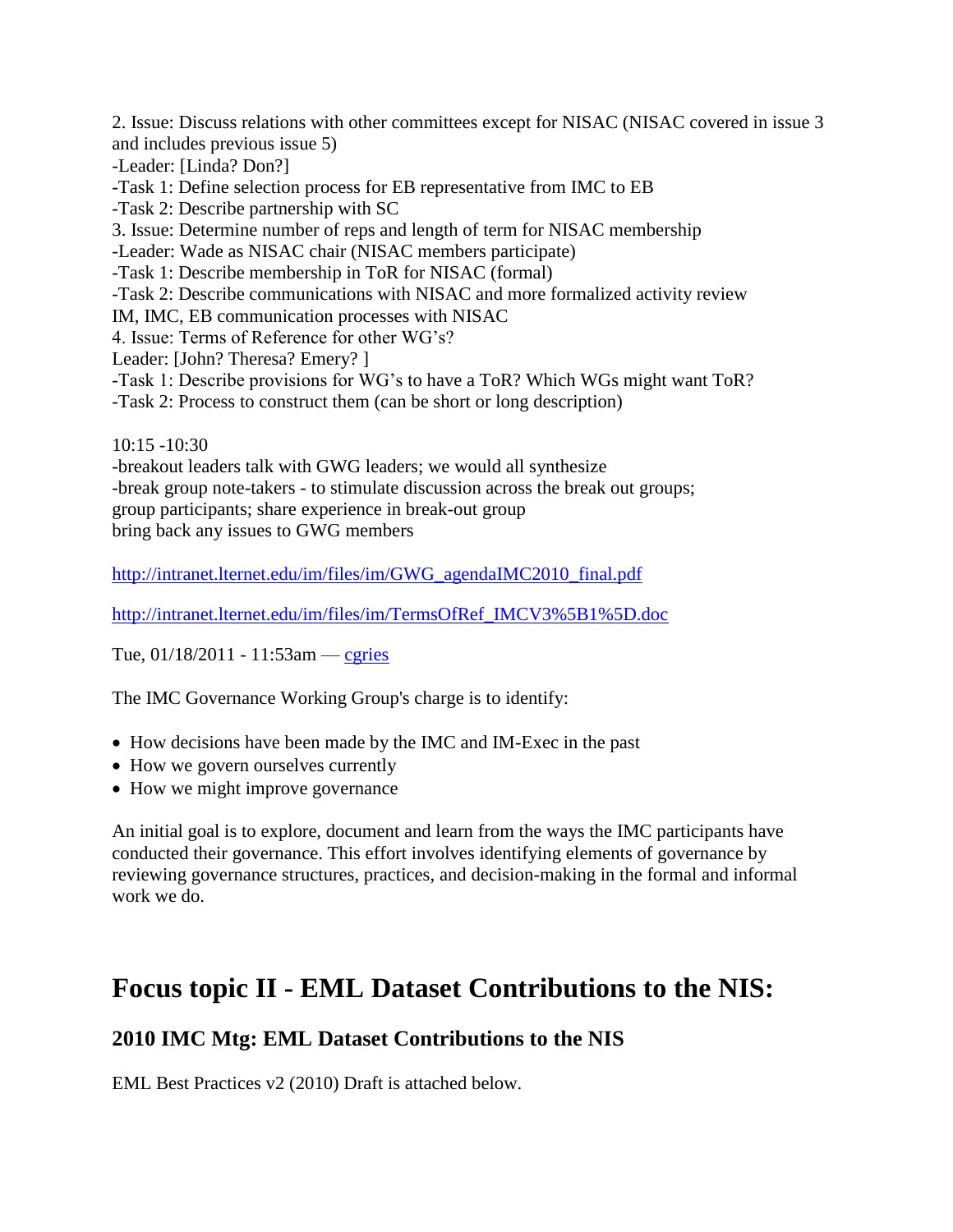At the 2010 IMC meeting, this topic is featured in these breakout sessions:

### **Session II, Wednesday** (2hrs)

Who: everyone, in 3 breakout rooms (Corinna, Margaret, Wade)

Goal: inform all the sites about the EML data congruency checker project and glean from them what features of EML datasets are important to report on. There will be a short introduction in the main room.

### **Session V, Thursday** (90 min)

Who: EML Best Practices group, and interested others (Margaret) Goal: process feedback received on the usefulness of the draft. We will use this time to edit the document, create additional examples, and/or outline the plan for completion and publishing.

### **Session VI, Friday** (90 min)

Who: EML Dataset Congruency Checker group and interested others (Duane, Margaret) Goal: Outline use cases for the congruency checker based on input from Session II.

<http://intranet.lternet.edu/im/files/im/emlbestpractices-2-20100901-DRAFT.pdf>

[http://intranet.lternet.edu/im/files/im/EML\\_metrics\\_wg.pdf\\_0.pdf](http://intranet.lternet.edu/im/files/im/EML_metrics_wg.pdf_0.pdf)

<http://intranet.lternet.edu/im/files/im/emlbestpractices-2.0-DRAFT.doc>

# **Focus topic III - Network DB Redesign and Web Services:**

# **2010 IMC Mtg: Network Database Redesign**

Workshop materials:

[http://intranet.lternet.edu/im/LTER\\_Network\\_Databases\\_0.pdf](http://intranet.lternet.edu/im/LTER_Network_Databases_0.pdf) (from Sept VTC) http://intranet.lternet.edu/im/news/committees/working\_groups/webservices http://intranet.lternet.edu/im/files/im/LTER\_WSRecs\_draft.pdf

This topic is featured in these breakout sessions:

### **Session III, Wednesday** (2hrs)

Who: everyone, in 3 breakout rooms (Facilitators: James Brunt, James Conners, Mason Kortz) Goal: Collect use cases from the entire group on needs from the sites vis-a-vis the Network databases. Some suggested discussion questions are also attached below (IMC2010\_NetworkDB\_Discussion.pdf) and will also be handed out during the breakout session.

### **Session IV, Thursday** (90 min)

Who: Web Services Working Group and interested others (Facilitator: Mason Kortz) Goal: Discuss web services as part of the network database redesign effort, with a focus on creating recommendations for web service developers. A draft web services recommendations document will be presented for feedback (link above).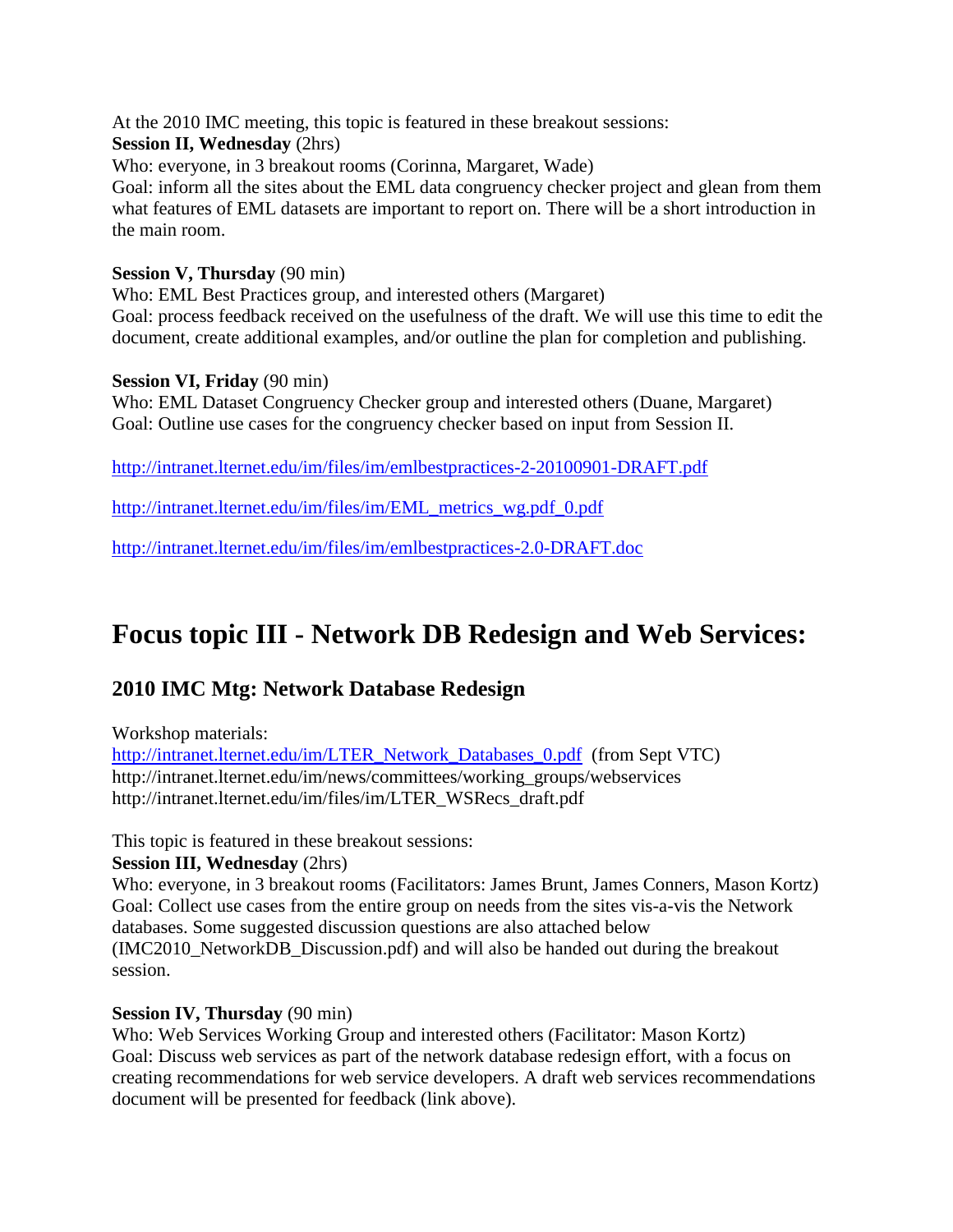### **Session V, Friday** (90 min)

Who: Web Services Working Group and interested others (Facilitator: Mason Kortz) Goal: Using feedback from sessions III and IV, create a draft specification for a web service interface to one or more the network databases discussed in session III.

[http://intranet.lternet.edu/im/files/im/IMC2010\\_NetworkDB\\_Discussion.pdf](http://intranet.lternet.edu/im/files/im/IMC2010_NetworkDB_Discussion.pdf)

# **2010 IMC Breakout Notes**

## **2010 IMC meeting: GIS and LTERMapS working group notes**

Attached are the original notes for the 2010 IMC GIS working group breakout as taken by Jonathan Walsh.

#### Attendance

| John Chamblee         | <b>CWT</b> |
|-----------------------|------------|
| Theresa Valentine     | <b>AND</b> |
| Ken ramset            | JRN        |
| <b>Travis Douce</b>   | <b>GCE</b> |
| <b>Hope Humphries</b> | NWT        |
| Jonathan Walsh        | BES        |
| John Campbell         | HBR        |
| Adam Skibbe           | <b>KNZ</b> |
| <b>Hap Garritt</b>    | PIE        |
| <b>Mike Friggens</b>  | <b>SEV</b> |
| <b>Suzanne Sippel</b> | <b>KBS</b> |
| Aaron Stephenson      | NTL        |

- Adam Skibbe will be new chair
- GIS data management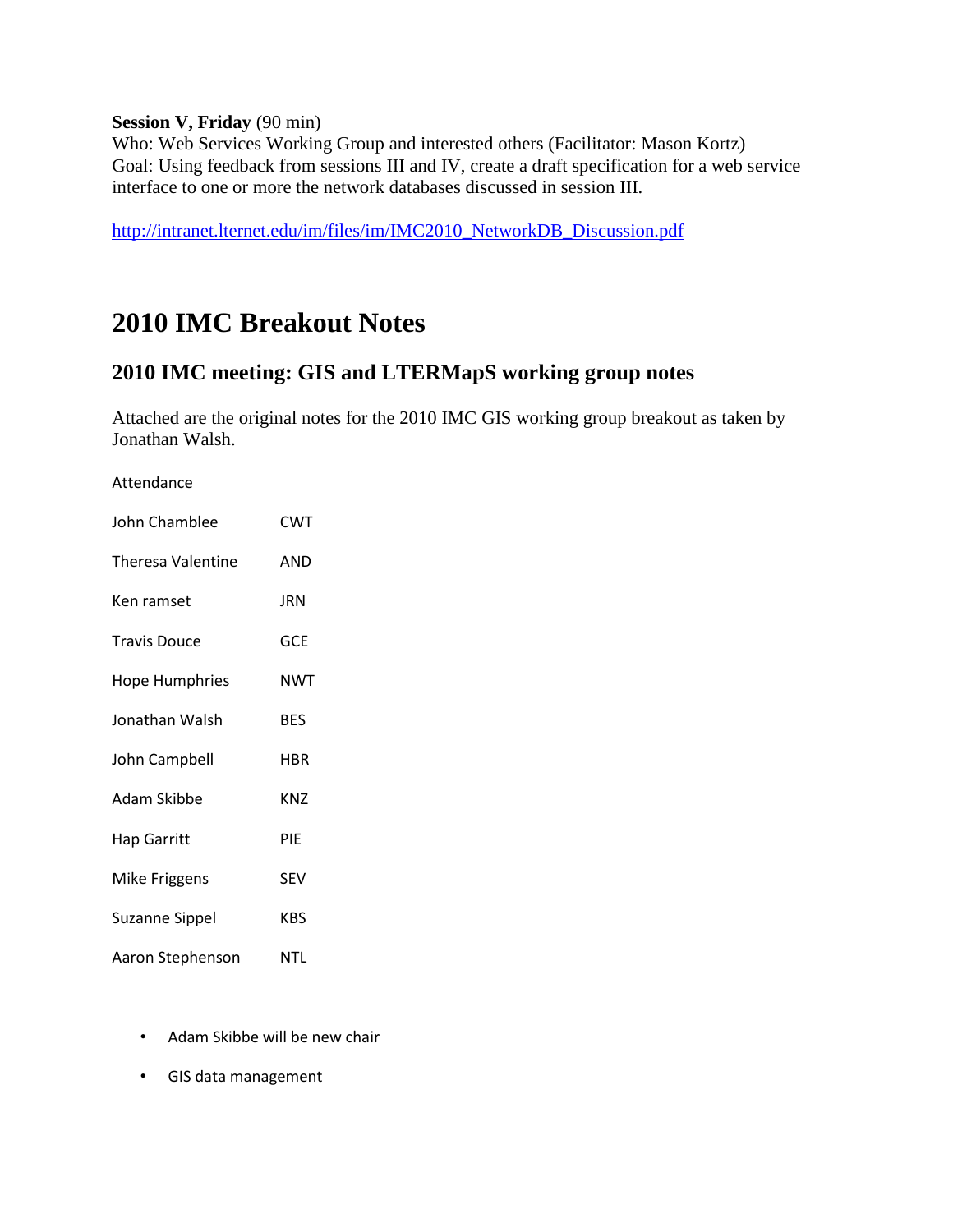- Need a document to explain what this group is about
	- Need to set up a chain of communications to reach GIS people at sites
- LTER GIS Strategies draft need to discuss
- Projects or subgroups we could form, such as LTERMaps
- Workshop upcoming at the Andrews for GIS metadata
- What kind of training do sites need for GIS we need to discuss so we can facilitate it

#### New/suggested topics

- 1. What kind of GIS software do we all use
- 2. What kind of, if any, geodatabase
- 3. Note Would be good idea to hire a GIS specialist at each site, not just the information manager

Jamie went to EB meeting - was asked to put together a document of what kind of resources the IMC could use … Asked to think big

So members of LTERMaps did a brainstorm and put the document together in July. (See LTER GIS strategy document)

Review of salient points of this document follows

- 10 sites seem to have no GIS
- We should provide numbers for ten sites
- Information managers could benefit from training . So we provided baseline numbers budget for that, using LTER data, specifically - custom training
	- o Note Would be good idea to hire a GIS specialist at each site, not just the information manager
- GPS Units
- Fund GIS people to attend annual meeting
- Fund GIS person for LNO
- LIDAR data for all sites

#### Comments/Review

Support for GIS person on site

Any other avenues to tun this into a proposal?

This should be on the SIP? No, too specific. Maybe add a sentence or two.

John C - We need to beef up the discovery aspect of this increase in GIS capability -

One option would be a web services driven approach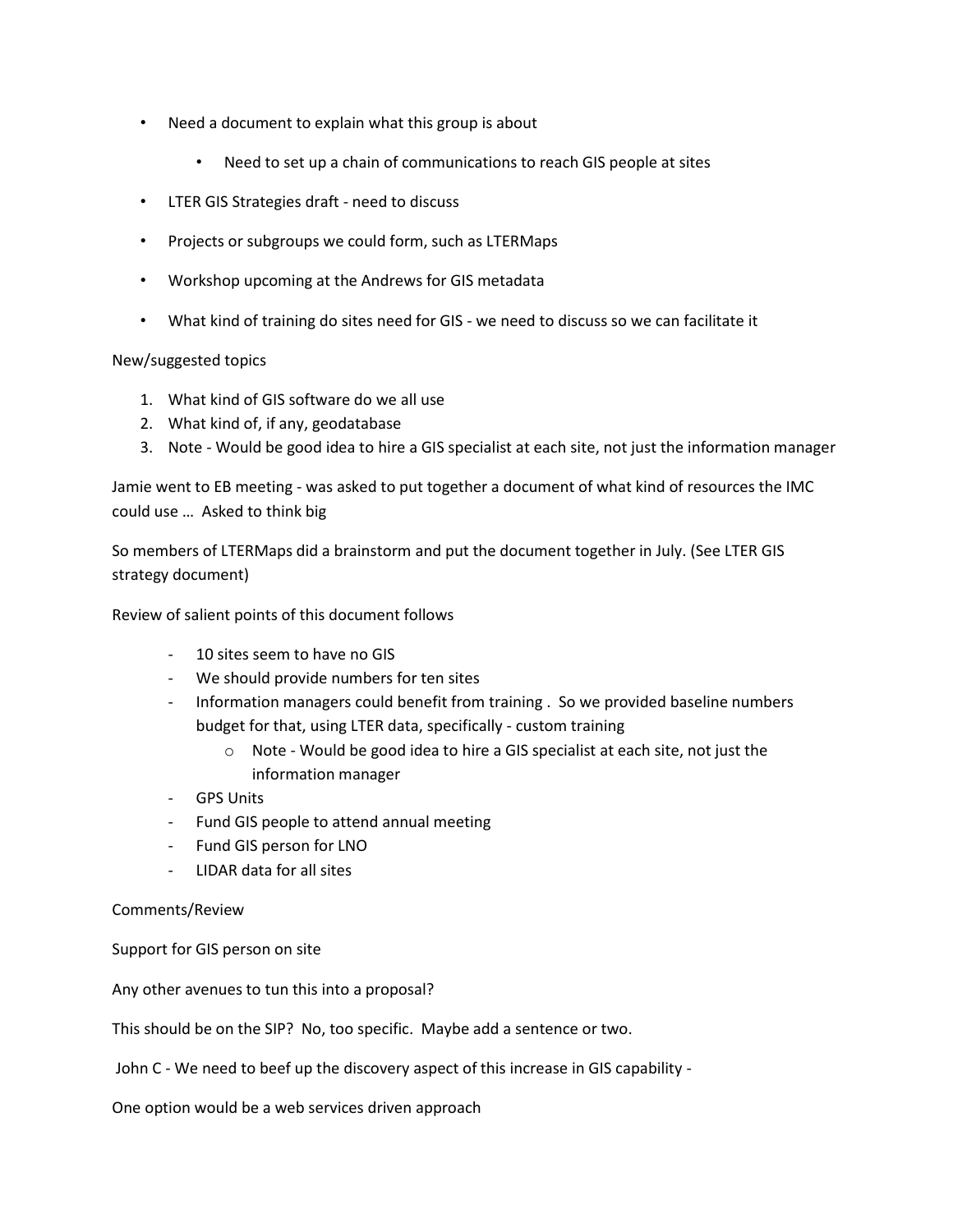So instead of a thick client, like ESRI, you have a thin client that uses coordinate data and links back to the thick client at the site - Main point is we need to spearhead the discoverability aspect of this.

Theresa: NSF should like a template approach - cartographic templates. But ESRI templates don't match our sites

John C: There is a GIS guy for each site built into the proposed SIP… Three info managers for each site a lead, a remote sensing guy, and a programmer/technician

Whatever we add to SIP needs to be reduced to say, one sentence. This is not information we can put into the SIP. It doesn't fit the format or timing

Question: Is LIDAR really needed?

Next topic:

Back to fitting items/requests into the existing LNo budget, not the SIP

Training: Any requests for training?

- Base line LTER gis training with a specialized instructor
- LIDAR session
- Web tools?
	- o API's, server stuff
- ARC GIS general course online 170 bucks
	- o Esp good for learning projections and coordinate systems which is important for new users to understand
- Travel to ABQ forces you to concentrate and focus your time
- Turning Metadata into EML
- GPS class
	- o Forest Service offers a good, useful, popular one
- Training at Andrews in November 2010 hand out paper, put \$1000.00 from your supplement into this

-

**Priorities** 

Should poll sites.

What kind of software ? SPECIFICALLY - Arc 9? Arc 10

Are you using server GIS

If so what kind, give us link

Still using file based or geodatabase, if so what back end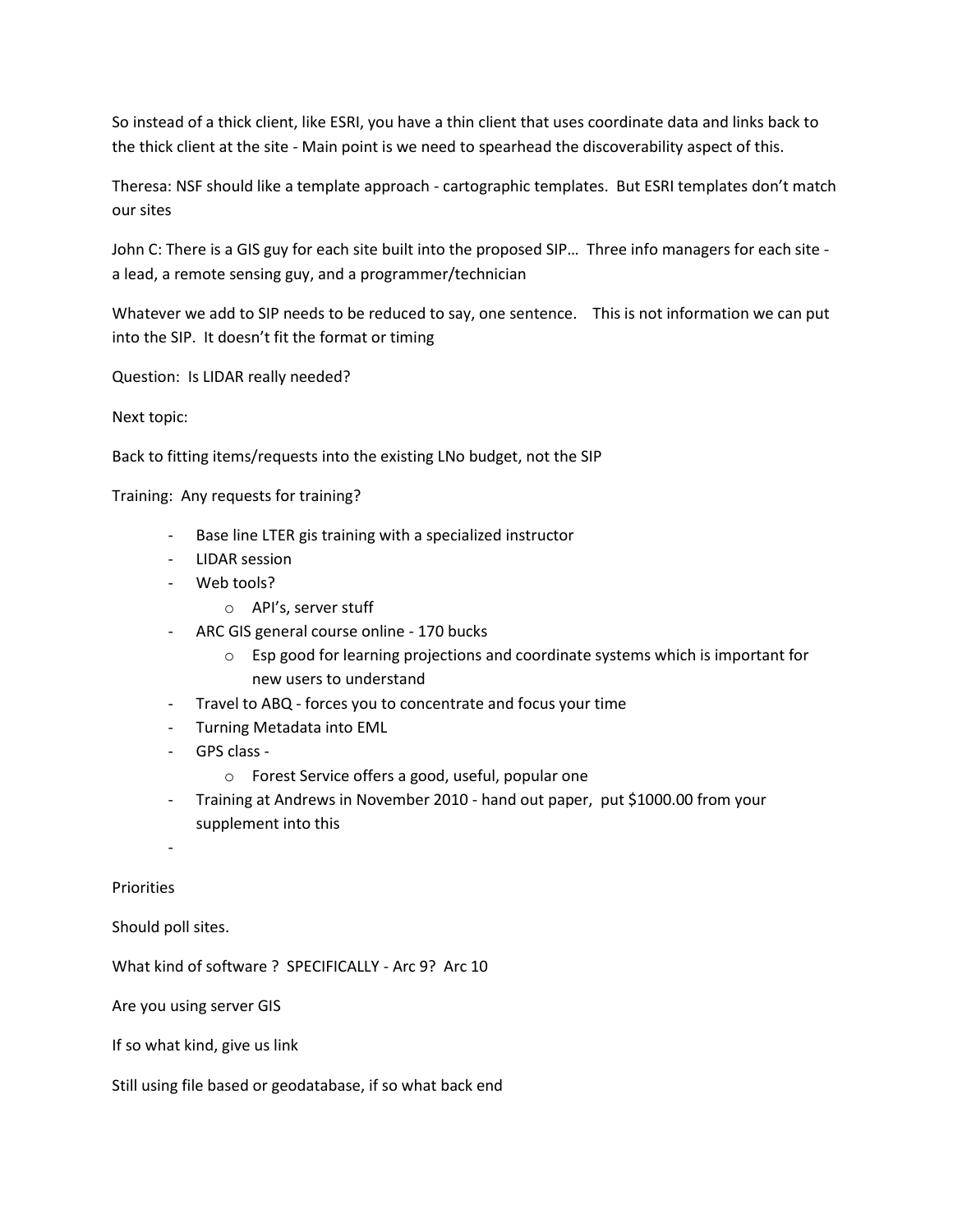Are you using image server?

What resolution LIDAR might you want

Do you have a GIS person, if so what percentage of FTE. Contact info

IM - are you interested in the base training or other potential training (we will list some typical training scenarios including in person at another site)

Do you have a GPS unit, if so, does it meet your needs, what resolution is it.

People interested in being contacted about meeting further about this: Ken Ramsey

# **Controlled Vocabulary Working Group at 2010 IMC meeting**

Attached are 1) powerpoint presentation used at the meeting, incorporating brief outline of discussion and action items and 2) breakout group notes from Emery Boose

2010 IMC meeting John Porter

- Focus on next steps for this project.
- Basic problem: little commonality in current LTER keywords.
- Past accomplishments: list of 650 terms based on widely-used LTER EML keywords, autocompletion feature added to Metacat.
- Goal is to include at least one LTER keyword in each LTER EML file.
- $\bullet$  HIVE = helping interdisciplinary vocabulary engineering. Duane transformed list and synonym ring into SKOS format, created HIVE-RS (restful service), created service to identify candidate LTER keywords from an EML file (uses sophisticated algorithms developed by HIVE project).
- Reliability & efficiency are key concepts for librarians: Is document well represented? Are the results useful? As a rule of thumb, it can be 60:40 either way.
- See prototype at:<http://scoria.lternet.edu:8080/lter-hive-prototypes/emlTagger.jsp>
- Needed activities:
- Draft "vocabulary management plan". Who will oversee updates?
- Develop or adapt database structure and tools for managing the list, synonym ring and hierarchical relations.
- Develop a polytaxonomy for placing terms into a hierarchical framework. This will result in new terms added to the list. Four or five levels would be desirable. Ideally lowest level search would return  $\sim$  10 datasets.
- How can the HIVE keywording tool be enhanced to enable its use by LTER sites?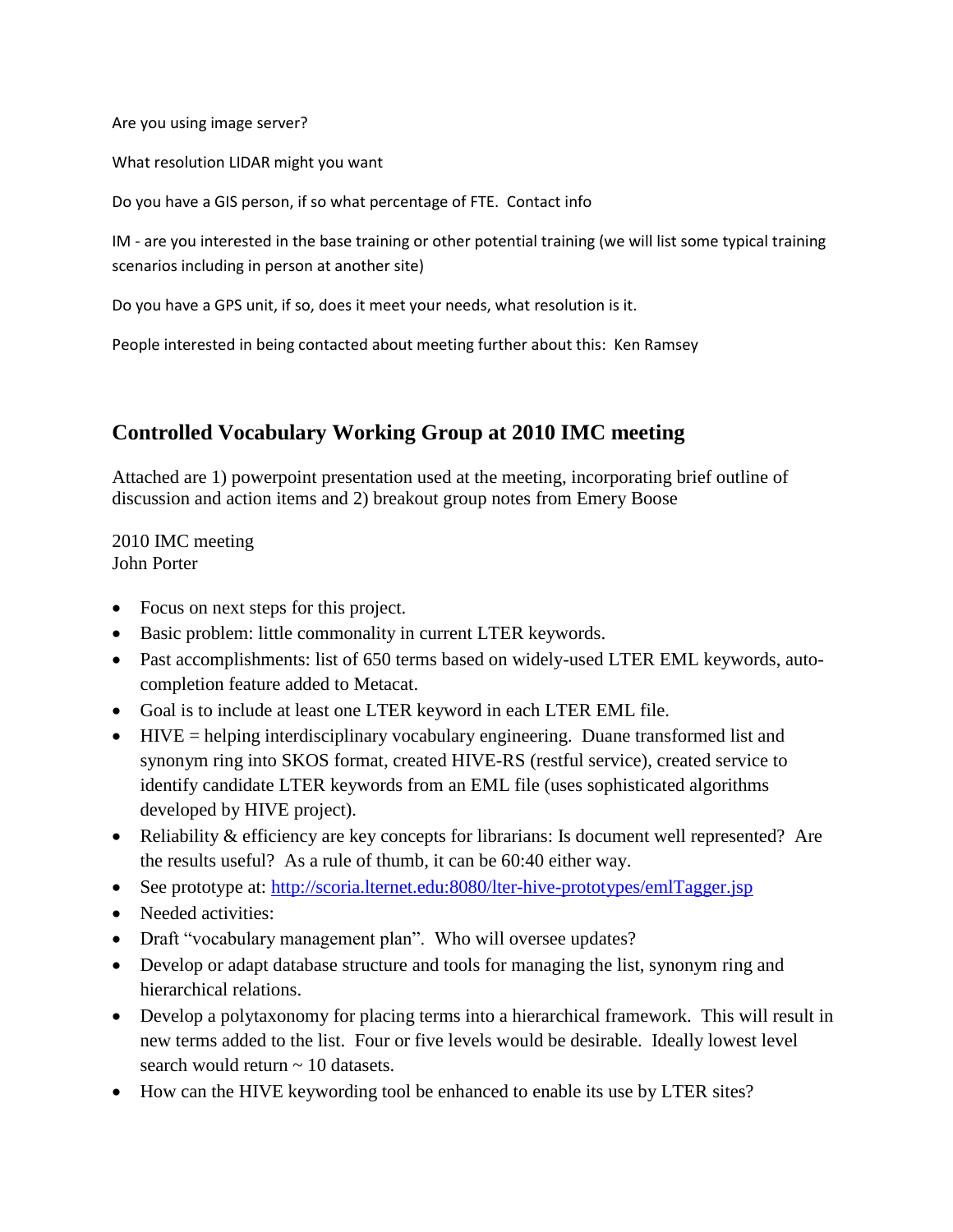- Different scopes for site and network vocabularies.
- Current focus on general science vocabulary. Also a need for taxonomic and place vocabularies.
- Keep core list to a reasonable size. List of synonyms may grow as needed.
- What is the best way to incorporate suggested terms back into site systems? Ideally one would select from suggested terms (after other metadata is entered) and these would be added to the EML file.
- How can the vocabulary be incorporated into searching and browsing?
- Possible relationships: preferred term, alternate term, related term, broader / narrower term.
- Also a web service to return HIVE info for a single term.
- Discussion:
- Creating a polytaxonomy is a priority. A series of taxonomies (habitat, etc).
- Kristin created a taxonomy browser for SEV using Drupal.
- Margaret is creating ontologies for SBC. Working from bottom up.
- Adapt other taxonomies?
- Need relational database to hold content.
- How to map polytaxonomies to EML? One could include only lower level terms, since these imply higher levels.
- SKOS is good at broader, narrower, and related. OWL handles more relationship types: is a member of, is an owner of, etc.
- Tools include Protégé (full featured), MindMap (simple, easy).
- Polytaxonomy or hierarchy? If lower terms occur in more than one tree, then it's a polytaxonomy.
- Next steps (drafts by Jan 1):
- Vocab organization and governance, procedures for modifying.
- Polytaxonomy creation.
- Tools for ingestion & searching.

### [http://intranet.lternet.edu/im/files/im/Vocab2010\\_0.pptx](http://intranet.lternet.edu/im/files/im/Vocab2010_0.pptx)

### **IMC 2010 Network DB Redesign and Web Services Breakout Session Notes**

### **Session IV - Web Services Recommendations**

### **SUMMARY (Mason Kortz)**

This breakout session focused on reviewing the LTER Web Services Recommendations documents, gathering feedback, and planning for future revisions and new documents. The initial discussion was about the nature of REST web services and whether or not they were sufficient for use in the NIS. This was followed by a review of the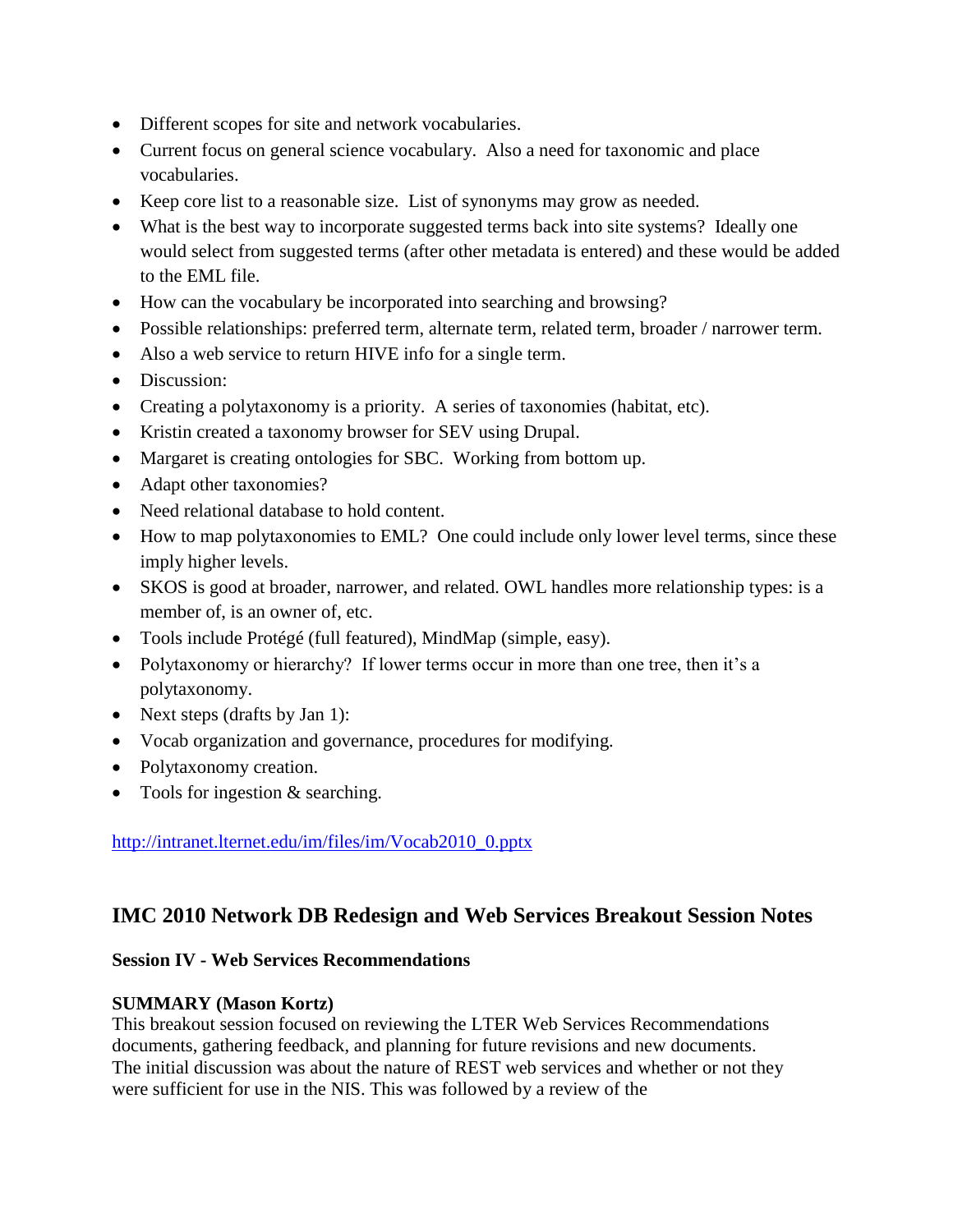Recommendations document itself with suggestions on how to improve it. The final part of session was focused on how to continue work on this and future documents. A decision was reached to collaborate using the IM website.

### **NOTES (M.Gastil-Buhl)**

Not whether use ws or not, or what bkend should look like. So this is a part of whole ws rec doc. Web services working group. Lter ws recommend doc. Like an RFC? Interface client to server is what this doc covers Only covers REST (because Mason famil w/REST not SOAP rpc) Matlab now has built-in rest ws. Ability to read from a url. The google api is REST. LNo has adopted REST, as has GCE, CCE/PAL. 1st draft written by Mason Kortz. Want it to be re-written by IMC, LNO. Mark S: REST sufficient for NIS. Coming from structured programming past, fam with function calls. REST diff: deal with objects. Pass objects. Action on object embed in http verbs. To insert a doc into nis, pass \_ in \_ body. ..pass off to lower business logic. If not dealing with services. Just want to change state of server system. Rest operates statlessly. Philosophically different REST broadly defined. REST is not an architecture; broader. Even a philosophy. Goal of Rec. doc is to find our place w/in this philosophy. 2.2 URL Syntax rather than a URL having a GET, you contact a URL and send it a request to get. Whatever representation (format) the info is sent in, it should be the same info. Felding's thesis. Purpose of this WG is to get feedback on this Recommendation. Straw Draft. KB: a lot of the devel to come will use WS. Is this a Best Practice? MK: no this is a straw draft of rec. Came out of discussion w/Mark S. on how will interface with PASTA. Similar-looking URL structure so learn how to use faster. Use someone else's service. Helps to uniformize style.  $\Box$ This rec may be more restrictive than needed. James Connors: don"t want a web crawler accidentally deleting things. One  $URL = one thing, unambiguous.$ Hierarchic services: separate by / If response format is only one format, use that extension, ie .html If multi formats, don"t use an extension. Mark S: that limits future change. Use the mime type instead. MK: If linking web services, hard to link header info.

WS: even if only one representation, could have stable parameter that represents that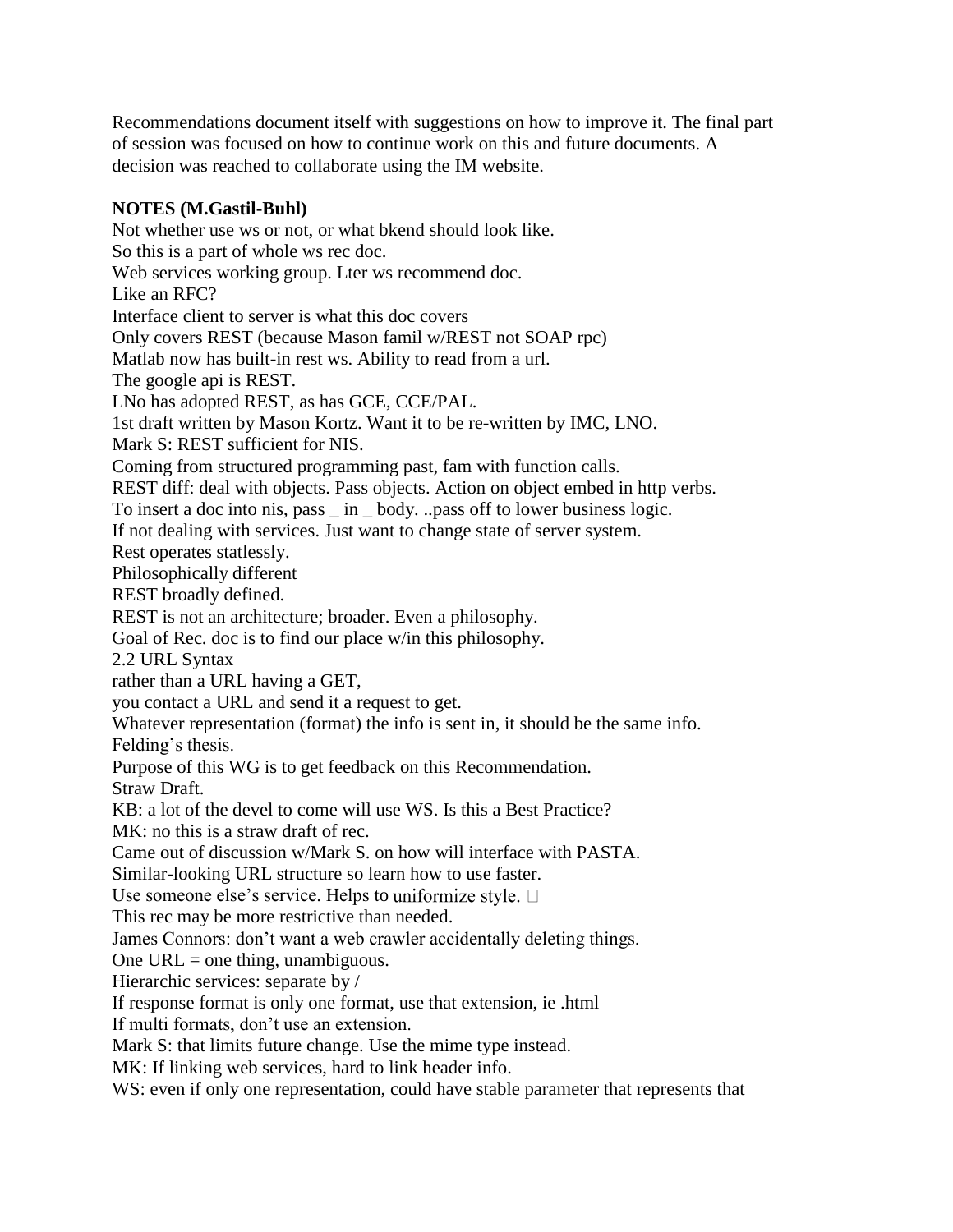format. Visible format type option. MK: a way to encode the mime type in URL that does not limit future develop. WS: a parameter or a \_\_\_ in path. MS: or a default if left off. Format should be indicated in the URL either as param or extension. Name of resource in URL; parameters in query params. Id a resource versus interacting w/ it. Scope issue. If at network level, then site is a parameter. At single-site level, site may be part of resource definition. Can be polymorphic. People/gce or people/?param=gce 2.2.2 Readability 2.3 Requests from client idempotent - multiple identical requests should return the same thing POST: post a new resource under a parent Accept: we will mostly deal with html, xml, text Cache-Control: most things have a 30sec cache 2.3.3 Request Message 2.4 Responses 2.4.1 Response Codes WS: these should be an appendix. This is handled by the coding framework. 2.4.2 Response Headers Content-Encoding for zip, gzip, tar Location - when you created a new resource, rtn that. 2.4.3 Response Message When to use which of these web services? WS: add kml to that list. 3 Documentation of WS WSDL 2.0 - for machine discovery of ws MGB: can we have a Usage type error mssg. WS: this is intended as living document. Set up project on website or forum. Put content in IMC Drupal, or svn. MK: easiest to load doc into IMC drupal. JBrunt: do version it in snapshots. Archive the versions as docs in archive. WS: add examples of working things. Have a forum associated with this as a project on the IMC website. Add example applications of these WS uses. MK: this rec doc is targeted at WS developers. There will be more users than developers. Next topic: something for Users of WS. MGB: Unit registry WS as example. MS: can show controlled vocab example client WS. A WSDL is overkill. WSDL helps automate interaction btwn WS. SvenB: at some point will need WSDL for programs to know something. WS: in gce use, mechanics of wkg w/ WS are simple. Must understand representation of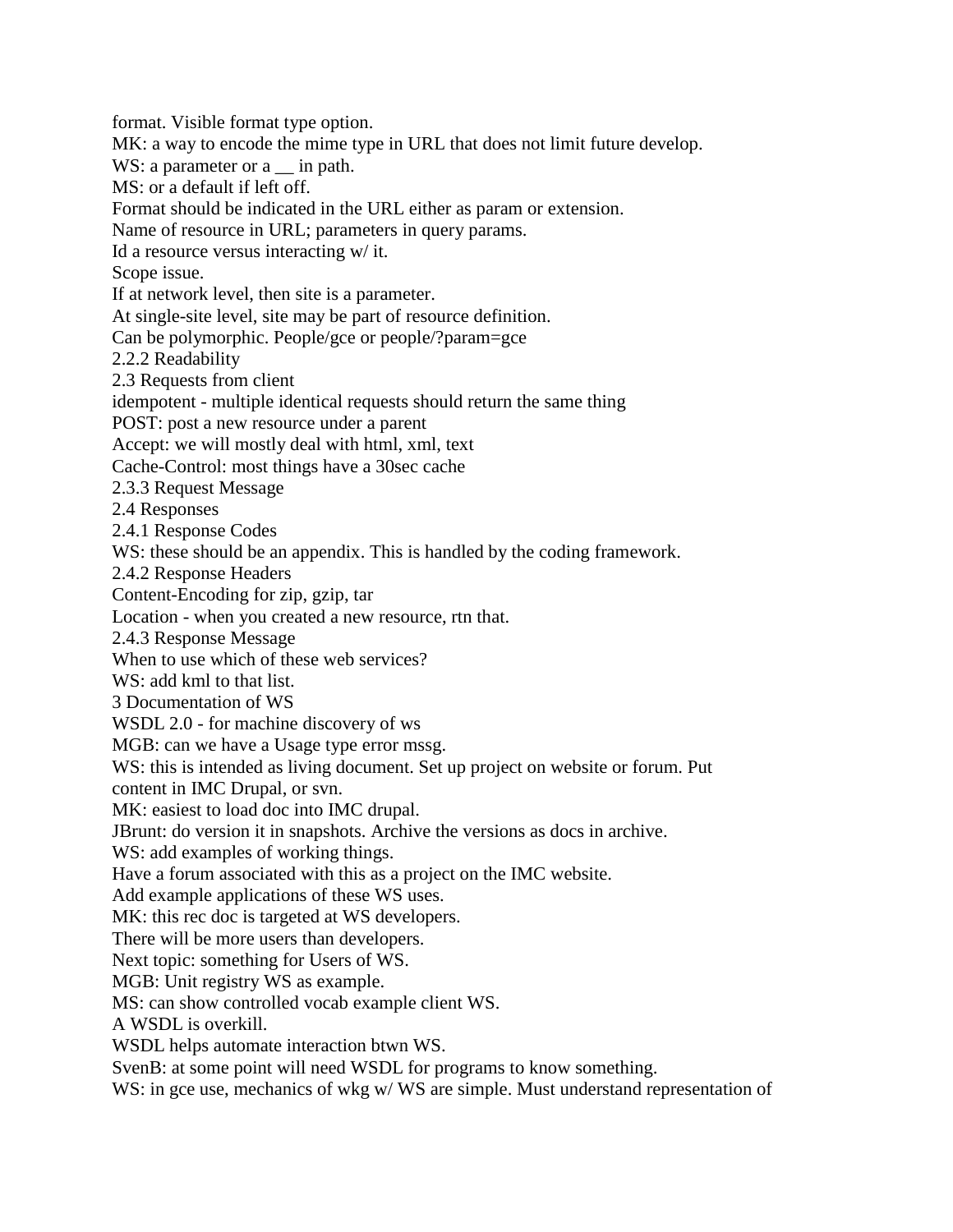schema of resource. This leads to how we use the resource. Know what I will get back.

JB: will have have human-readable description of the interface, like a function argument signature.

MK: for unit registry, have a human-readable thing, definition of how URL should look, with examples.

Client developers may be assured their GET request will do no harm.

Generic converters: php data structure into JSON, text or html.

If happy with xml, could focus on nice xml. Other formats later.

May recommend that xml be the primary response format, for structured data returns.

Whenever applicable, eml.

WS: use established schemas whenever possible, first EML.

Clearly communicate which schema is used. If not, then provide the xsd.

KB: a catalog of available WS.

IMC vs LNO.

MS: a catalog of products the LNo provides not just NIS and PASTA. In the preplanning stage now.

WS: get a prelim catalog posted on IMC website for now. Later more complete one at LNO.

JB: put it under the IM Guide?

CG: or put it on the NIS Drupal site?

KB: umbrella for Network efforts, LNo efforts?

MS: NIS project website currently focused on PASTA

KB: this WS is the bridge btwn LNo and IMs at sites development. A "Site Network Model'.

MK: WS is a technology. A 'bridging technology'. More a web than a bridge.

SR: not under IM Guide yet because in-progress.

MS: could be a forum on NIS site.

Add this under WS Working Group, in current state.

### **Session V - Web Services and Network Database Redesign (1)**

"Framing the re-design of the network databases within web services" Independent or shared databases for the network services?

Cons:

- Referential integrity must be maintained in business logic

- Reduces overall development time

- Prohibits independent release and development of logically distinct components? Pros:

- Development can proceed independently

- Overcome development inertia

Question for discussion: Opinions on independent vs. shared database design?

- Independent design loses the support for integrity that RDBMS provide

- Independent design does provide for independent/parallel development

- Design/development teams can be more distributed with independent model

- Both models can work - really depends on who's developing, what part, and where

Where should development begin?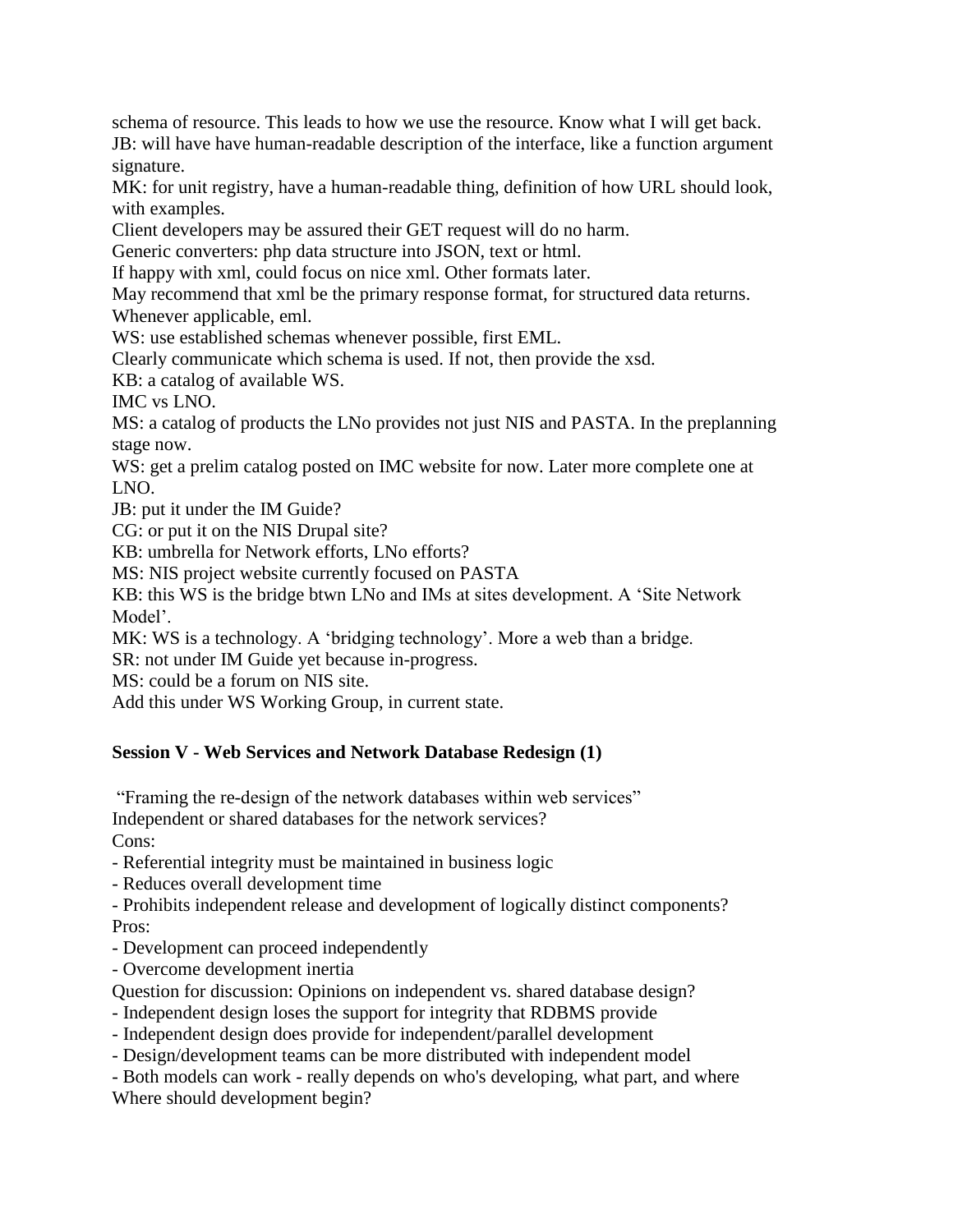- Personnel database?

- Most agree- Already a good existing model
- Personnel also provides the source material for most of the other network datatabases
- Make sure an awareness of the other interacting service models are kept in mind

Seeing that the majority agree that the personnel database should be the first to re-design, what is the

scope/role for this service? Use cases?

- Use in situ, use local copy with synchronization

- There are core use cases at LNo (within the NIS) that need to be considered as well as the individual site use cases

- Most (almost all) sites maintain records of non-LTER personnel

What type of personnel model are we discussing: comprehensive site-level support or a more focused

model target at network specifics?

- We need a review of whats required at the network level. James Brunt?

- Needs to at least support the personnel (party) schema within EML

- The EML party is a pretty shallow schema that would be a good start

- A good idea would be to send out a basic set of fields to support and to solicit possible other fields

How should we proceed with development?

- Something needs to happen soon

- It's agreed that a beta version of the existing personnel database that just simply provides web-service exposure to existing content is the best way to move forward

Should the Web Services Working Group be charged with the network DB redesign?

- Some agree, yes

- It's a joint effort with LNo and the web services working group

- It's not yet decided what individuals are going to do the actual work on this project

- Are there bureaucratic constraints that affect this decision?
- There are funds available for IM release for hiring the developers for this project (James Brunt)

Plans:

- Get together a list of existing and potential schema properties

- Work on proposal for product-oriented working group, through IMEXEC
- Post materials and organize online
- Start planning time-line
- Sites to send existing site-used models for personnel, etc.
- Create an area and organize above materials online also
- Start working on topics/activities for training curriculum

Volunteers for developers:

LNO:

- James B.

- Xung

Client/Testing:

- Wade
- Aaron

Service: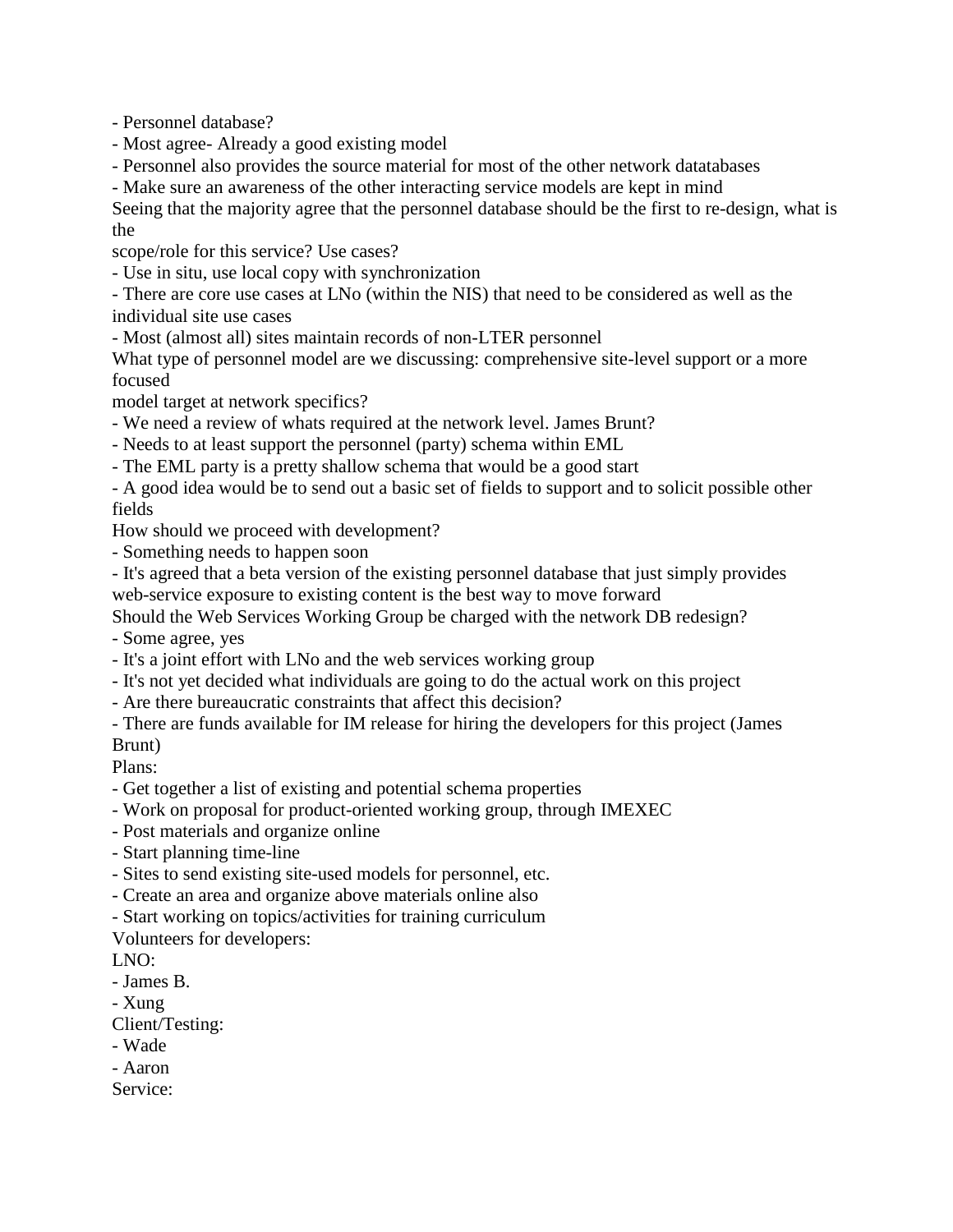- Mason

- James C.

## **Session V - Web Services and Network Database Redesign (2)**

-where should we begin in terms of focusing on databases --if you model data, databases can grow - without web services ---need unifying schema first ---loose strong foregn keys, referential integrity ---still need to agree on business logic wherever we enfoce them ---mashups of google maps, ---can work either way - lets talk about development panel --Personnel seems an obvious first place ---source for anyother resource in the network ---sites need to synchronize and manage ---will help flesh out authority issues etc. ---relatively well understood model ---can d--modeling on other things at same time --where should we start with personnel ---have some informal use cases ---can d--iteratively ---talk about goal ---we all have personnel databases ---used for different functions ---what is vision ---summaryof use cases ---want read-write service ---capable of containing personal information for current and previous personnel ---some want to replace local service with web service ---others want to update and augment locally ---improve interoperability between NIS and local system get LTER Network IDs ---reconciliation of IDs ---most site personnel databases have superset of LTER folks ---query and augment locally ---first iteration focus on read ---list of IDs based on site etc. ---dump of inf--based on ID ---EML party is basic need ---core service is nonredundance personnel information ---can expose full record - let people substitute ---I'd like something simple tomorrow rather than something better 6 months from now ---start getting experience ---quick BETA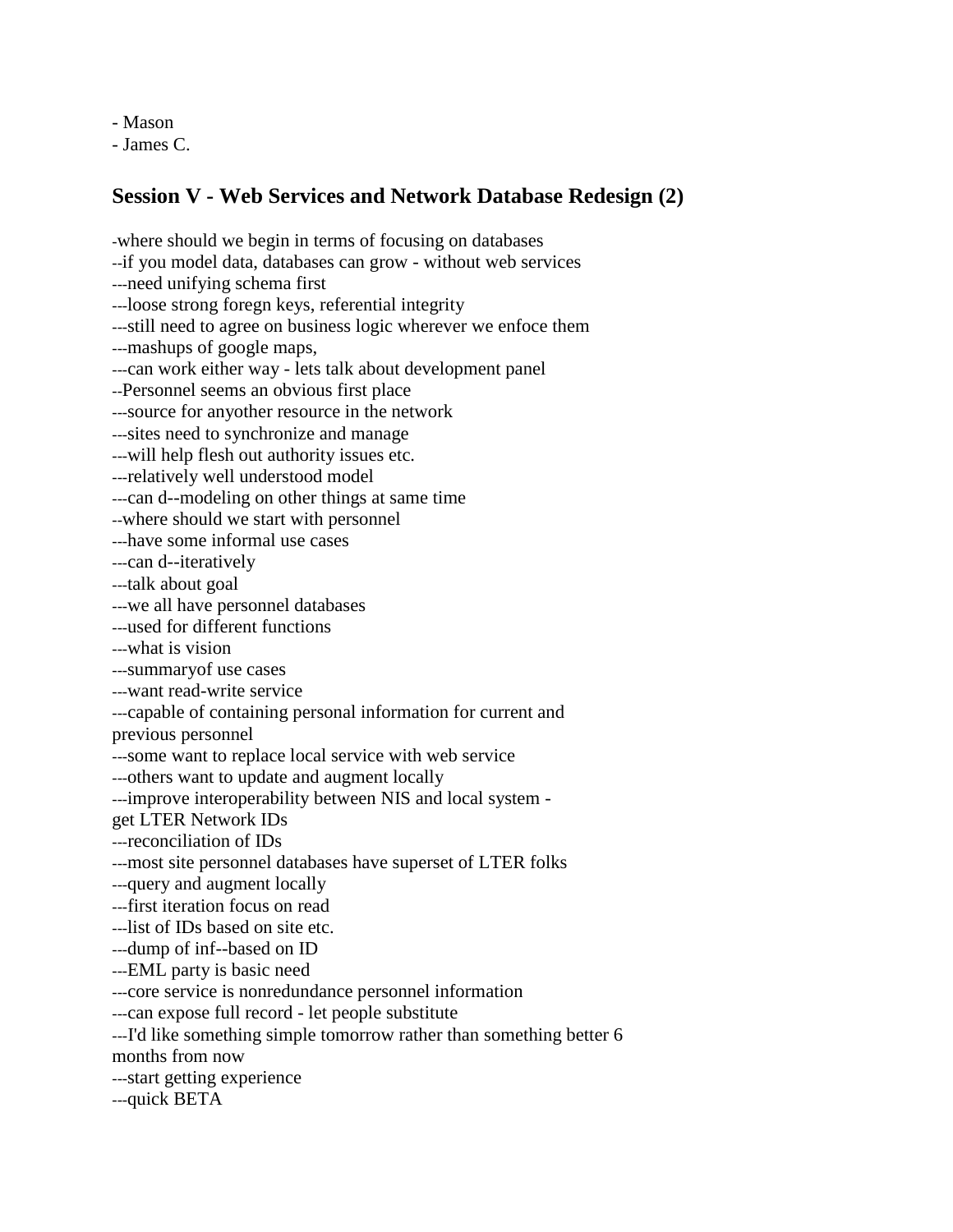---training and sample client would help

---should personnel database model be extensible for site stuff

---don't want to burden scientists - best to match up from other sources

---contacts at different levels of hierarchy

---LN--may want to consider other inf--at sites in redesign

---need help on roles

---Core information model can be built out....

---have 10 lookup tables right now

--group - should be product-oriented working group

---gives access to travel and meeting funds

--joint effort between LN--and Web services working group

---not clear wh--will d--the specific programming tasks

---funding issues

---need proposal from IMC to LNO, reviewed by NISAC

---would be good to have proposal for training agenda etc.

--volunteers

---prototype clients

---Wade

---Aaron

---John P

---servers

---sven

---modeling and utility

---Wang

---James

--solutions for relating to publications

---unique person ID is really helpful

---LN--will work through some use cases

--web services training

---if its really going to be about coding web service client, need to focus on

one or a few common languages

broadest potential uses - web2.0 approaches

---AJAX

---Iframe

---doesn't require coding

---dropdowns

---styled queries

---application stubs - search personnel database

Javascript libraries

---transfers well to JSP, Python, Perl

---CURL or WGET are simple ways

---a lot of developer work is interacting with the XML that comes back

good to publish good list of training resources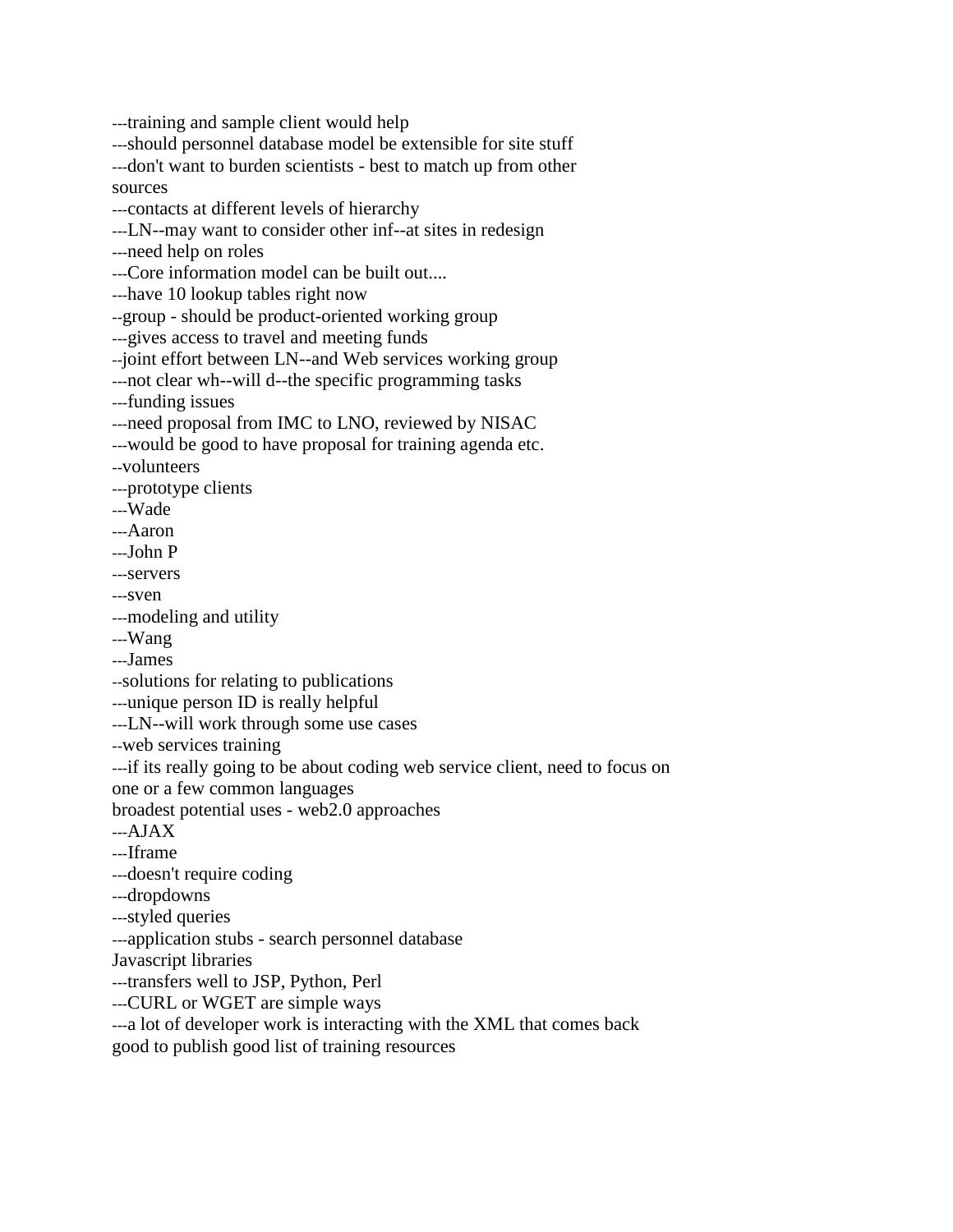# **2010 Sep 21-24: EML Best Practices WG Report from 2010 IMC meeting (KBS)**

The following is primarily a summary of discussions in the WG at the IMC annual meeting at KBS (September 2010). Links to other pertinent notes and reports are in Related Materials section.

The following table shows a grid created during 2010 IMC Meeting (KBS), which was suggested to replace the "EML Metadata Levels" in previous versions of the EML Best Practice Recommendation. Whereas the earlier levels described only metadata, this view includes stages of data/metadata usability. It was intended to convey that although any schema-valid data package can be contributed, only packages that can be ingested into PASTA can be used for synthesis. Table 1 reflects data as it advances from Level 0 (at sites) to Level 1 (in the NIS data cache), and not the usability of data for synthesis. Possibly this additional state could be included by expanding the table to the right and/or down. In this context, "data usability" means ingestion into the PASTA "data cache", which is assumed to be a relational DB table. The current "catalog" is Metacat. Boxes in the left column refer to metadata, and on the right to data, and usability increases to the right, and down.

|                       | Data Usability >                                                                                                                                                                                                                                                         |                                                                                                                                                                          |
|-----------------------|--------------------------------------------------------------------------------------------------------------------------------------------------------------------------------------------------------------------------------------------------------------------------|--------------------------------------------------------------------------------------------------------------------------------------------------------------------------|
|                       | Schema Valid<br>Undocumented, clean data<br>Examples:<br>Examples:<br>a. no dataTable node, minimal<br>but has minimal EML content<br>EML content (old "Identification"<br>and "Discovery", levels)<br>b. Data cannot be read, EML<br>content varies                     | a. dataTable can be ingested to data cache,<br>b. measurementScale set to "nominal" with<br>apparently numeric data (TDB - this is<br>actually 'poorly documented' data) |
| Metadata<br>Usability | Catalog Ready<br>Examples:<br>a. certain pre-determined elements<br>are present and filled in (list TBD)<br>b dataTable can be read, but not<br>ingested to cache. EML quality<br>undetermined.<br>c. URL present and readable, but<br>otherEntity with no attributeList | PASTA Ready<br>Examples:<br>a. complete EML, data can be ingested to<br>data cache<br>b. uses LTER terms and attribute features<br>(e.g., units)                         |

The EML Best Practices Group has determined list of action items and schedule:

- 1. Jan 31 2011: Create ToR (pending completion of the template by the Governance WG)
- 2. 15 Jan 2011: Comments due from IMC
- 3. 15 Feb 2011: Document available as PDF on IMC website
- 4.15 Apr 2011: Final Review due from IMC
- 5. 1 June 2011: Publish HTML version on IMC website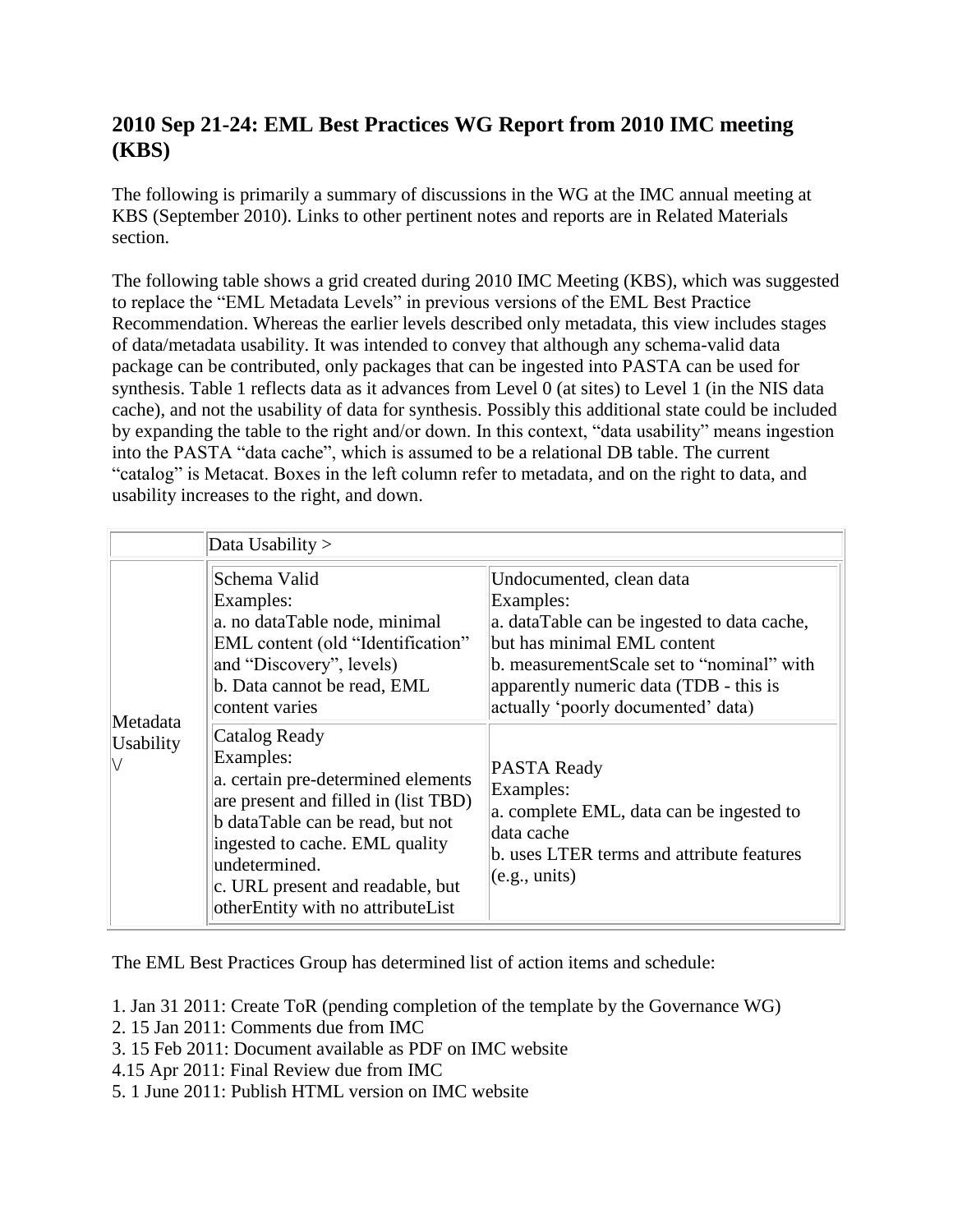### [http://intranet.lternet.edu/im/files/im/EML\\_best\\_practices\\_WG\\_report\\_IMCsep2010.doc](http://intranet.lternet.edu/im/files/im/EML_best_practices_WG_report_IMCsep2010.doc)

Notes assembled from IMC on EML BP doc content and organization notes from breakout group 2 (Corinna) Note takers: Mason Cortz and John Porter EML Best Practices Feedback

1) "as granular as possible" should be "as granular as necessary"

EML Congruency Checker

General Comments

- Checker should report errors but continue when possible (no fail-on-first-error)
- Checker should include a data file row number for each error
- Errors should include a brief description of the tag/entity that is in error (user friendliness for users who are less familiar with the EML schema)
- EML levels should not be used by the checker but importance for

o needed for discovery

o needed for use

- o needed to assess suitability for use
- Start with CSV files

Checker Features

- 1) Link to data is present and live
- a. Option to provide data file/URL and continue (congruency checker)
- b. Location should follow EML best practices
- 2) File format must be as described in data table and parsable
- a. Priority is for text formats
- b. Secondary concerns are externally defined formats
- 3) Number of columns defined in EML match the number of variables in file
- a. Defines which rows have the wrong column count (if not all rows)
- 4) Match EML columns to file columns by order and/or header names
- a. Check ordering first, then match to headers or fall back to ordering if no header is defined (whether ordering or name-matching takes precedence should be addressed in EML best practices)
- b. Have to define numHeaderLines, recordDelimter, and physicalLineDelimeter for this feature
- 5) Check that storage type in EML matches assumed type from data file
- a. Defined missing values that are not in the specified storage type are still okay (e.g. NA is okay in a numeric column if it has been defined in the EML as a missing value)
- 6) Check that the ranges in the EML document conform to the storage type
- 7) Check that the values in the file fall within the ranges
- a. Exceptions made for defined missing values
- 8) Check the date/time in file matches format string defined in EML attribute
- 9) Check that values for code columns are defined in codeDefinition
- a. Future feature: check external code sets if given in parsable format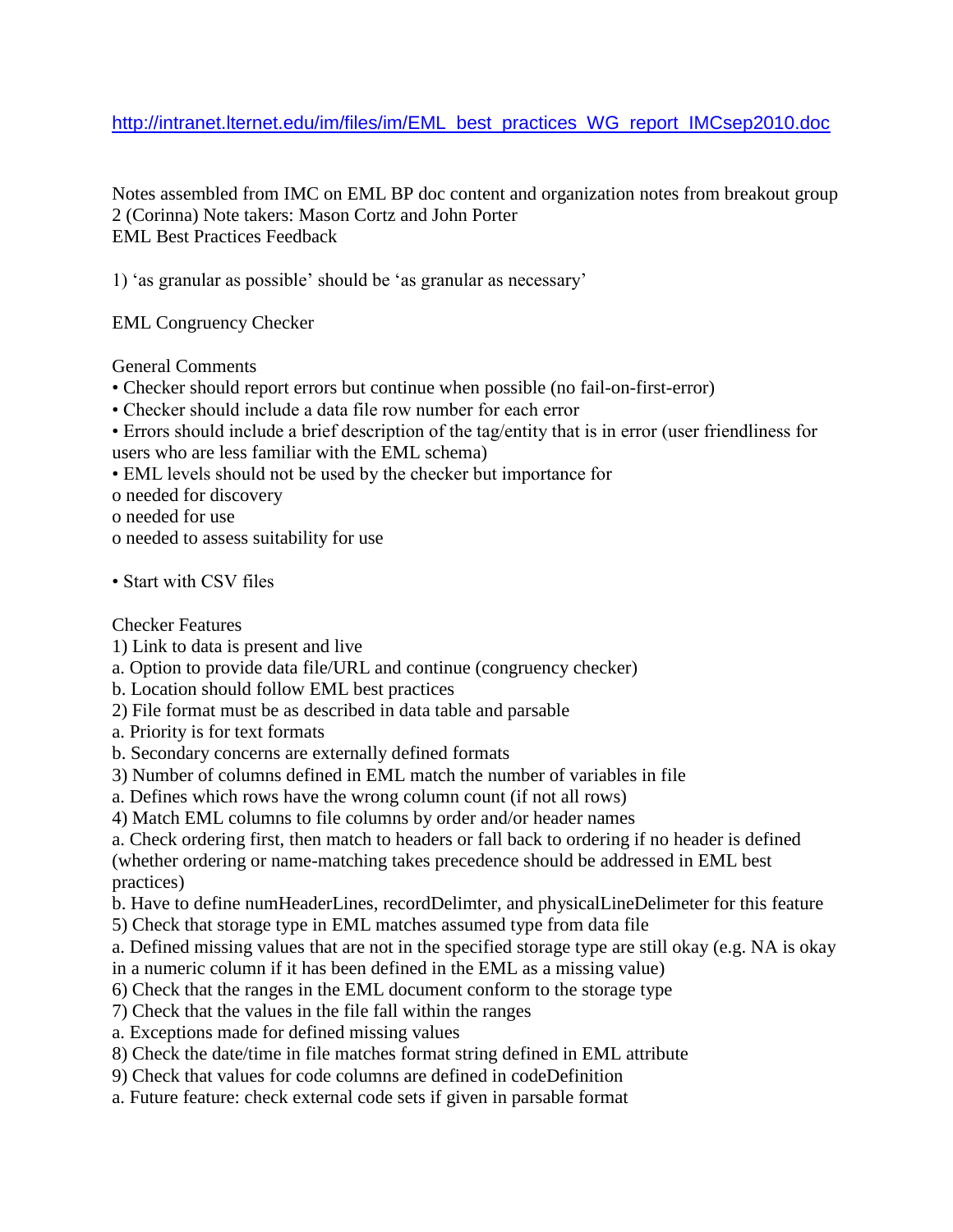10) Check for existence of fields required by the EML best practices but not by schema parser a. Is a field "important"? Does it help with 1) discovery 2) ingestion/use or 3) explaining suitability for particular use e.g. check for geographic, taxonomic coverage, pud date, methods b. Error if fields are filled out in one entity but not another (e.g. geographic coverage present for organization but not for project)

c. Return a report on optional fields that are not present in the EML document

d. Future feature: check against NetworkDB for units, controlled vocabularies, personnel

# **LTER IMC Governance working group**

The IMC Governance Working Group's charge is to identify:

- How decisions have been made by the IMC and IM-Exec in the past
- How we govern ourselves currently
- How we might improve governance

An initial goal is to explore, document and learn from the ways the IMC participants have conducted their governance. This effort involves identifying elements of governance by reviewing governance structures, practices, and decision-making in the formal and informal work we do.

# **EML Metrics Working Group - 2010 activity, post IMC mtg report**

Memberhsip:

LTER: Margaret O'Brien (chair), Corinna Gries, Emery Boose, Dan Bahauddin, James Brunt, Mark Servilla, Duane Costa Ecoinformatics group: Mark Shildhauer, Ben Leinfleder, Matt Jones, Jing Tao

This group was formed at the All Scientists Meeting in 2009 at Estes Park.

As of late 2010, the EML Metrics and Congruency working group has met several times: Sep 2009, ASM: formation at the LTER All Scientists Meeting, Estes Park Jan 2010, VTC: with the entire IMC Jan 2010, VTC: with Data Manager Library programming group Feb 2010, LNO: with IM Exec Sep 2010, KBS. with the entire IMC in breakout sessions, and as a working group [See below!] Oct 2010, VTC: with the Data Management Suite Tiger Team

Below is a report of this group's activities to date, which focuses on organizing the list of tasks for the congruency checker.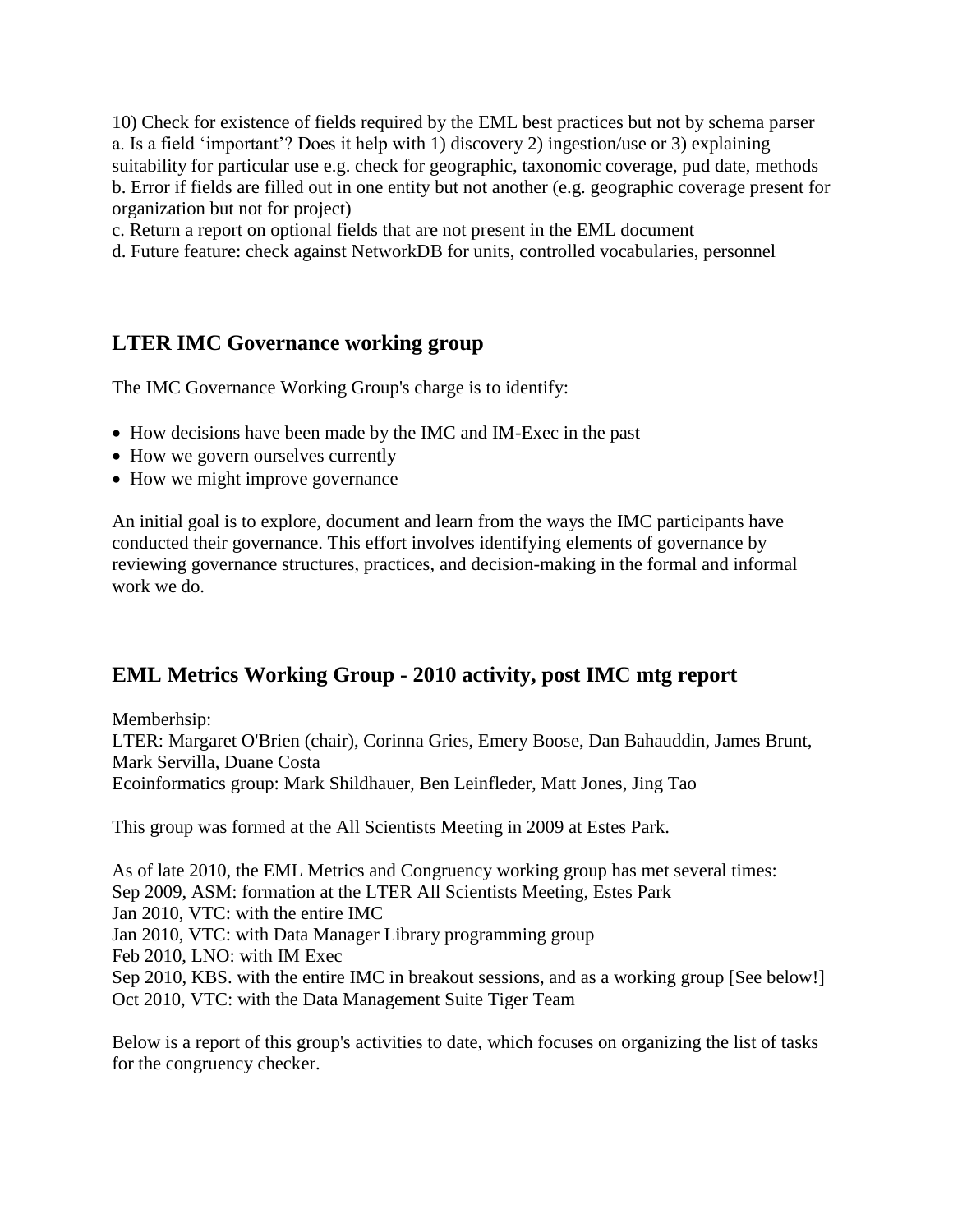Members: Margaret O"Brien (chair), Corinna Gries, Emery Boose, Dan Bahauddin, James Brunt, Mark Servilla, Duane Costa, Mark Shildhauer, Ben Leinfleder, Matt Jones, Jing Tao

Introduction:

As of late 2010, the EML Metrics and Congruency working group has met several times (usually in part).

Sep 2009, ASM: formation at the LTER All Scientists Meeting, Estes Park

Jan 2010, VTC: with Data Manager Library programming group

Jan 2010, VTC: with the entire IMC

Feb 2010, LNO: with IM Exec

Sep 2010, KBS. with the entire IMC in breakout sessions, and as a working group

Oct 2010, VTC: with the Data Management Suite Tiger Team

The following is primarily a summary of discussions with IMC groups, although it incorporates concepts from all meetings. It also serves as the report for the WG activities at the IMC annual meeting at KBS (September 2010 events, above). Links to other meeting notes and reports are in Related Materials section. There is also significant overlap with the activities of the EML Best Practices group.

Table 1 shows a grid created during the EML Metrics WG at the 2010 IMC Meeting (KBS), which was suggested to replace the "EML Metadata Levels" were used in previous versions of the EML Best Practice Recommendation. This "straw man" view shows four stages of data/metadata usability. It was intended to convey the fact that although any schema-valid data package can be contributed to the NIS, only packages that can be ingested into PASTA will be available for synthesis. Table 1 reflects data as it advances from Level 0 (at sites) to Level 1 (in the NIS data cache). It does not include the usability of data for synthesis, but possibly this additional state could be included by expanding the table to the right and/or down. Data packages will fall into one of the four cells, with the goal of all contributed data packages being "PASTA Ready", i.e., falling into the lower-right cell.

General suggestions or requests for the congruency checker tool(s):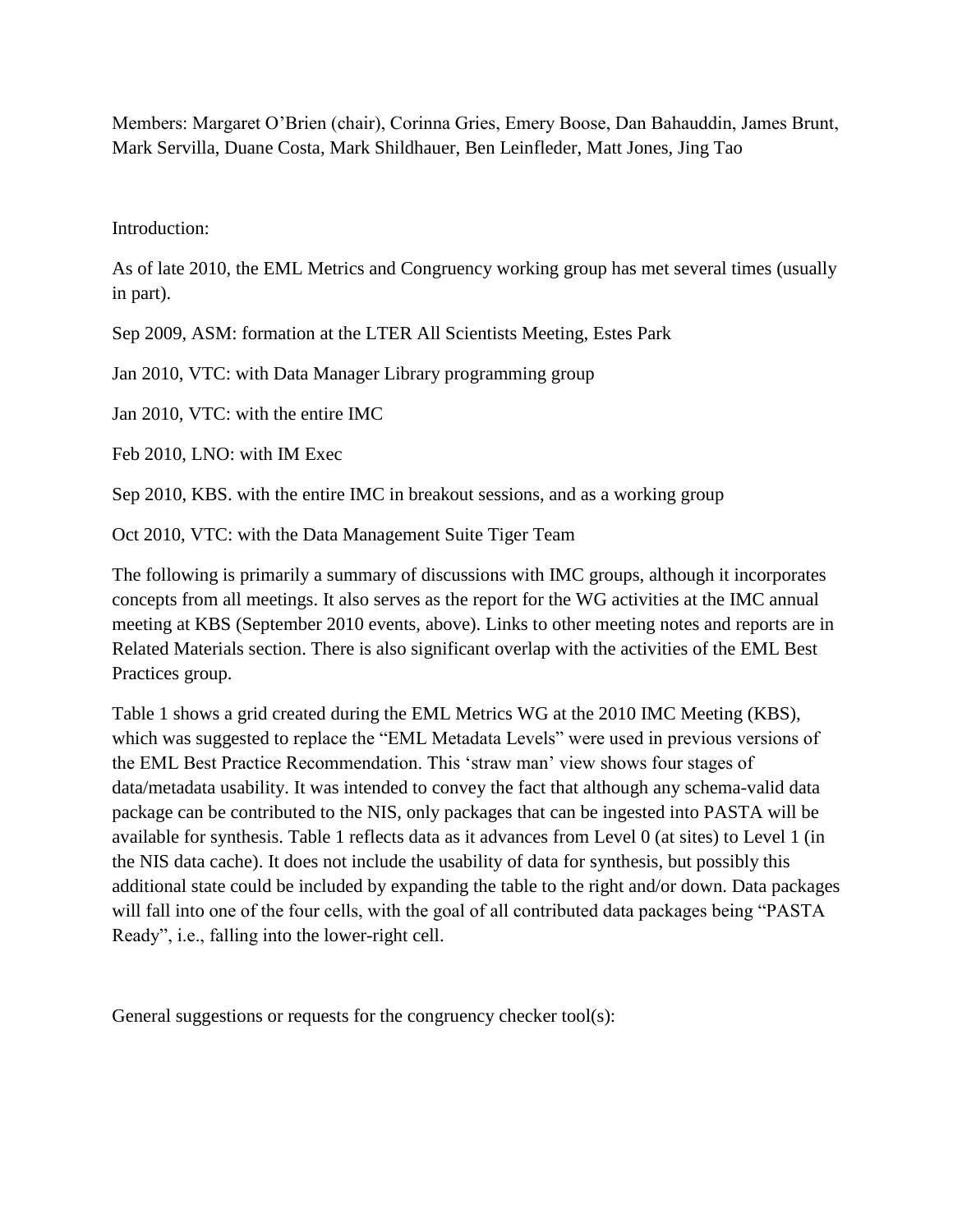1. It was generally requested that the Congruency Checker not stop at first error, but report all errors together if possible. This might not be possible, since by default XML schema checkers and DB insert statements both terminate at the first error. We would have to decide to explicitly create preliminary checking programs instead of using pre-existing libraries.

2. Features which are simple to implement (i.e., "low hanging fruit") were encouraged to be considered, even if those are not specifically listed here.

3. An initial interface could take two forms:

a) Command line tool much like the EML parser available with the EML schema checkout.

b) Web interface where a user uploads an EML document and receives a report. The interface could replace or be added to the current EML parser (at [http://knb.ecoinformatics.org/emlparser.html\)](http://knb.ecoinformatics.org/emlparser.html). Because of this potential use, LTER should construct its interface keeping in mind that the basic functions (ie, those not LTER-centric) should be contributed to the larger EML and Ecoinformatics community. LTER-specific functions should be separated from general EML functions.

4. Certain policies are still required to be established. First, what are access policies for data submitted to NIS? Are there certain access rights implied by submission? Do access rules written into EML (with <access> node) supersede those implied? If so, when?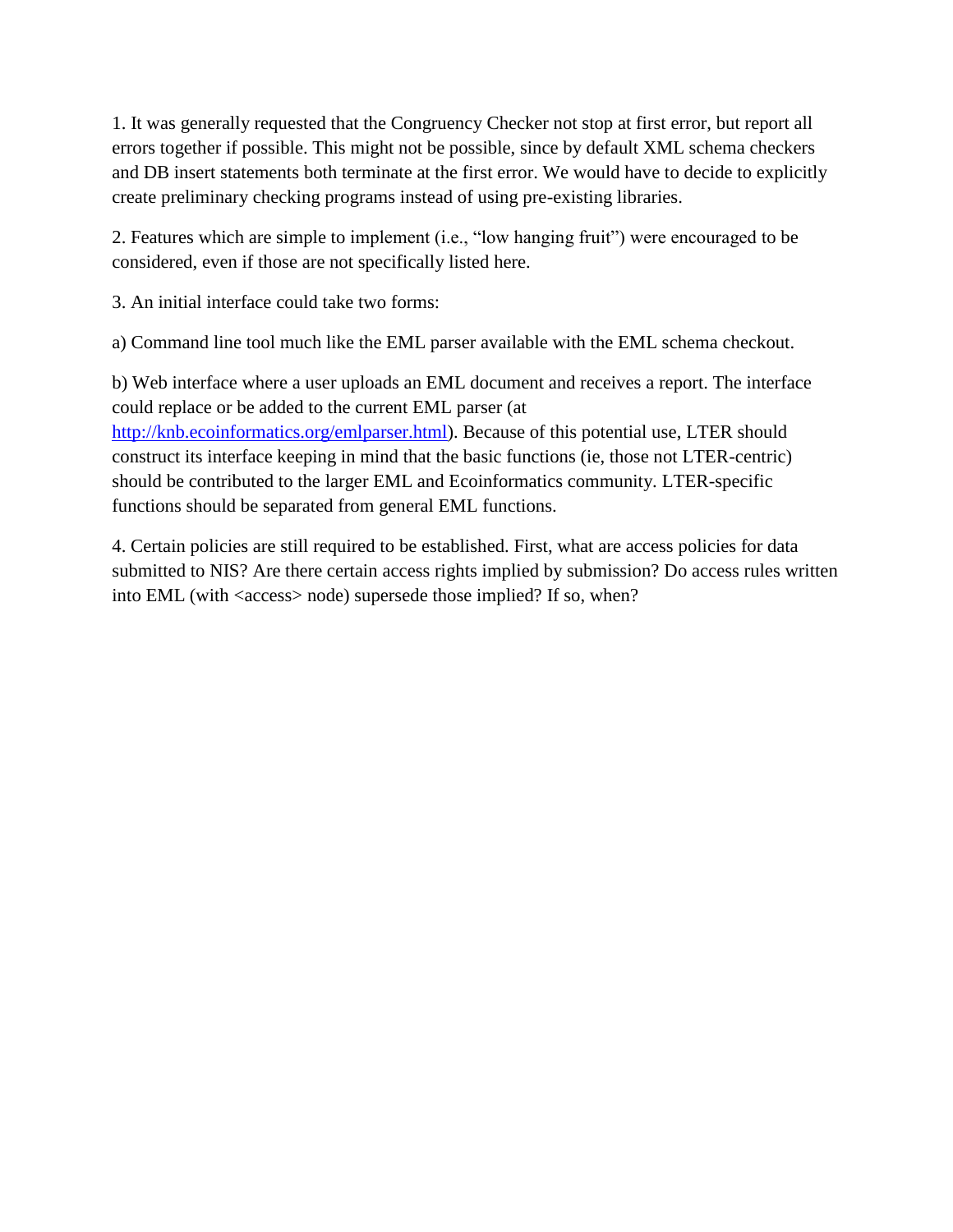**Table 1**. Usability of data packages and correspondence to PASTA-readiness (to be contributed to EML Best Practices WG). In this context, "data usability" means ingestion into the PASTA "data cache", which is assumed to be a relational DB table. The current "catalog" is Metacat. Boxes in the left column refer to metadata, and on the right to data, and usability increases to the right, and down. The line between "Schema valid" and "catalog ready" may be somewhat blurry.

|                              | Data Usability $\rightarrow$                                                                                                                                                                                                                                                                                                                    |                                                                                                                                                                                                                                                                    |
|------------------------------|-------------------------------------------------------------------------------------------------------------------------------------------------------------------------------------------------------------------------------------------------------------------------------------------------------------------------------------------------|--------------------------------------------------------------------------------------------------------------------------------------------------------------------------------------------------------------------------------------------------------------------|
| Metadata                     | <b>Schema Valid</b><br>Examples:<br>a. no <datatable> node, minimal EML content<br/>(old "Identification" and "Discovery" levels)<br/>b. Data cannot be read, EML content varies</datatable>                                                                                                                                                    | Undocumented, clean data<br>Examples:<br>a. <datatable> can be ingested to data cache, but has<br/>minimal EML content<br/>b. measurementScale set to "nominal" with<br/>apparently numeric data (TDB - this is actually<br/>'poorly documented' data)</datatable> |
| $\epsilon$ $\Delta$ equition | <b>Catalog Ready</b><br>Examples:<br>a. certain pre-determined elements are present<br>and filled in (list TBD)<br>b <datatable> can be read, but not ingested to<br/>cache. EML quality undetermined.<br/>c. URL present and readable, but <otherentity><br/>with no <math>\leq</math>attributeList<math>&gt;</math></otherentity></datatable> | <b>PASTA Ready</b><br>Examples:<br>a. complete EML, data can be ingested to data cache<br>b. uses LTER terms and attribute features (e.g., units)                                                                                                                  |

Tables 2 through 4 are lists of the tasks for the congruency checker that have been collected to date. They have been was accumulated from various sources: the meetings listed above (and see References), personal communications, and observations/experiences of those creating programming tools for EML. The three tables correspond to groups of features: Simple checks and data report for the Metadata and Data management subsystems (Table 2), LTER-specific checks (Table 3), checks which are concerned with the relationship of the data entity to all metadata (i.e., the entire EML document, Table 4).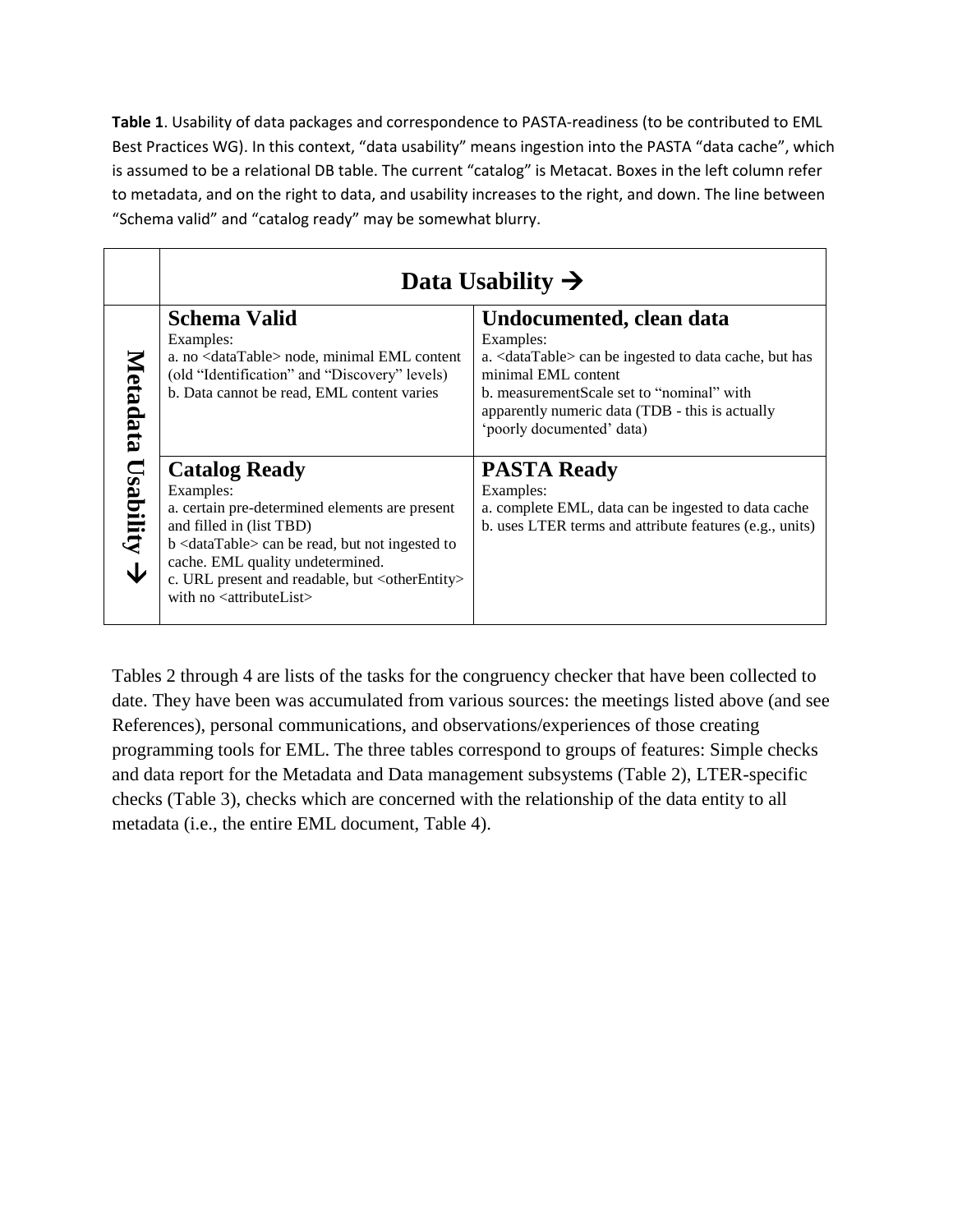**Table 2**. List of simple checks. Accumulated from various sources (see References). Although these are general checks, they have been listed as pertaining to either the LTER NIS PASTA Metadata Management Suite or the Data Management Suite, since those two sub-systems will address different parts of the dataset's metadata (ResourceGroup and EntityGroup).

|                             | <b>Metadata Management Suite</b>                 | <b>Data Management Suite</b>                                                                                                                             |
|-----------------------------|--------------------------------------------------|----------------------------------------------------------------------------------------------------------------------------------------------------------|
|                             | acts on high-level elements                      | acts on the EntityGroup (initially, the<br>dataTable node)                                                                                               |
| minimum                     | XML valid<br>EML valid $(2.0.x)$<br>URLs not 404 | <url function="download"> return data<br/>column/row count comparison with<br/>metadata</url>                                                            |
| General reporting           | <b>TBD</b>                                       | Data ingest failed.<br>Return position (row and col) of value<br>that that failed, interpret reason if<br>possible.                                      |
| $\zeta$ $\zeta$             |                                                  | Data successfully loaded. Proceed with<br>simple reporting                                                                                               |
| $\mathsf{c}\,\mathsf{c}$    |                                                  | Report delimiters, number of rows,<br>columns,                                                                                                           |
| $\mathsf{c}\,\mathsf{c}$    |                                                  | report character encoding                                                                                                                                |
| $\mathsf{c}\,\mathsf{c}$    |                                                  | report data typing:<br>show the user, attribute/name and<br>attribute/measurementScale (e.g.,<br>badly-described data can 'hide' under<br>nominal scale) |
| $\pmb{\zeta}$ $\pmb{\zeta}$ |                                                  | If header row $= 1$ , compare header row<br>to attribute/name (also: if header row ><br>1, compare last row to attribute/name)                           |
| $\epsilon\epsilon$          |                                                  | display the first few rows of data                                                                                                                       |
| $\pmb{\zeta}$ $\pmb{\zeta}$ |                                                  | measurementScale/dateTime: col<br>content agrees with dateFormat                                                                                         |
| $\zeta$ $\zeta$             |                                                  | if <enumerateddomain enforce="yes">,<br/>list values which are not in the domain</enumerateddomain>                                                      |
| $\mathsf{c}\,\mathsf{c}$    |                                                  | data ranges are within stated bounds<br>(respect XML attribute<br>exclusive="yes no")                                                                    |
| $\epsilon$ $\epsilon$       |                                                  | print out duplicate records                                                                                                                              |
| $\epsilon\,\epsilon$        |                                                  | are missing Value codes used for all<br>missing values, e.g., return a count of<br>empty fields (no data, no missing<br>value)                           |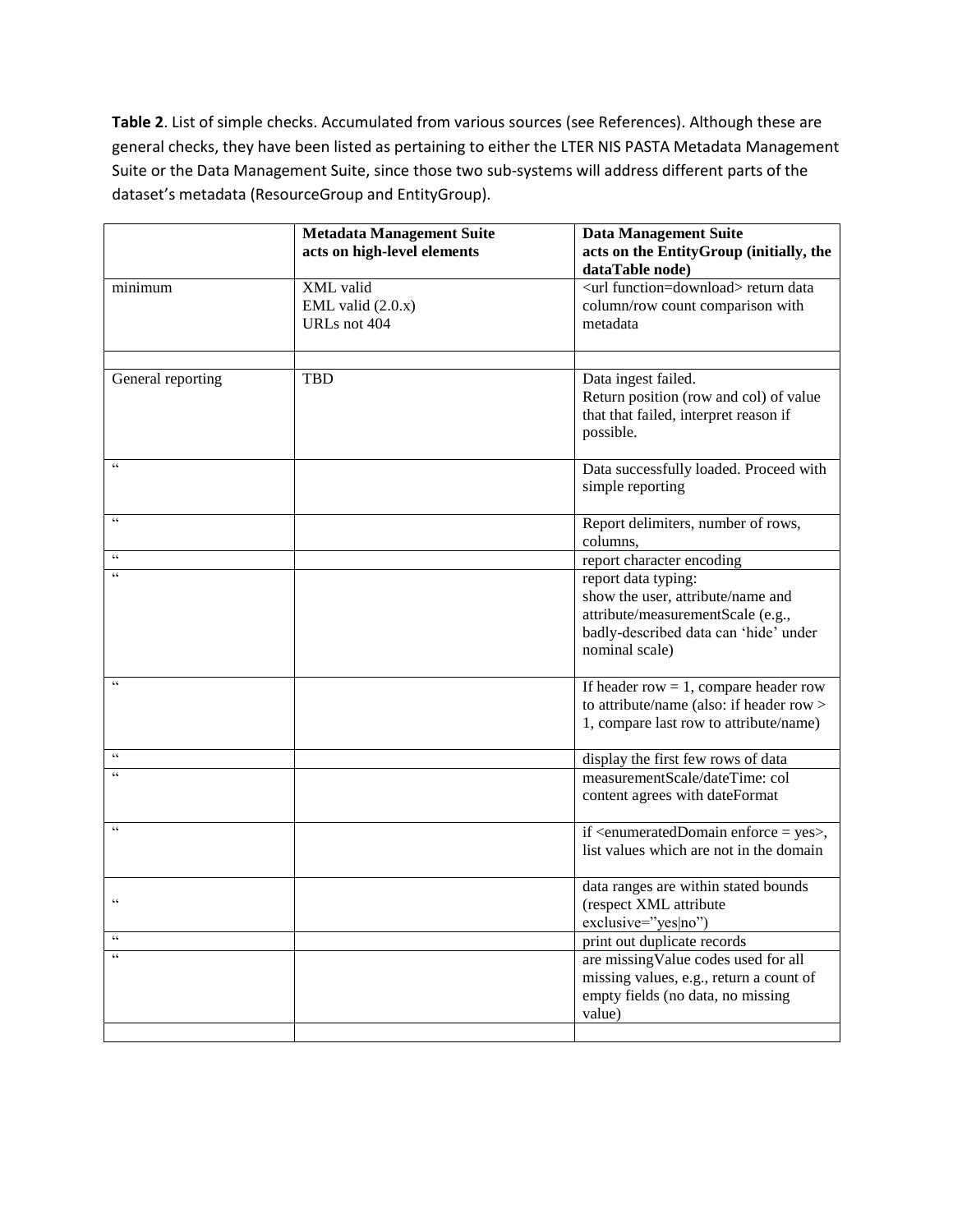**Table 3**. List of checks which are LTER-specific. Accumulated from various sources (see References)

|                      | <b>Metadata Management Suite</b>                                          | <b>Data Management Suite</b> |
|----------------------|---------------------------------------------------------------------------|------------------------------|
| LTER specific checks | presence of certain elements (list TBD,<br>specify in EML best practices) | units from unit dictionary   |
|                      | check for content if EML 201.                                             |                              |
|                      | keywords from LTER CV                                                     |                              |
|                      | people from personnelDB                                                   |                              |
|                      | semantic checks (TBD)                                                     |                              |

**Table 4**. Informational reports, checks and comparisons that involve both EntityGroup and higher level elements, or more than one dataEntity

| compare data ranges to bounds specified for coverage nodes (temporal, geo, |
|----------------------------------------------------------------------------|
| taxonomic)                                                                 |
| Which EML elements are most often used, which never used?                  |
| are dataEntity constraints adhered to?                                     |
| other qualitative evaluations TBD                                          |

Related material:

Report from the "EML Metrics" ad hoc Working Group at the 2009 ASM:

[http://asm.lternet.edu/sites/asm.lternet.edu/files/working\\_groups/778/report/EML\\_metrics\\_wg.pdf.pd](http://asm.lternet.edu/sites/asm.lternet.edu/files/working_groups/778/report/EML_metrics_wg.pdf.pdf) [f](http://asm.lternet.edu/sites/asm.lternet.edu/files/working_groups/778/report/EML_metrics_wg.pdf.pdf)

Notes from IMC VTC January 2010: http://intranet.lternet.edu/im/news/virtualupdates/2010\_01\_11

IMExec notes: Feb 2010: http://intranet.lternet.edu/im/news/committees/im\_exec/notes/2010\_02\_23

## **2010 Units Registry Breakout Summary**

The Unit Working Group held a meeting during breakout session VI of the 2010 IMC meeting, on Friday, September 24th. The meeting was attended by co-chairs Mason Kortz and Linda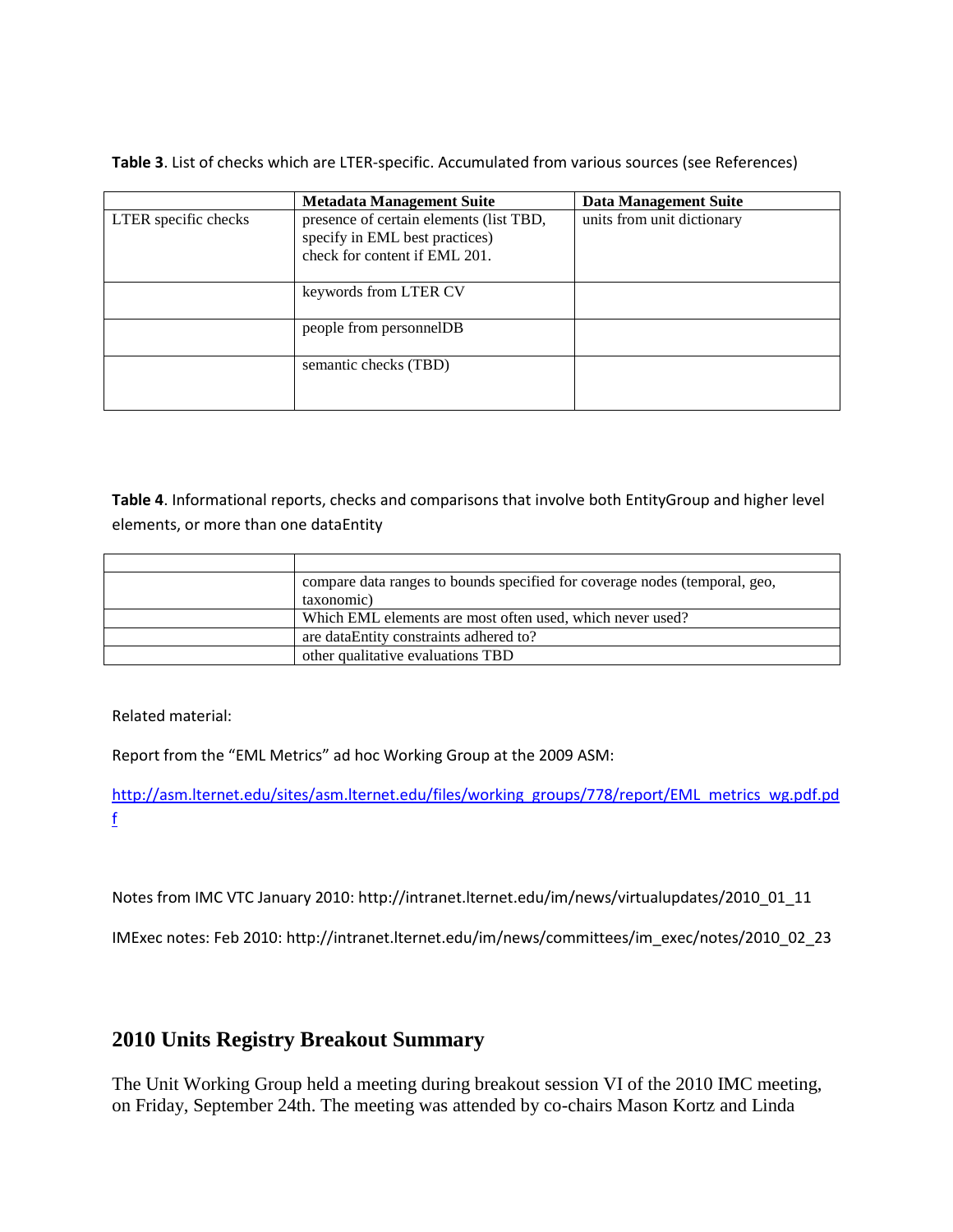Powell, Suzanne Remillard, Sven Bohm, and Jason Downing. The meeting began with a presentation summarizing the previous year's activities:

Highlights of the year in review include:

- Change in co-chair: Linda Powell is now a co-chair and the lead for the content group
- Post-ASM funding: The working group was awarded post-ASM funding to hold site visits focused on implementing the Unit Registry
- Unit Best Practices revised
- Unit Registry developed and deployed to LNO
- Unit Registry populated (6 sites) and implemented (4 sites)

Following the presentation, the group discussed useful next steps. The following goals were identified:

- Contact each IM individually to request custom units for the Unit Registry (Linda Powell)
- Set up VTC training sessions on use and management of the Unit Registry (Mason Kortz/Linda Powell)
- Further revise Unit Best Practices: include explict support for non-compliant units, abbreviations and definitions, assigning quantities, and the vetting process (Unit Working Group)
- Create a Unit Working Group Terms of Reference (Mason Kortz)
- Create a Metacat search on attribute names that would return a list of units used for that particular attribute (dicussed but not assigned)

Finally, discussion was held on incorporating the Unit Registry into a training session, possibly the proposed Web Services training session.

# **IMC 2010 Breakout Group X o Drupal Covenant o Meeting Notes**

The Drupal group met the last day of the IMC 2010 Meeting, during a lovely friday morning. The meeting extended all morning until noon.

**In attendance:** Corinna Gries and Preston Alexander (NTL), Eda Melendez (LUQ), Kristin Vanderbilt (SEV), Hap Garritt (PIE), Jim Laundre (ARC), Kyle Kwaiser (Umich), Marshall White (LNO), Yang Xia (LNO) and Inigo San Gil (LNO).

### **General Items:**

- Status Reports o Where are we at? Where do we want to be, and what is needed to get there.
- Drupal Workshop Agenda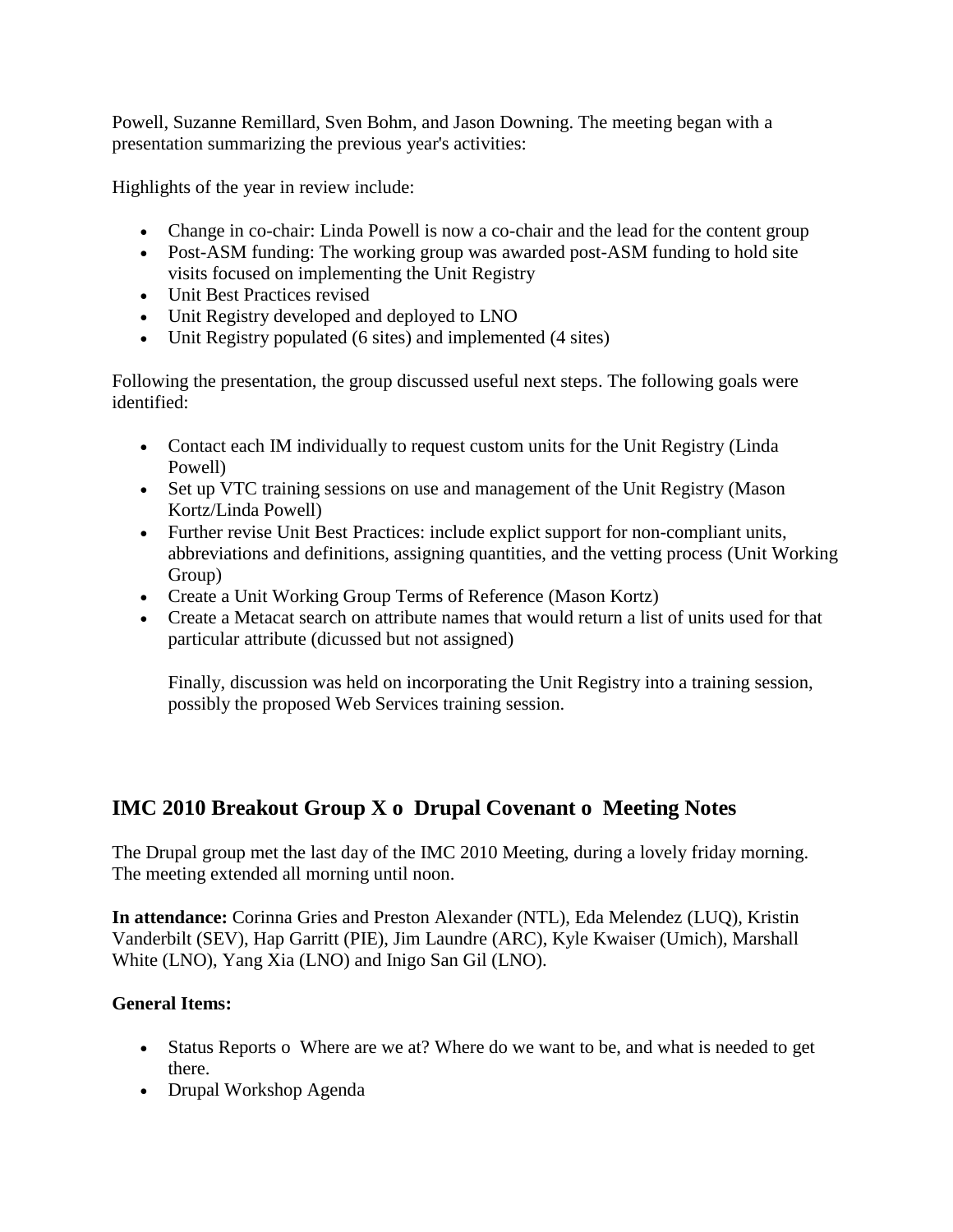- Special topics. Data query by Preston. A nice interface to expose data and metadata to Drupal, and a custom advance query page. Gmaps, OpenLayers, Geo
- The data model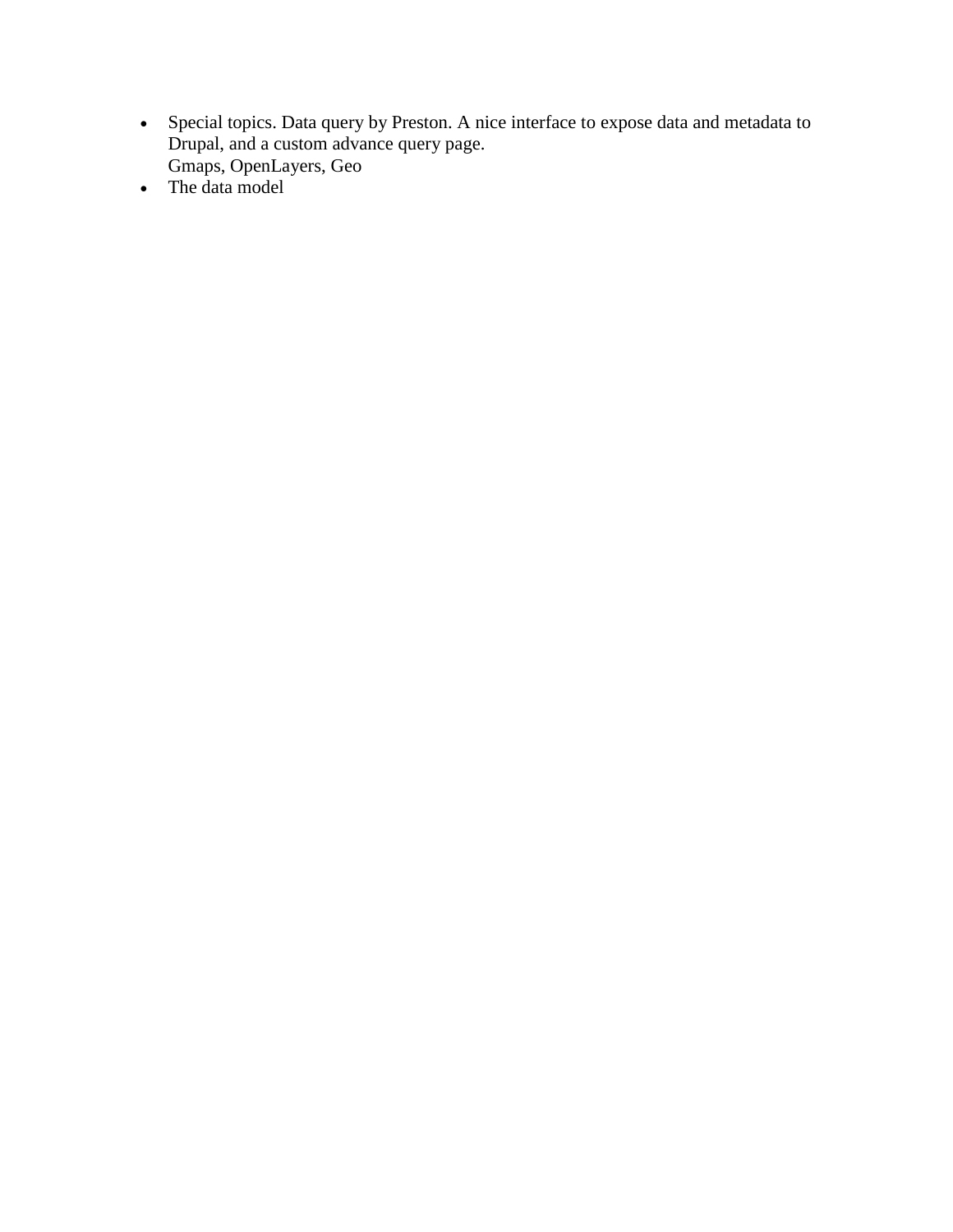IMC meeting 2010 at Kellogg Biological Field Station

21 submitted surveys

**How would you rate the overall organization and effectiveness of this year's meeting?** Excellent (13) Good (5) No response (3)

**How would you rate the field station accommodations for hosting this meeting?:** Excellent (13) Good (5) Fair (2) No response (1)

**Would you be in favor of meeting at other LTER sites (either at the field station or its affiliated institution) in every third year?** Yes (21) No (0)

**If yes, can yours accommodate us? Would you be willing to investigate local facilities?**

- Yes
- Yes, though we would need to house some people at the station, some at a hotel
- We do not have field station but we could find a place to host the meeting
- Yes, PIE field station is too small. Woods Hole could work but depends upon time of year as our local facilities are subject to major conferences, Spring, Summer and Fall. Cost will be a factor depending upon time of year also.
- Konza may be able to host in the future. Currently we have on site meeting facilities which could accommodate this number of people. There are also on campus options. The major factor here would be housing, which currently, on site, would not be sufficient. Depending on housing increases on site or staying in town (15 minute drive to site) we could make it work. Possibly, down the road.
- Yes, the Andrews has great facilities and can accommodate a meeting of this type ‐ although September is somewhat problematic for scheduling.
- Yes
- We have the facilities (library and auditorium that is divisible into 3 rooms) to support meetings and breakouts, but this would need to be vetted by our site leadership. We do not yet have accommodations at our field station, yet. We have held field tours in the past, but they eat a lot of time as our research site is almost an hour from campus and our experiments are widely dispersed over a large area. I am open to investigating the use of our facilities to host the IM meeting at our site in the future.
- Difficult for a group this size. Meeting room is large enough but not enough beds on site, no large hotels nearby.
- Yes
- PAL and CCE don't have a traditional field station, rather a city by the sea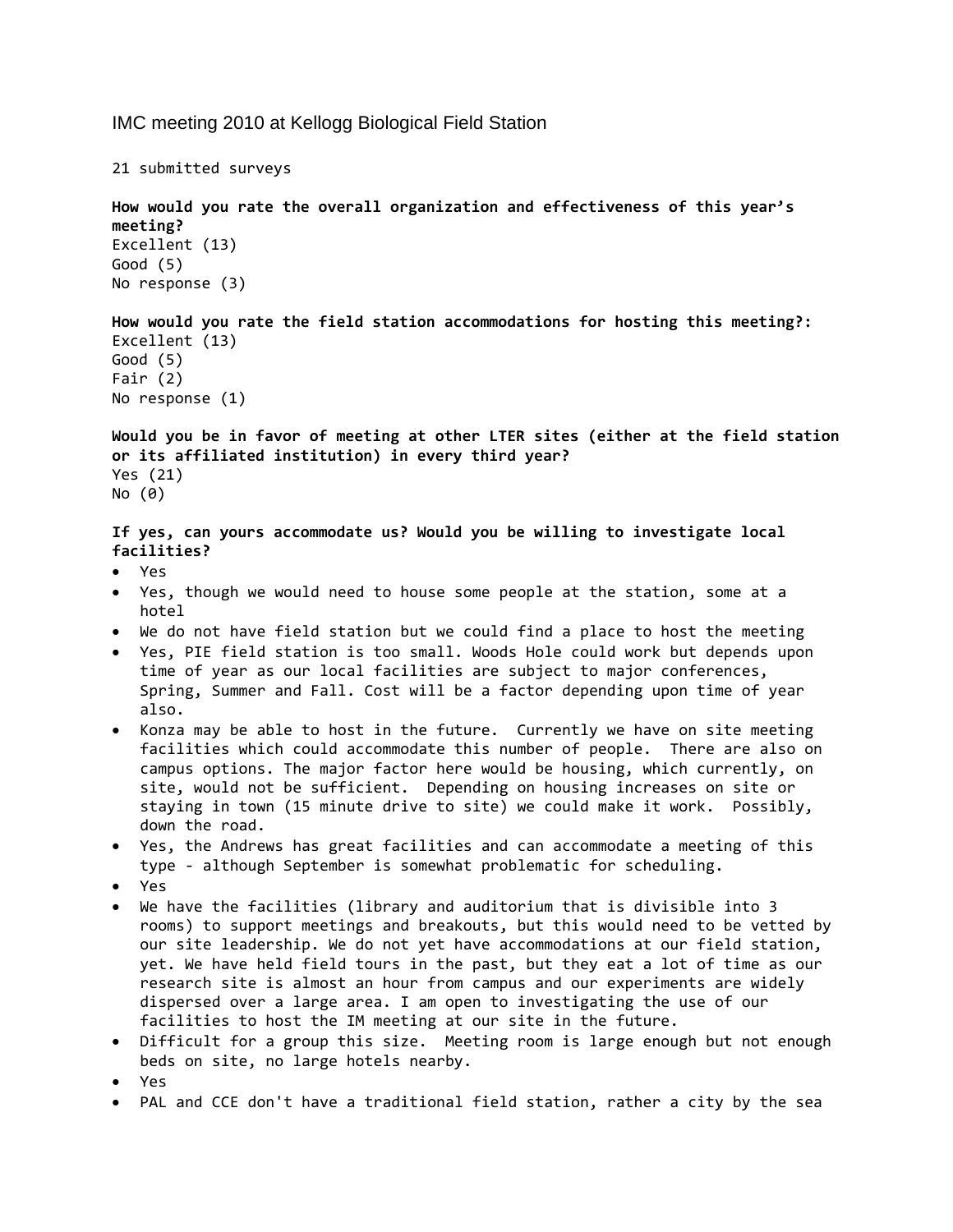- I can certainly look into hosting a meeting. Unfortunately, although it is easy to get in and out of Miami via the International Airport, the accommodations in town can be pricey.
- Although willing in spirit, Moorea is an expensive place to host large meetings. Not just expensive and long flights, but also the hotel there is budget busting. UCSB, our host university, is a nice place for meetings. UCSB is hosting the 2011 EIMc.
- BNZ would most likely have no trouble accommodating the IMC meeting and would be glad to check on facilities at any time. Unfortunately we have been told the overall travel costs would be too high so we are not really an option for the IMC.
- We can accommodate an IMC meeting at our main institution. Not at the field station, though, which doesn't have the meeting rooms and is so far from any airport that it would turn into a logistic nightmare. I'd be willing to be the local host and organize the facilities.
- We have a suitable conference facility at Hubbard Brook, but the site is not close to an airport and people would have to stay at a nearby hotel. There is a Days Inn about 5 miles from the site.
- Although I think this is a worthwhile goal, it may be impractical in many cases. For example our field site does not have sufficient meeting space and our home institution is 300 miles away, and would not provide any more "site" flavor than any other academic venue.
- My site is located at a university, and meeting rooms are generally easy to get. The university can provide housing for meeting‐groups on campus at certain times of the year (e.g., summer). At other times, there are hotels nearby and transportation would need to be considered.
- I am certain we could arrange enough meeting spaces at the University of MN and lodging near by. Our field site is a 45 minute drive from campus, and has room enough for breakout groups, if we wanted to spend half a day there.
- With enough forward planning we would be able to accommodate the meeting and breakout sessions as we have one large meeting room plus several smaller rooms. Most of these rooms have full audio‐visual facilities. However, accommodation would have to be in a local hotel of which there are several close by campus. There are plenty of good restaurants in the area.

### **Do you have any comments regarding the current rotation and/or venue of the annual meeting, i.e., ASM, EIMC, field station or other site?**

- I like the current rotation mix.
- I think the exploration of other sites goes a long way in both team building across the personnel in the group as well as general appreciation for the LTER as a whole. I have been fortunate to visit 2 additional sites this past year (KBS, AND) and with those experiences have a heightened respect for the network and our goals. It's easy to become site centric when you are only ever exposed to the goings on of your own site, so I do feel it is important to engage other options as they are available.
- Good
- I am not sure we should limit ourselves to LTER sites. I would be interesting in knowing any issues encountered by Sven in this year's meeting. I know that some home institutions do not reimburse their people for local meal expenses and this and other concerns can potentially limit the local site IM(s) from interacting with other site IMs as much as if they were not hosting the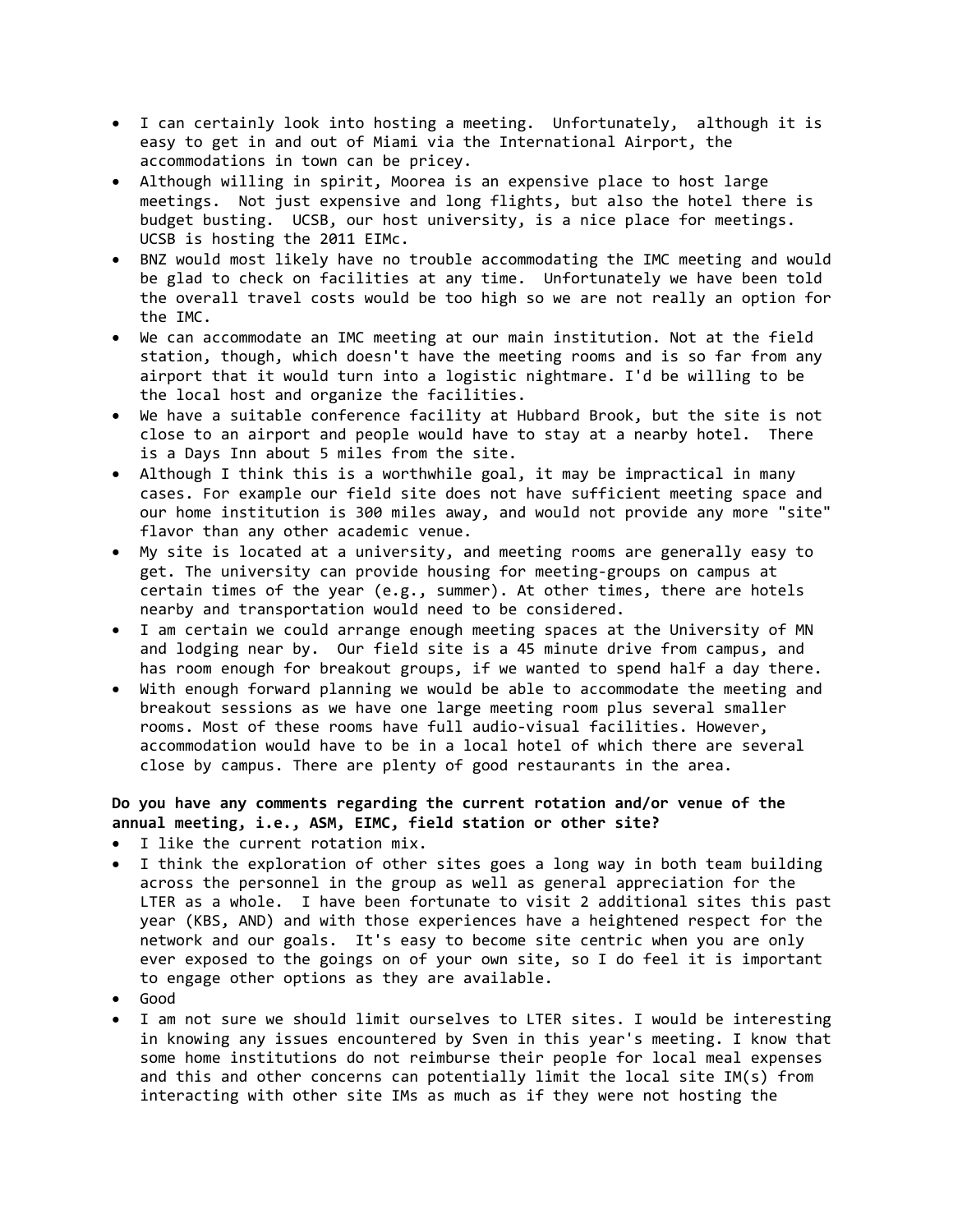meeting. I enjoyed the meeting and thought it was very productive. It was very interesting to see another LTER research site and get an overview of the science program at KBS.

- Current rotation is good.
- I would prefer it be thought of as 1) ASM, 2) professional associated meeting, 3) field station site, where the second in the rotation of three is a broader category allowing information managers to explore various professional arenas.
- I personally prefer not to attach our meeting with a larger venue as I feel that we don't get as much accomplished as a group.
- So far seems great. I think the IMC‐only may be my favorite of the 3 venues.
- I like getting to visit the different site locations and think this a great idea.
- I like the current rotation
- I think this strikes an effective balance between internal and external engagement for our community. Our regular VTC briefings, working groups and LNO collaborations on working groups and Tiger Team effectively makes up for the lost face time in the ASM and EIMC years.
- Generally, I like the 3‐year rotation. It seems that in the 2 years we meet with other groups (asm, eimc), that the IMC activities have to be planned carefully to make sure that appropriate topics are all covered.
- I liked the space of the main meeting room at KBS. Last year at ASM we were crammed into a room that was too small.
- I find great value in integrating the IMC meeting with the ASM every third year. However, while there is value to the interaction with the greater IM community when meeting with the EIMC, I feel it is not worth the loss of focused LTER IMC time.
- The rotation is fine as long as we are willing to make the effort to host the EIMC meeting.

**How do you feel about the overall length of this year's meeting?:**  Adding the third half day was just right (14) Three full days would be preferred (4) Two full days would be preferred (3)

**How do you feel about the length of the meeting day considering the fullness of the schedule and considering early starts and evening presentations?**

- ‐ Meeting day length with evening activities was fine (12)
- ‐ Keep at least one workday evening open (8)
- ‐ Keep all workday evenings open (2)
- ‐ Provide more free time during the days (2)

**Is one full day adequate to accomplish LTER IMC‐based activities in years of ASM or EIMC meetings?**

- No
- Probably not.... but adding two days to an already full ASM schedule might just burn us out.... :(
- Yes
- One day is probably adequate considering how much time is available during ASM and EIMC. However I really think hands on time with IMs to discuss/have workshops is extremely important for our collaboration and we have not this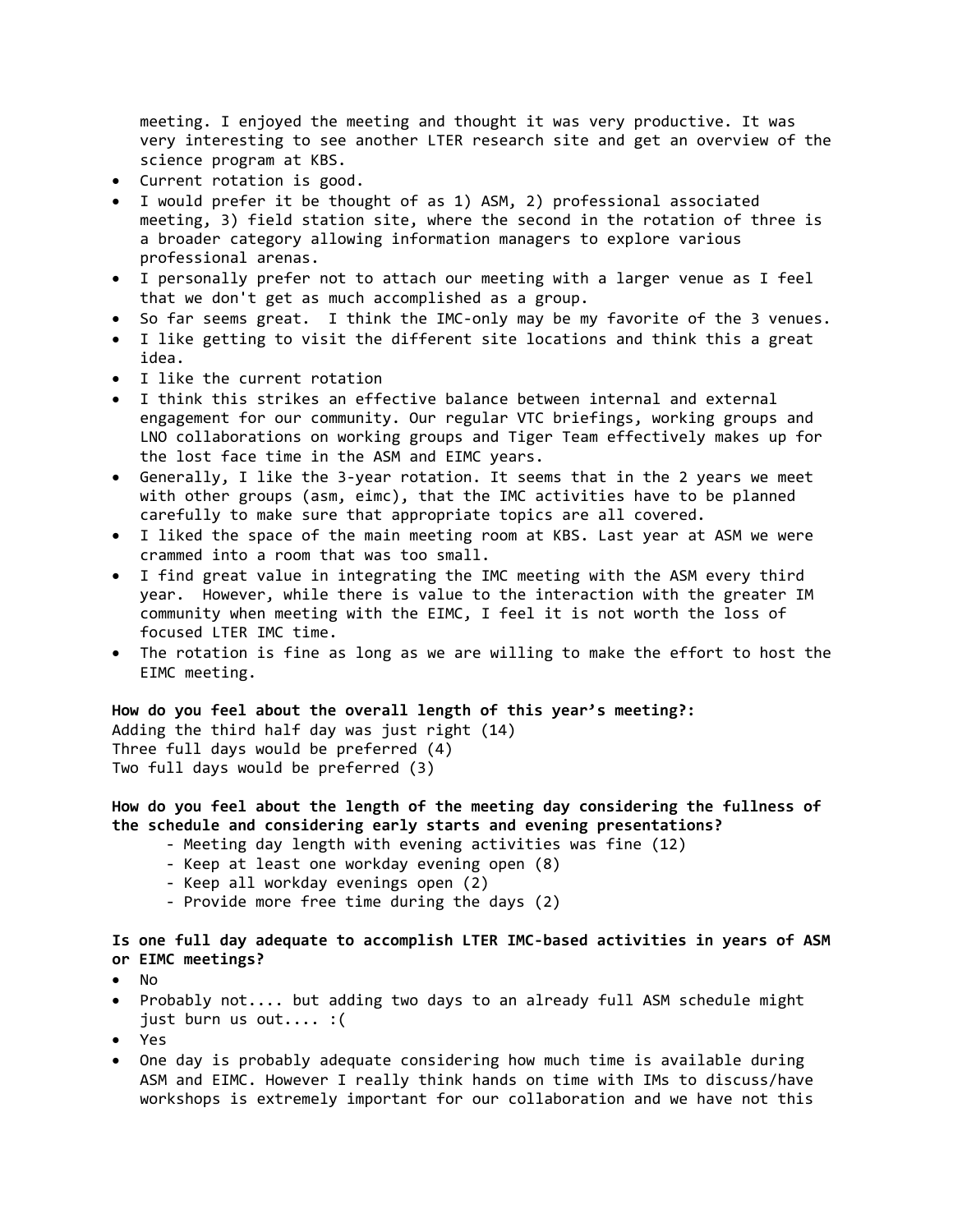as much with the new rotation format. However it is difficult to add on more workshop time considering the time already associated with the ASM and EIMC.

- In short no. As with most others I'm part of several working groups and even in a full meeting as with this year it is difficult to cover everything that we set out to accomplish (even though we couldn't go much longer without burn out). That said, the 1 day meetings, as truncated as they are really impede progress, in my opinion.
- It would be nice to have a full day and an evening before for a mixer. It's productive to mix the mixer with some sort of business. One day should be adequate to deal with IMC‐based activities especially with our VWC sessions. ASM and EIMC do provide opportunities for IMC activities, if necessary.
- No. The IMC would be more productive if we have 2 day IMC meetings in conjunction with both ASM and EIMC. If one evening is kept open at our IM meetings, this would allow site IMs time to discuss inter‐site IM efforts or identify new areas of collaboration.
- Probably not. Maybe add a second day for EIMC meetings.
- I don't know, I haven't attended those meetings yet.
- No 1 full day is not enough if we want to remain inclusive of all. Seems a minimum of 2 days and the mixer given the number of activities and working groups.
- No, I don't think this is enough time as I mentioned in the previous question regarding venues.
- No. At ASM it was OK because much of the ASM time offered IM‐focused WG time. But I think at the EIMC it will feel like a choice to miss EIMC to meet to do IM collaboration. Cant say yet tho. This will be my first EIMC in 2011.
- I don't think so.
- Yes, I think so, because during the ASM we can still do IMC activities and the EIMC is all about IM issues and very important to our operations.
- Yes
- Yes, as long as we take full advantage of VTC and working group funding to handle information exchange and move projects forward.
- One full day works as long as the other tasks we have to accomplish can be accommodated by the rest of the meeting schedule. At the ASM, this usually means that IMC folks propose workshops for the meeting. This helps to get our scientists involved in the IM‐process, which is great. During EIMC years, it would help to have some of the meeting organized in a
- discussion/workshop/breakout format, and not all in plenary talks.
- Yes, otherwise the length of time that people would need to stay for the combined meetings would be too long.
- Yes, at the ASM, as sessions hosted by IM's allow IMC members to discuss specific issues being dealt with at our sites. One day during an EIMC year is a bare minimum time frame.
- I am not sure as I have only attended this year's meeting.
- Not really. A full day without the business meeting would give us more time, particularly since we usually have visitors and that part of the meeting is closed to visitors. Perhaps the business meeting could be scheduled within the ASM context on those years.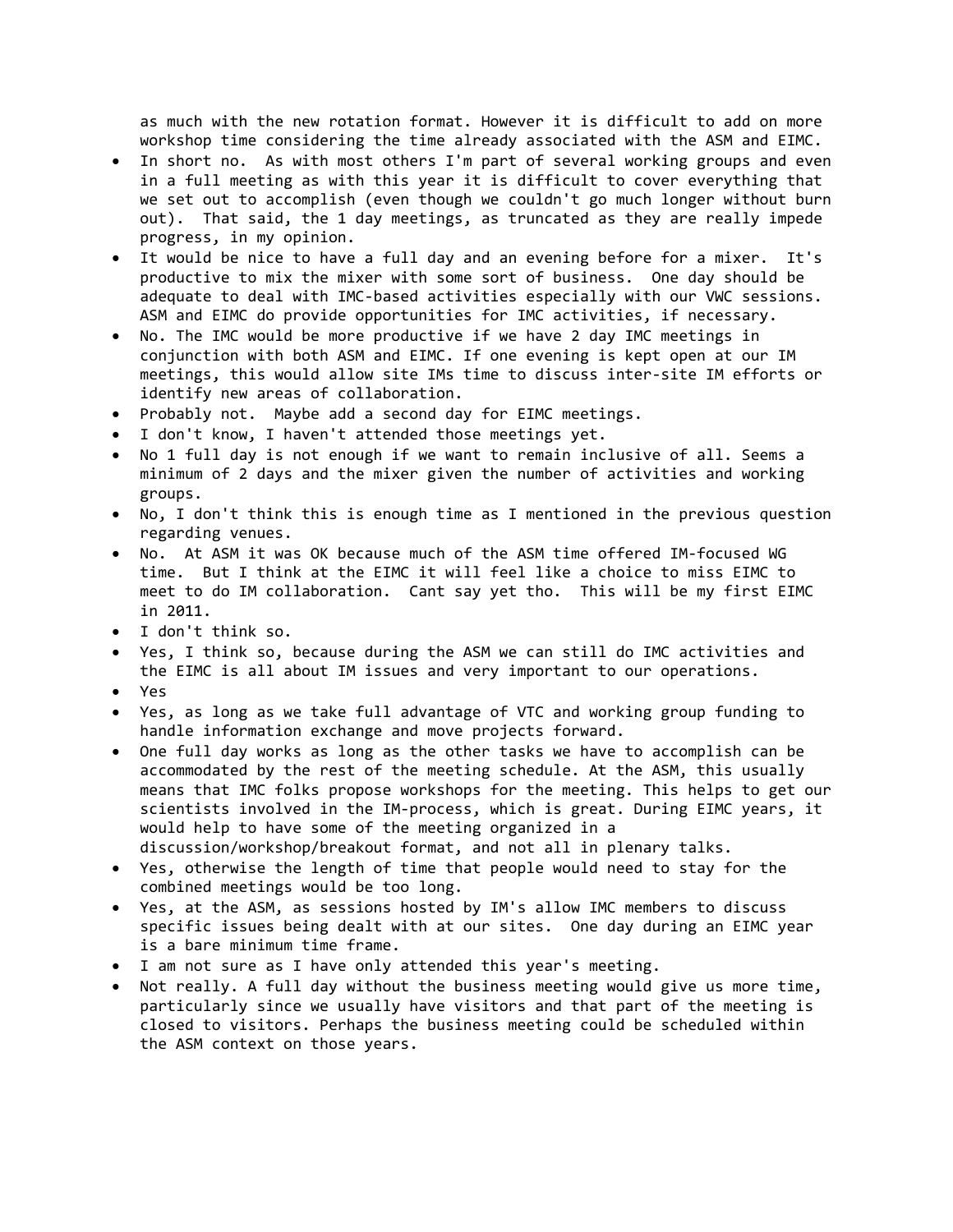**What do you think about the amount of time devoted to breakout groups at this year's meeting?** Amount of breakout group time was appropriate (20) Would have preferred more breakout group time (1)

**Were the breakout group topics for this year's meeting appropriate? What topics did we miss?**

- The biggest problem was that I wanted to be in more than one of the breakout groups. If time permitted, it would be good to some round‐robin things where groups A & B meet and group C splits into those groups, then groups A & C meet and group B splits, then groups B & C meet and A splits up.....
- Yes, I thought the breakout groups were great. Unfortunately many were concurrent with others so it was difficult to stay informed/participate in all the breakout groups of interest.
- Appropriate given the current scope of interest of the IMC
- Topics seemed appropriate
- Yes, I thought the break out group topics were appropriate and timely. More time to participate would have been useful.
- Topics were good.
- Topics were good this year.
- Yes, I feel that the breakout group topics were very appropriate this year.
- I had to choose between Controlled Vocab versus Web Services and wanted to attend both. I wanted to attend EML Best Practices but also Network DB redesign. Then Friday morning it was again a hard choice. So I would have liked more sessions ‐ or better ‐ to clone myself.
- They were fine, except Friday morning seemed a bit cramped with too many overlapping activities. Those two hour sessions were effective for getting something started but not to accomplish anything in an established working group. I think we should devote this time to either one of those but not try to do both. Probably the best is to get something started in the morning for a short period and then let the working groups meet in the afternoon if they have the budget to stay another night, like the GIS group did.
- I thought it was great. There were clearly defined topics and some products have come out of the work (e.g., Terms of Reference). I think it is better to do a few things well, rather than go off in too many different directions.
- I think the topics were appropriate.
- I had hoped to have time for attribute standardization. But even if there had been time (ie, another half-day?) I think the group's energy was waning.
- I thought it was a very appropriate set of topics.
- The breakout topics were useful and timely.
- Group topics were interesting. Unfortunately, it is inevitable with parallel activities that there will occasionally be a difficult choice to be made about which session to attend.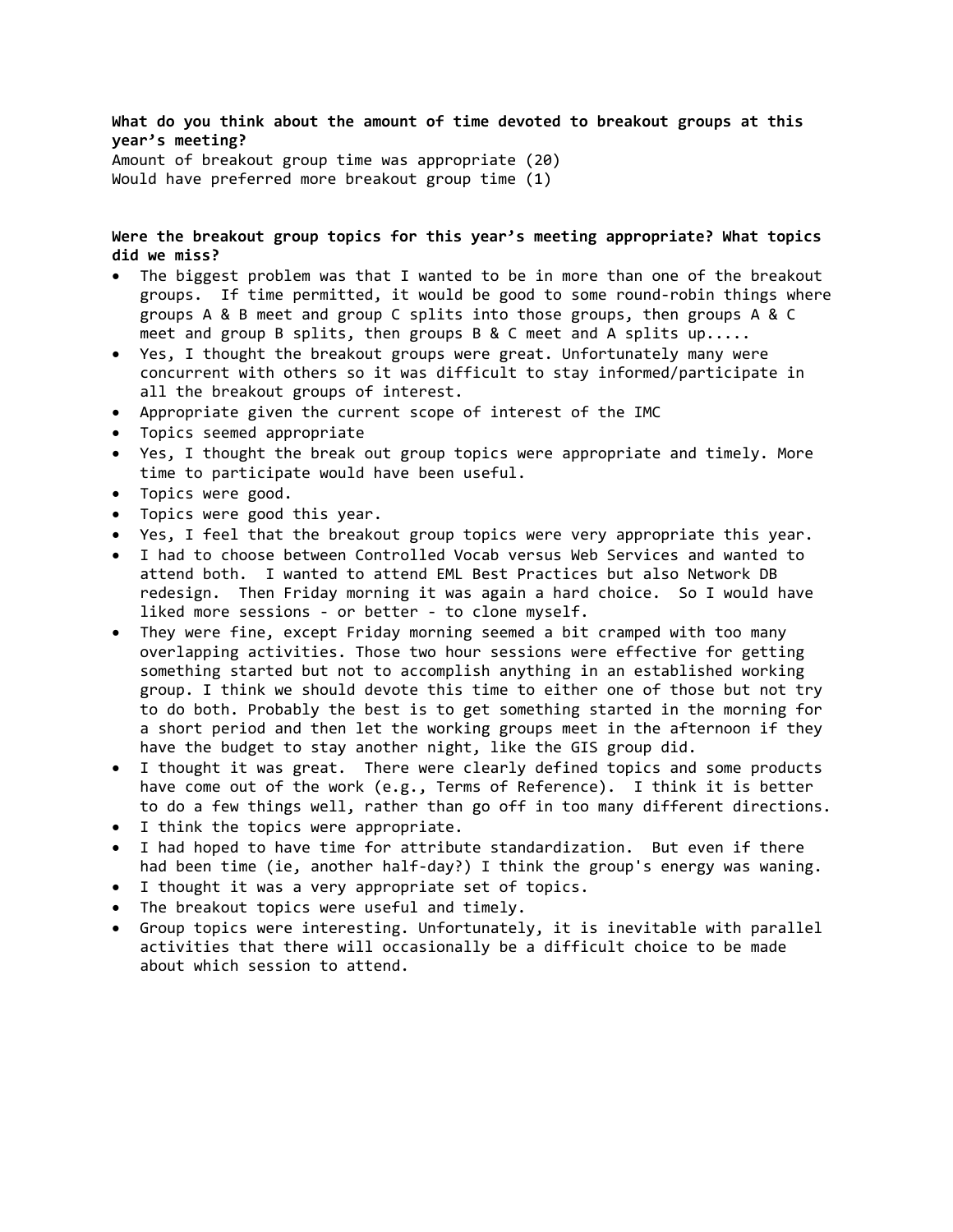**Are there changes you would make to the business portion of the meeting or the nomination/election process (i.e., IMExec, NISAC, EB reps)?**

- nomination/election process: Is OK if it is structured, BUT allow for last minute nominations.
- No
- No
- No
- Perhaps a notification setup on outgoing members and online based nomination system would be good. The only thing I can think of is allowing a little more time for individuals to consider if they are interested in the positions and allow the voters time to think about it.
- Seemed fine and efficient.
- I would prefer that we give new members a chance to meet their fellow IMs before calling for nominations or holding the elections. Having 2 day IM meetings in conjunction with the ASM and EIMC would let us hold the nominations and elections on the last day of the IM meeting every year. This would encourage interaction amongst IMs at the meeting prior to holding the business meeting and elections. VTCs are very useful, but they do not provide the IMC community building or room for new discussions and inter‐site IM collaborations that face‐to‐face meetings support.
- Recommend soliciting and circulating nominations at least one day before the election.
- Yes, as we've been talking about for the ToR
- None
- Seemed ok. I was glad other IMs knew the Rules of Order and kept the meeting on track.
- Have some sort of web page with a candidate list and maybe election office info so we can see clearly which positions are available and who is interested in running before the moment of voting. Something like a longer and slightly more official and transparent nomination process that could still extend into the start of the meeting would help the site reps to better inform their decisions and invite participation. After nominations close, I would suggest we print some form of a ballet to better tabulate and officiate the votes.
- No
- I like the idea of giving advanced notice for nominations. I don't feel that we should require that nominations be in advance of the meeting, but I think it is good to give people the option so they have time to think about the commitment.
- No
- I believe I understand the reason why nominations in 2010 were made in advance and in secret. I believe this led to some confusion, and perhaps too few nominations for some positions. It might be better to have open, public nominations, but continue to close the nomination process for all positions before any voting for any position takes place.
- Confirming the candidates earlier could facilitate the printing of ballots with instructions so as to avoid the confusion re the process that we had this year.
- The new IMC ToR statements regarding nominations and elections are good.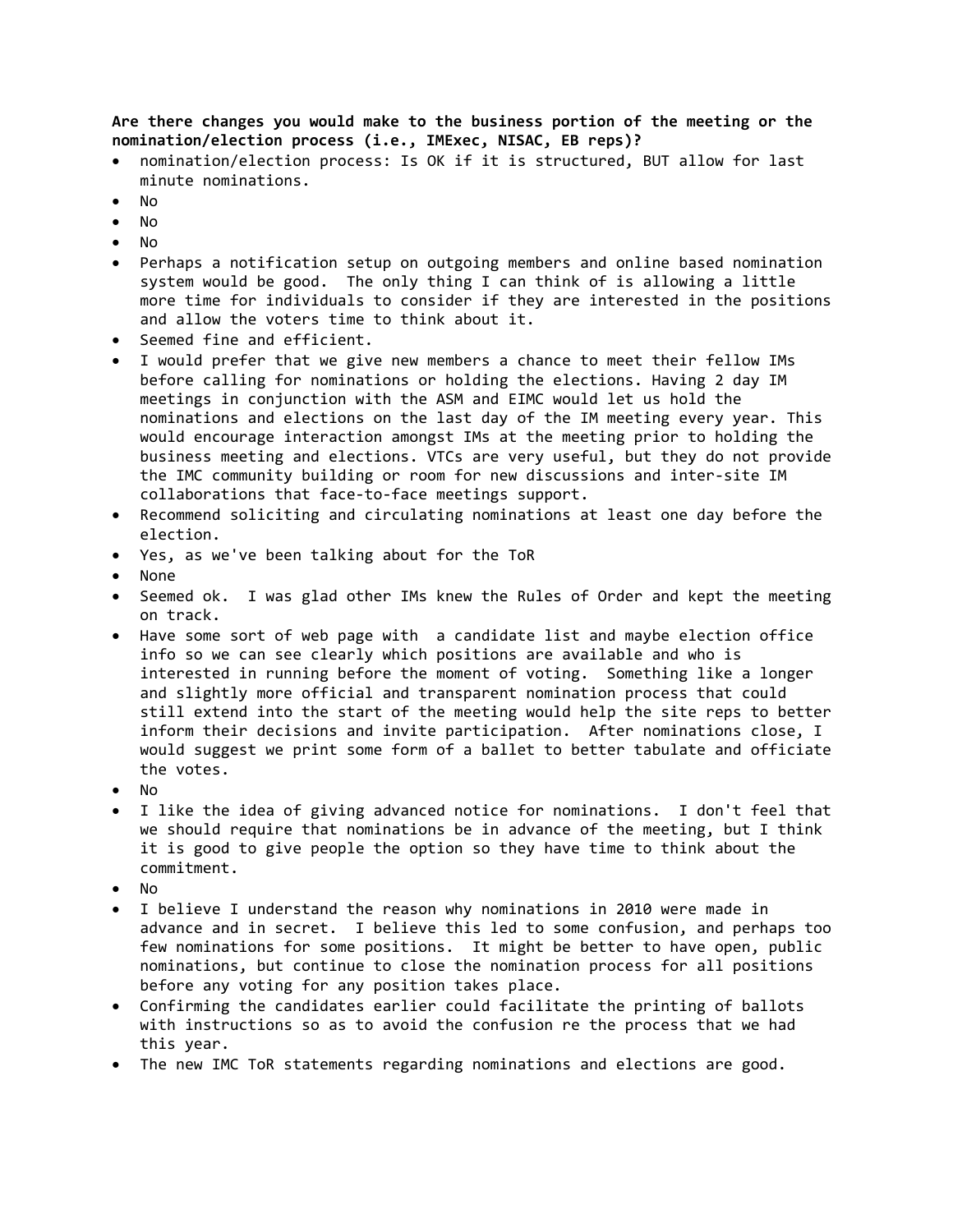```
How would you rate the importance of meeting with NSF officers during the
meeting?
Very important (17)
Important (2)
Somewhat important (2)
How important is a discussion (likely a virtual discussion) with the LTER Chair
```

```
on a regular basis at this meeting?
Very important (17)
Important (2)
Somewhat important (2)
```
#### **Do you have any other comments regarding what you liked or did not like or suggestions for future meeting?**

- The balance achieved between demos and working groups is impressive; denotes great organization skills of the two chairs. Good job!
- I missed most of it so i do not have a lot of comments
- The field trip was an excellent side trip. It was great to see the research and meet some of the scientists.
- I see no reason to link meeting survey summaries to individual survey responses. Summaries of responses which may include some of the individual responses (without identifying respondent) that could not be easily summarized, are more useful. I am not sure that it is okay to post identifying information for survey respondents on a public website.
- Given that our meeting budgets are limited and travel costs usually outweigh accommodations, we should try to take advantage of every opportunity of meeting face-to-face by making our meetings longer rather than shorter as long as the meetings remain productive.
- Overall, I like the product oriented meetings. I hope as we restructure our committee and meetings that we can preserve the inclusiveness and openness of our group to new ideas and approaches.
- The days felt too jam‐packed and too long. Although I kept caffeinated and stayed awake and attentive, and I enjoyed spending time with everyone, I felt my mood worsening as the week wore on. I, and I'm sure others, need time away from people to recharge; being with people for 14+ consecutive hours over several days is exhausting for those of us who are not extroverts.
- I thought the IMC really benefitted from the time and effort put into preplanning. The mixer worked out very well.
- I thought the IM co‐chairs and IMEXEC did a very nice job with this year's meeting and I especially liked having the meeting at Kellogg LTER. I also was happy to have a chance to take a short field trip of the site...very interesting.
- Phil R.'s input was very interesting. Overall it was a good meeting size, especially with the opportunity to work in small groups then the whole group. The best part of the meeting was the friendly people all sharing a common goal.
- I like the demo presentations very much but I thought it may be better for some if they were not all in the evening sessions and we could slip more of this into the daylight hours. It was really good to have these when everyone was in the room and not like breakouts because it really seems to lead to informative group discussions.